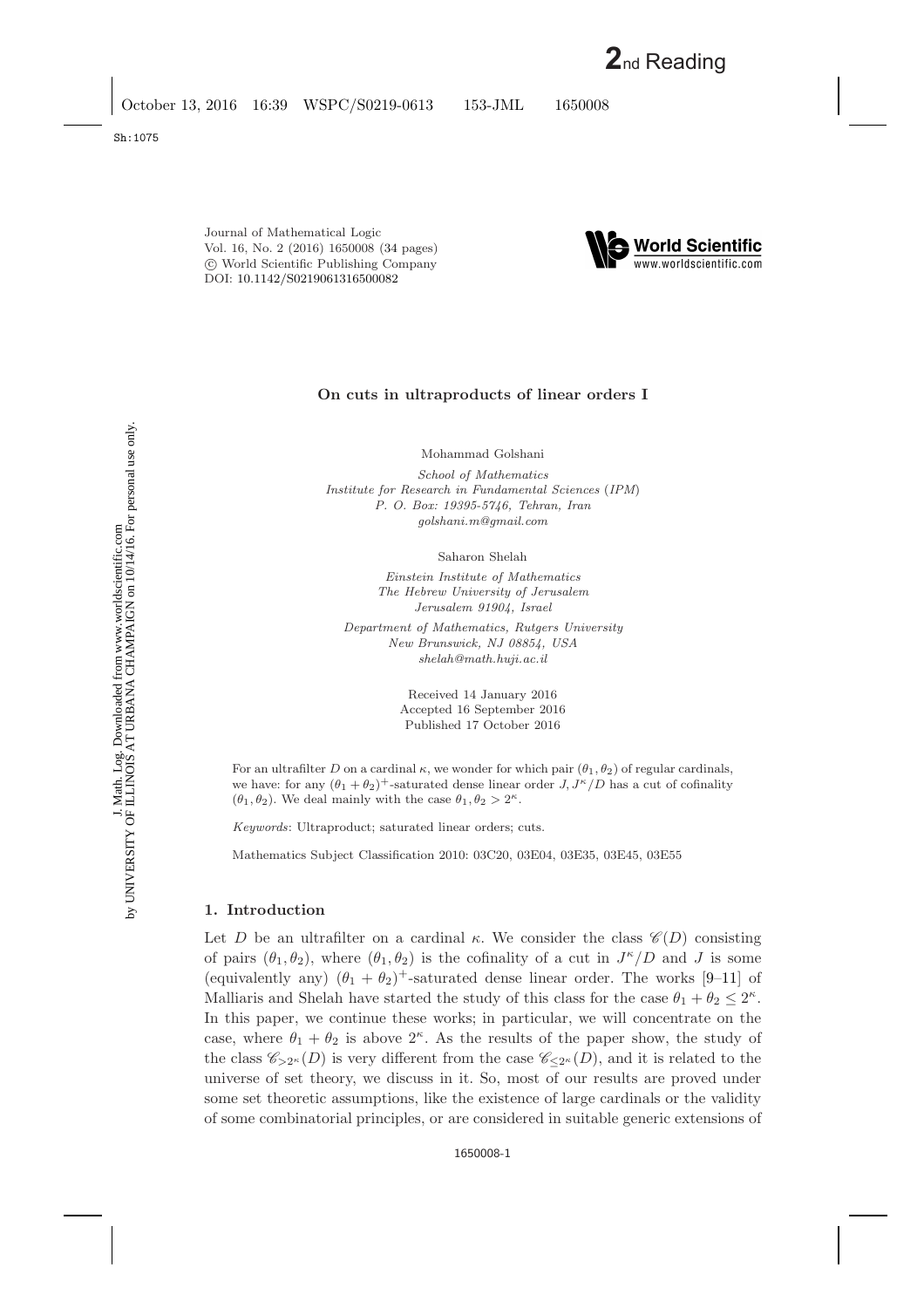the universe. We also prove some results about the depth and depth<sup> $+$ </sup> of Boolean algebras, which continue the works of Garti–Shelah [\[2–](#page-33-3)[5\]](#page-33-4) and Shelah [\[14\]](#page-33-5).

In particular, we prove the following:

- Suppose  $\kappa_1 > \aleph_0$  and D is a  $\kappa_1$ -complete (but not  $\kappa_1^+$ -complete) ultrafilter on  $\kappa_2$ and  $(\theta_1, \theta_2) \in \mathscr{C}(D)$ . Then  $\theta_1, \theta_2 > \kappa_1$  (Theorem [2.2\)](#page-4-0).
- Suppose that D is an ultrafilter on  $\kappa, \kappa < \mu \leq \lambda, \theta$ , where  $\mu$  is a strongly compact cardinal and  $\lambda$ ,  $\theta$  are regular. Then  $(\lambda, \theta) \notin \mathscr{C}(D)$  (Theorem [2.5\)](#page-7-0).
- Suppose that D is an ultrafilter on  $\kappa$  and  $\theta$ ,  $\lambda$  are regular cardinals such that  $\theta^{\kappa} < \lambda$ . Then  $(\lambda, \theta) \notin \mathscr{C}(D)$  (Theorem [2.7\)](#page-8-0).
- Assume  $V = L$ , and suppose that D is a uniform ultrafilter on some cardinal  $\kappa$ . Then  $\mathscr{C}(D)$  is a proper class (Corollary [3.1\)](#page-9-0).
- $\bullet$  If in  $V$ , there is a class of supercompact cardinals, then for some class forcing P, in  $V^{\mathbb{P}}$  we have: for any infinite cardinal  $\kappa$ , and any ultrafilter D on  $\kappa$ , if  $(\lambda_1, \lambda_2) \in \mathscr{C}(D)$ , then  $\lambda_1 + \lambda_2 < 2^{2^{\kappa}}$  (Theorem [5.2\)](#page-31-0).

It follows from our results that the study of the class  $\mathscr{C}(D)$  is closely related to large cardinals, and combinatorial principles like square and diamond; so that in the presence of large cardinals, the class  $\mathscr{C}(D)$  is small, while it is a proper class in all known core models like L.

We now give some of the main definitions that appear in the paper.

<span id="page-1-0"></span>**Definition 1.1.** A linear order J is  $\tau^+$ -saturated, if for every subset A of J of size  $\leq \tau$  and every type  $\Gamma$  in the language of J with parameters from A, if  $\Gamma$  is finitely satisfiable, then  $\Gamma$  is realized by some element of  $J$ .

If J is  $\tau^+$ -saturated and if A and B are subsets of J of size  $\leq \tau$  such that  $a <_J b$ for all  $a \in A$  and  $b \in B$ , then it is easily seen that there are  $s_1, s_2$  and  $s_3 \in J$  such that for all  $a \in A$  and  $b \in B$ ,  $s_1 \leq a \leq a \leq s_2 \leq b \leq s_3$ . To see this, consider the types  $\Gamma_1 = \{x \leq J \mid a : a \in A\}$ ,  $\Gamma_2 = \{a \leq J \mid x \leq J \mid b : a \in A \text{ and } b \in B\}$  and  $\Gamma_3 = \{b \leq J \; x : b \in B\}$ . They are easily seen to be finitely satisfiable, and hence by the saturation of J, they are realized by some  $s_1, s_2$  and  $s_3$ , respectively. Then  $s_1, s_2$  and  $s_3$  are as required.

**Definition 1.2.** Let J be a linear order, and  $C_1, C_2 \subseteq J$ .

- (a)  $(C_1, C_2)$  is a pre-cut of J if  $C_1 < J_2$  (i.e. for all  $s_1 \in C_1$  and  $s_2 \in C_2$ ,  $s_1 < J_3$ ), and there is no  $t \in J$  such that  $C_1 \lt_J t \lt_J C_2$ .
- (b)  $(C_1, C_2)$  is a cut of J, if it is a pre-cut of J and  $J = C_1 \cup C_2$ .
- (c) For a pre-cut  $(C_1, C_2)$  of J, let  $cf(C_1, C_2)=(\theta_1, \theta_2)$ , where
	- $\theta_1$  is the cofinality of  $C_1, \theta_1 = \text{cf}(C_1)$ ,
	- $\theta_2$  is the initiality (or downward cofinality) of  $C_2$ ,  $\theta_2 = \text{def}(C_2)$ .

(d) Suppose  $(C_1, C_2)$  is a pre-cut of J and  $cf(C_1, C_2)=(\theta_1, \theta_2)$ .

•  $\bar{s}$  witnesses  $cf(C_1) = \theta_1$ , if  $\bar{s} = \langle s_\alpha : \alpha < \theta_1 \rangle$  is  $\langle s_\beta \rangle$ -increasing and unbounded in  $C_1$ .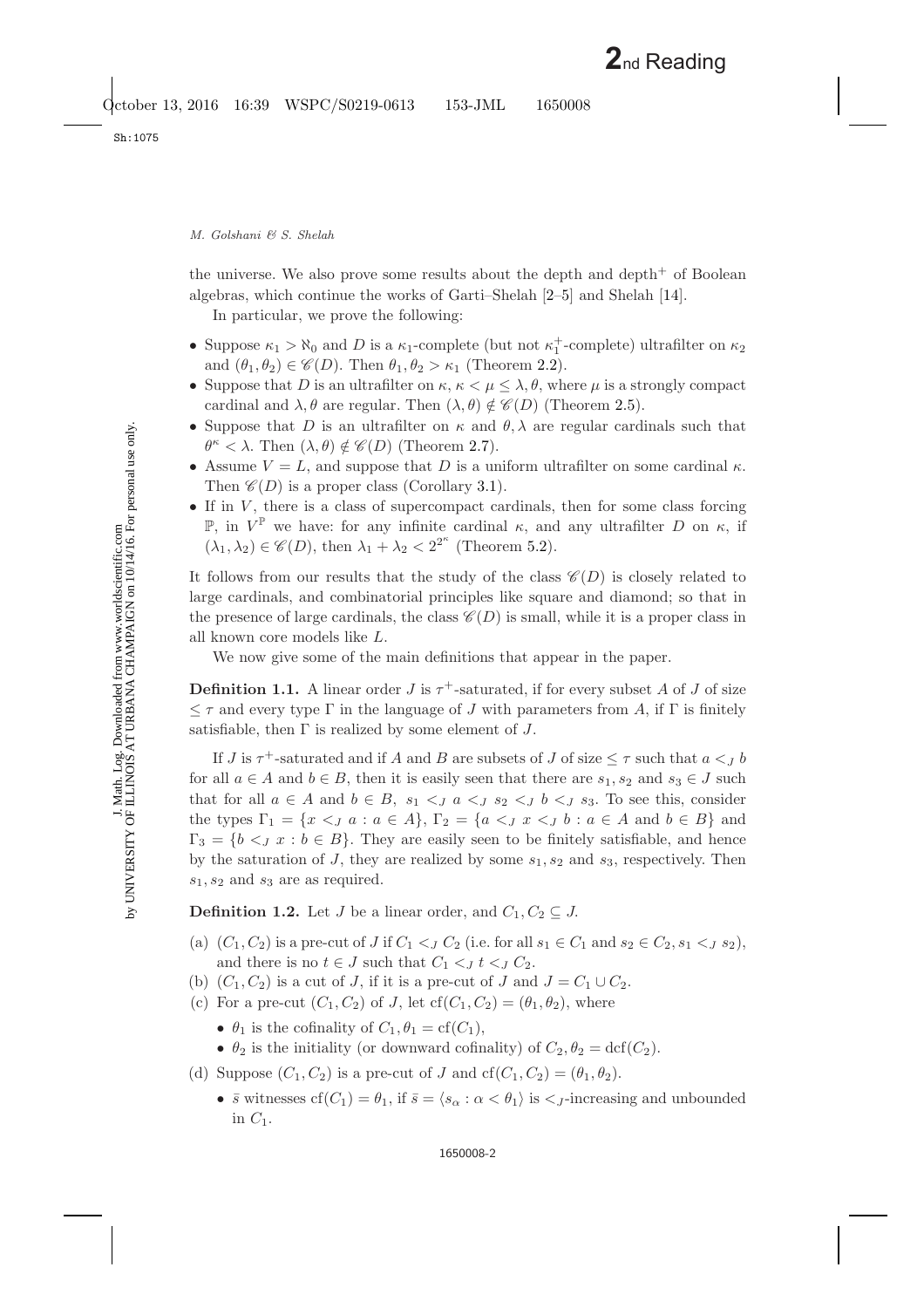Sh:1075

- $\bar{t}$  witnesses  $\text{dcf}(C_2) = \theta_2$ , if  $\bar{t} = \langle t_\beta : \beta < \theta_2 \rangle$  is  $\langle t_\beta t_\beta \rangle$  is  $\langle t_\beta t_\beta \rangle$  $t \in C_2$  there exists  $\beta < \theta_2$  such that  $t_{\beta} < t$ .
- $(\bar{s}, \bar{t})$  witnesses cf $(C_1, C_2) = (\theta_1, \theta_2)$ , if  $\bar{s}$  witnesses cf $(C_1) = \theta_1$  and  $\bar{t}$  witnesses  $\text{dcf}(C_2) = \theta_2.$

**Definition 1.3.** Suppose D is an ultrafilter on a cardinal  $\kappa$ . Then:

- (a)  $\mathscr{C}(D) = \{(\theta_1, \theta_2) : (\theta_1, \theta_2) = \text{cf}(C_1, C_2) \text{ for some cut } (C_1, C_2) \text{ of } J^{\kappa}/D, \text{ where }$ J is some (equivalently any)  $(\theta_1 + \theta_2)^+$ -saturated dense linear order.
- (b)  $\mathscr{C}_{\geq \lambda}(D) = \{(\theta_1, \theta_2) \in \mathscr{C}(D) : \theta_1 + \theta_2 \geq \lambda\}.$
- (c)  $\mathcal{C}_{\leq \lambda}(D) = \{(\theta_1, \theta_2) \in \mathcal{C}(D) : \theta_1 + \theta_2 \leq \lambda\}.$

**Remark 1.1.** Suppose D is an ultrafilter on a cardinal  $\kappa$ .

- (a)  $\mathscr{C}(D)$  is symmetric, i.e.  $(\theta_1, \theta_2) \in \mathscr{C}(D) \Leftrightarrow (\theta_2, \theta_1) \in \mathscr{C}(D)$ , for all regular cardinals  $\theta_1, \theta_2$ .
- (b) There are  $(\theta_1, \theta_2)$ -cuts with  $\theta_1 \in \{0, 1\}$ , but they do not arise in our work, because if a  $\lambda^+$ -saturated dense linear order has a  $(\theta_1, \theta_2)$ -cut and  $\theta_1 \in \{0, 1\},$ then  $\theta_2 > \lambda$ .
- (c) By ultrafilter, we always mean a non-principal ultrafilter.

We also use the following combinatorial principles that are valid in known core models, and will use them to show that the class  $\mathscr{C}(D)$  can be large.

**Definition 1.4.** Assume  $\kappa$  is a regular uncountable cardinal and  $S \subseteq \kappa$  is stationary. The diamond principle  $\Diamond_S$  is the assertion "there exists a sequence  $\langle s_\alpha : \alpha \in S \rangle$ such that each  $s_{\alpha}$  is a subset of  $\alpha$  and for any  $X \subseteq \kappa$ , the set  $\{\alpha \in S : X \cap \alpha = s_{\alpha}\}\$ is stationary in  $\kappa$ ".

The following is a version of square principle that will be used through this paper.

**Definition 1.5.** (a) A set  $S \subseteq \kappa$  has a square, if  $\kappa$  is a regular uncountable cardinal and there exists a set  $S^+ \subseteq \kappa$  and a sequence  $\overline{C} = \langle C_\alpha : \alpha \in S^+ \rangle$  such that:

- ( $\alpha$ )  $S\backslash S^+$  in a non-stationary subset of  $\kappa$ ,
- ( $\beta$ )  $C_{\alpha}$  is a club of  $\alpha$ ,
- (γ)  $\beta \in C_{\alpha} \Rightarrow \beta \in S^+$  and  $C_{\beta} = C_{\alpha} \cap \beta$ ,
- (δ) otp $(C_{\alpha}) < \alpha$ .

We may assume  $C_{\alpha} = \emptyset$ , for  $\alpha \notin S^+$ .

(b) Given a club subset C of a limit ordinal  $\alpha$ , let nacc(C) be the set of nonaccumulation points of C, i.e.  $n\text{acc}(C) = \{ \beta \in C : \text{sup}(C \cap \beta) < \beta \}.$ 

For a forcing notion  $\mathbb{P}, p \leq q$  means that p gives more information than q, or  $p$  is stronger than  $q$ . The forcing notion used in this paper is the Cohen forcing described below.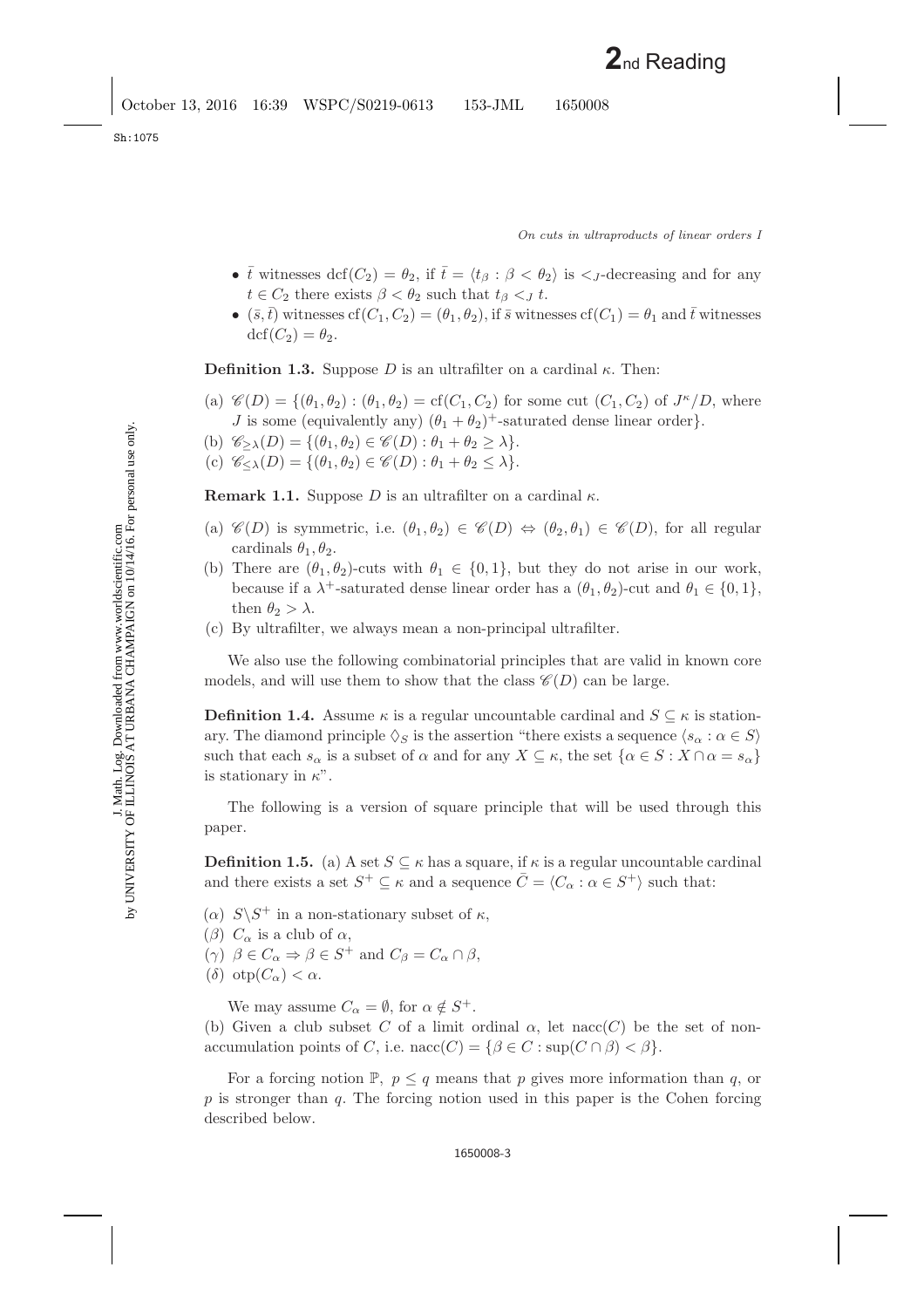J. Math. Log. Downloaded from www.worldscientific.com by UNIVERSITY OF ILLINOIS AT URBANA CHAMPAIGN on 10/14/16. For personal use only.

J. Math. Log. Downloaded from www.worldscientific.com<br>by UNIVERSITY OF ILLINOIS AT URBANA CHAMPAIGN on 10/14/16. For personal use only.

## *M. Golshani & S. Shelah*

**Definition 1.6.** Assume  $\theta$  is a regular cardinal and I is a set with  $|I| \ge \theta$ . The Cohen forcing for adding |I|-many Cohen subsets of  $\theta$ , indexed by I, denoted  $Add(\theta, I)$ , consists of partial functions  $p: I \to \{0, 1\}$  of size less than  $\theta$ , ordered by reverse inclusion.

The forcing notion  $Add(\theta, I)$  is  $\theta$ -closed and satisfies  $(2<sup>{\epsilon}\theta</sup>)$ <sup>+</sup>-*c.c.*, hence if  $2^{<\theta} = \theta$ , then it preserves all cardinals.

# 2. On  $\mathscr{C}(D)$  Being Small

In this section, we consider the cases, where  $\mathscr{C}(D)$  is small, by showing that  $\mathscr{C}(D)$ may not contain some pairs  $(\theta, \sigma)$ , for some suitable regular cardinals  $\theta, \sigma$ . In particular, we show that if D is an ultrafilter on  $\kappa$  and  $\mu > \kappa$  is strongly compact, then  $\mathscr{C}(D)$  is a set (in fact  $\mathscr{C}(D) \subseteq \mu \times \mu$ ).

<span id="page-3-2"></span>The following lemma will be useful in some of our arguments. It says instead of a saturated dense linear order, we can work with its completion.

**Lemma 2.1.** *Assume*  $J_*$  *is a*  $\lambda^+$ -saturated dense linear order,  $J$  *is its completion and* D *is an ultrafilter on* κ. *Then*:

- (a) If a cut of  $J^{\kappa}_{*}/D$  has both cofinalities  $\leq \lambda$ , then this cut is not filled in  $J^{\kappa}/D$ .
- (b) *If*  $(C_1, C_2)$  *is a cut of*  $J^{\kappa}/D$  *of cofinality*  $(\theta_1, \theta_2)$ *, where*  $\theta_1, \theta_2$  *are infinite, then it is induced by a cut of*  $J^{\kappa}_{*}/D$ .

**Proof.** (a) Suppose  $(C_1, C_2)$  is a cut of  $J^{\kappa}_*/D$  of cofinality  $(\theta, \sigma)$ , where  $\theta, \sigma \leq \lambda$ , and let  $\langle f_\alpha/D : \alpha < \theta \rangle$ ,  $\langle g_\beta/D : \beta < \sigma \rangle$  witness it. Assume the cut is filled in  $J^{\kappa}/D$  by some  $h \in J^{\kappa}$ . Then for all  $\alpha < \theta, \beta < \sigma, f_{\alpha} <_{D} h <_{D} g_{\beta}$ , and hence  $A_{\alpha,\beta} = \{i \leq \kappa : f_{\alpha}(i) \leq J \mid h(i) \leq J \mid g_{\beta}(i)\}\in D$ . For  $i \leq \kappa$  set

$$
\Gamma_i = \{ f_{\alpha}(i) <_{J_*} x <_{J_*} g_{\beta}(i) : (\alpha, \beta) \in \theta \times \sigma \text{ such that } i \in A_{\alpha, \beta} \}.
$$

 $\Gamma_i$  is easily seen to be finitely satisfiable in J, hence also in  $J_*$ , so it is realized by some  $h_*(i) \in J_*$ . Then  $h_* \in J_*^{\kappa}/D$ , and for all  $\alpha < \theta, \beta < \sigma$ , we have  $f_\alpha <_D h_* <_D$  $g_{\beta}$ , a contradiction.

(b) Follows easily from the fact that  $J_*$  is dense in  $J$ .

<span id="page-3-1"></span>**Theorem 2.1.** *Suppose*  $\kappa$  *is a measurable cardinal, and let* D *be a*  $\kappa$ -complete *ultrafilter on* κ*. Then*:

 $\Box$ 

 $\Box$ 

(a)  $\mathscr{C}_{\leq \kappa}(D) = \emptyset$ .

(b)  $(\theta, \sigma) \notin \mathscr{C}(D)$ , *where*  $\theta < \kappa$ .

**Proof.** ([a](#page-3-0)) Follows from  $[10, Claim 9.1]$  $[10, Claim 9.1]$ , and (b) is  $[10, Claim 10.3]$ .

We now give a generalization of Theorem [2.1.](#page-3-1)

<span id="page-3-0"></span><sup>a</sup>In [\[10,](#page-33-6) Claim 9.1], it is proved that  $(\theta, \sigma) \notin \mathscr{C}(D)$  when  $\theta, \sigma < \kappa$  or  $\theta = \sigma = \kappa$ . The case  $\theta < \sigma = \kappa$ can be proved similarly.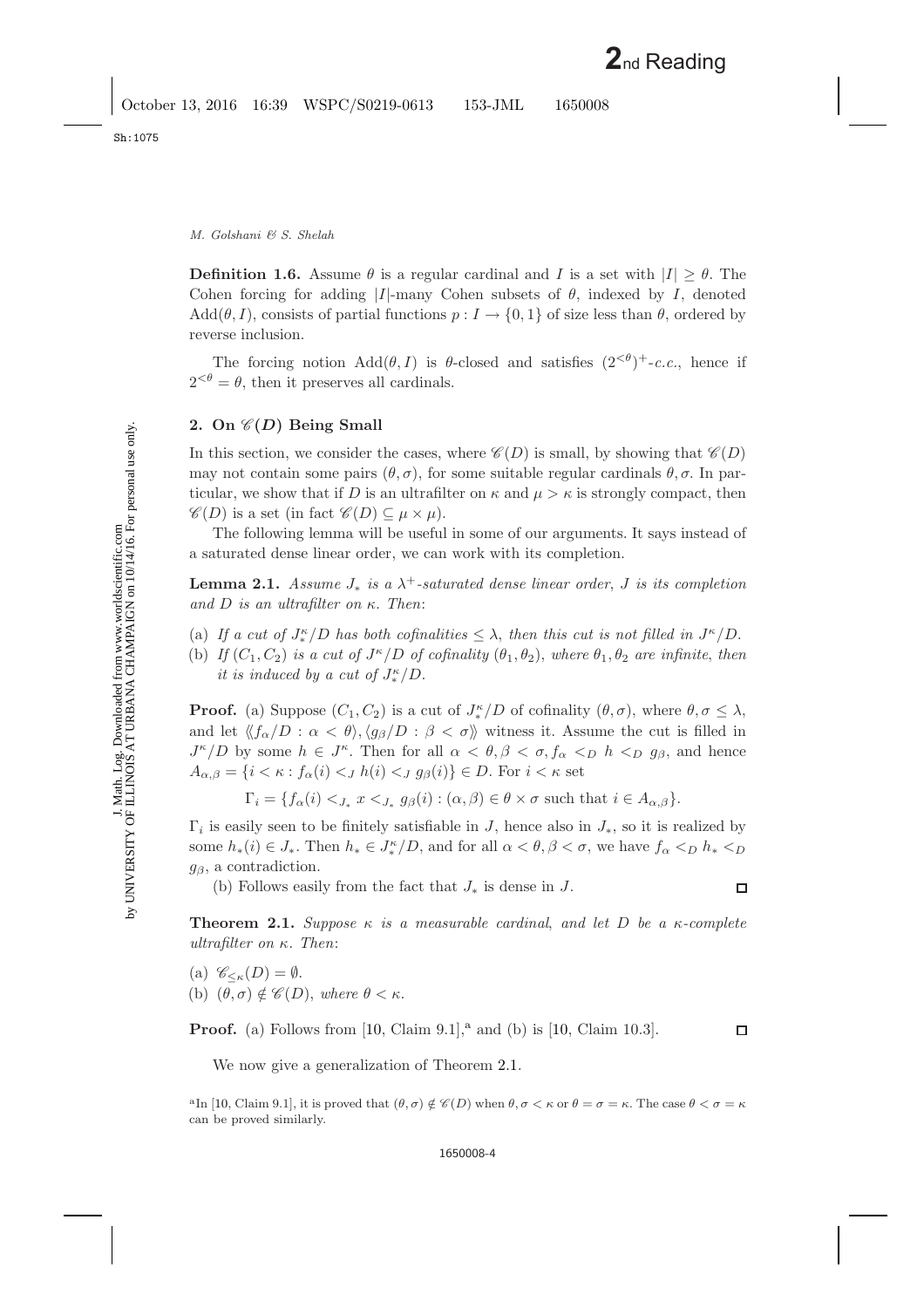Sh:1075

<span id="page-4-0"></span>**Theorem 2.2.** *Suppose*  $\kappa_1 > \aleph_0$  *and D is a*  $\kappa_1$ *-complete* (*but not*  $\kappa_1^+$ *-complete*; *hence*  $\kappa_1$  *is a measurable cardinal*) *ultrafilter on*  $\kappa_2$  *and*  $(\theta_1, \theta_2) \in \mathcal{C}(D)$ . *Then*  $\theta_1, \theta_2 > \kappa_1.$ 

**Remark 2.1.** If  $\kappa_1 = \aleph_0$ , then  $(\aleph_0, \text{lcf}(\aleph_0, D)) \in \mathcal{C}(D)$ , and  $\text{lcf}(\aleph_0, D)$  may be  $\aleph_1$ , where  $\text{lcf}(\aleph_0, D)$  denotes the lower cofinality.<sup>[b](#page-4-1)</sup>

**Proof.** Toward contradiction, assume that  $\theta_1, \theta_2$  are regular,  $\theta_1 \leq \kappa_1$  and  $(\theta_1, \theta_2) \in$  $\mathscr{C}(D)$  (recall that  $\mathscr{C}(D)$  is symmetric, so we can assume w.l.o.g. that  $\theta_1 \leq \kappa_1$ ). Let  $\lambda = \kappa_2 + \theta_1 + \theta_2$ , let  $J_*$  be a  $\lambda^+$ -saturated dense linear order, and suppose that  $\langle \langle f_\alpha/D : \alpha < \theta_1 \rangle, \langle g_\beta/D : \beta < \theta_2 \rangle \rangle$  witnesses  $(\theta_1, \theta_2) \in \mathscr{C}(D)$ , where  $f_\alpha, g_\beta \in J_*^{\kappa_2}$ . Let  $\bar{f}/D = \langle f_{\alpha}/D : \alpha < \theta_1 \rangle$ ,  $\bar{g}/D = \langle g_{\beta}/D : \beta < \theta_2 \rangle$  and let J be the completion of  $J_*$ . By Lemma [2.1,](#page-3-2)  $\langle \bar{f}, \bar{g} \rangle$  also witnesses a cut of  $J^{\kappa_2}/D$ .

Let  $\chi$  be a large enough regular cardinal such that  $\bar{f}, \bar{g} \in H(\chi)$ , and consider the structure  $\mathfrak{A}_1 = (H(\chi), \in)$  and let  $\mathfrak{A}_2 = \mathfrak{A}_1^{\kappa_2}/D$ . Also let  $j : \mathfrak{A}_1 \to \mathfrak{A}_2$  be the canonical elementary embedding. Clearly j is identity on  $H(\kappa_1)$  and  $\text{crit}(j) = \kappa_1$ .

<span id="page-4-4"></span>**Claim 2.1.** *There exists*  $s \in \mathfrak{A}_2$  *such that:* 

- (a)  $\mathfrak{A}_2 \models$  "*s is a function from*  $j(\theta_1)$  *into*  $j(J_*)$ ",
- (b)  $\mathfrak{A}_2 \models ``s(\alpha) = f_{\alpha}/D"$  *for every*  $\alpha < \theta_1$ .

**Proof.** Define  $h : \kappa_2 \to \mathfrak{A}_1$  by

$$
h(\xi) = \langle f_{\alpha}(\xi) : \alpha < \theta_1 \rangle.
$$

Let  $s = h/D \in \mathfrak{A}_2$ . We show that s is as required. First, note that  $s = j(h)(\kappa_1)$ . It is clear that

$$
s = j(h)(\kappa_1) = \langle j(\bar{f})_{\alpha}(\kappa_1) : \alpha < j(\theta_1) \rangle.
$$

But for  $\alpha < \theta_1$ , we have  $j(\bar{f})_{\alpha}(\kappa_1) = j(\bar{f})_{j(\alpha)}(\kappa_1) = j(f_{\alpha})(\kappa_1) = f_{\alpha}/D$ . The result follows immediately. 口

<span id="page-4-3"></span>So, we have the following.

**Claim 2.2.** *There exist*  $s \in \mathfrak{A}_2$  *and*  $\kappa_*,$  *such that:* 

(a)  $\mathfrak{A}_2 \models$  "*s is a function with domain*  $\kappa_*$ ",

(b)  $\kappa_*$  *is*<sup>[c](#page-4-2)</sup>  $j(\theta_1)$  *if*  $\theta_1 < \kappa_1$  *and the least upper bound of*  $\{j(\alpha): \alpha < \theta_1\}$  *if*  $\theta_1 = \kappa_1$ , (c)  $\mathfrak{A}_2 \models {\text{``}} s(\alpha) = f_\alpha/D^{\text{''}}$  *for every*  $\alpha < \theta_1$ .

Fix s as in Claim [2.2.](#page-4-3)

<span id="page-4-2"></span><span id="page-4-1"></span>bSee [\[12,](#page-33-7) Chapter VI] for the definition of lcf( $\aleph_0$ , D) and more information about it. <sup>c</sup>In fact, it is easily seen that  $\kappa_* = \theta_1$ .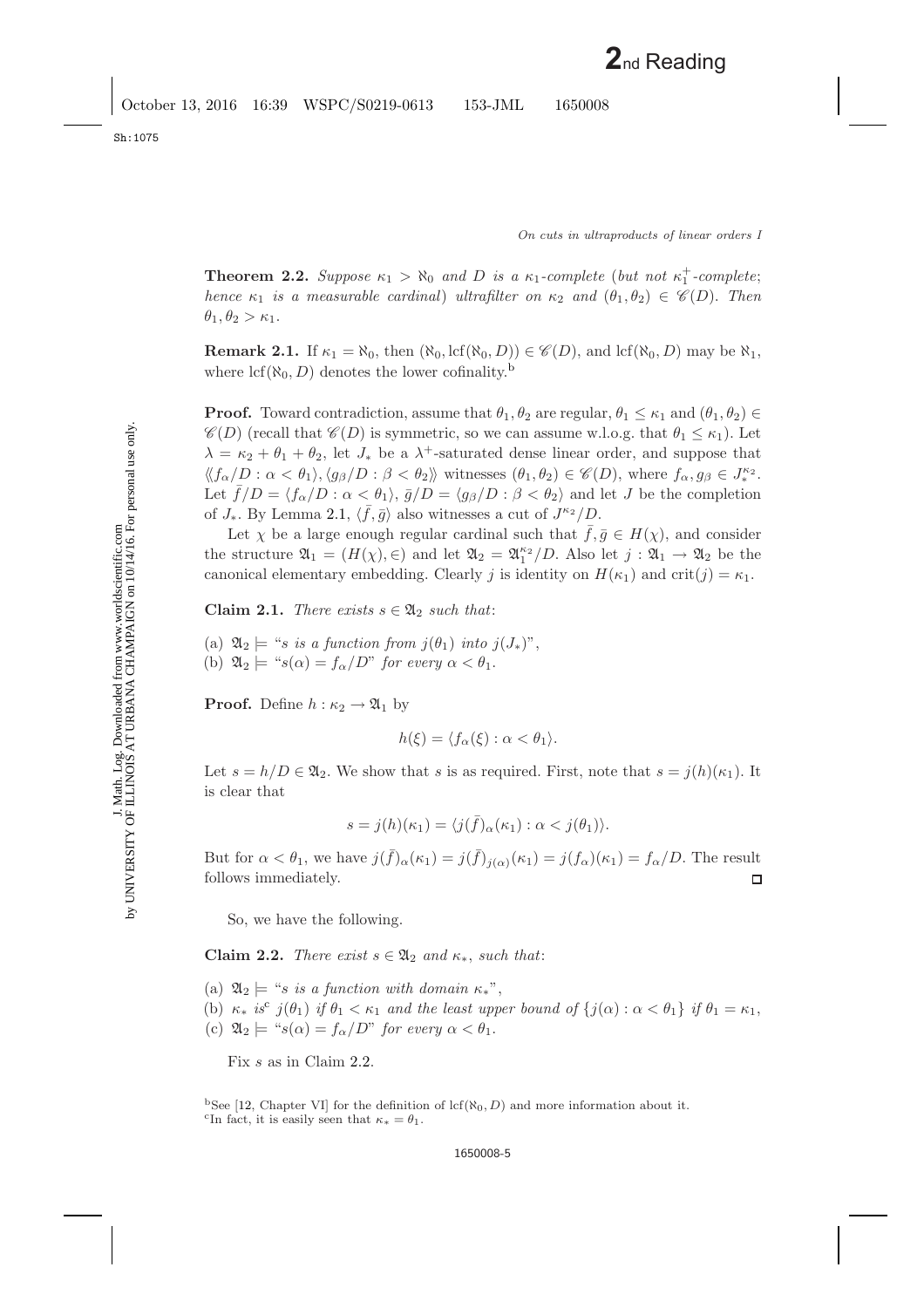**Claim 2.3.** *If*  $A_2 \subseteq \mathfrak{A}_2$ ,  $|A_2| \leq \lambda$  *and*  $b \in A_2 \Rightarrow \mathfrak{A}_2 \models \text{``} b \in j(J_*)$  *and*  $s(\alpha) \leq i(J_*)$  b" *for all*  $\alpha < \theta_1$ *, then for some*  $b_* \in j(J)$ *, we have* 

$$
b \in A_2
$$
 and  $\alpha < \theta_1 \Rightarrow \mathfrak{A}_2 \models ``f_\alpha/D <_{j(J)} b_* \leq_{j(J)} b''$ .

**Proof.** Let  $b_* \in j(J)$  be such that  $\mathfrak{A}_2 \models {\mathfrak{a}}_k$  is the  $\lt_{j(J)}$ -least upper bound of  $s(\alpha)$ ,  $\alpha < \theta_1$ ". Note that such a  $b_*$  exists as  $\mathfrak{A}_2 \models "j(J)$  is a complete dense linear order" and  $s \in \mathfrak{A}_2$ . It is easily seen that for  $b \in A_2$  and  $\alpha < \theta_1$ , we have  $\mathfrak{A}_2 \models$ "  $f_{\alpha}/D \lt_{j(J)} b_* \leq_{j(J)} b$ ".  $\Box$ 

Let  $A_2 = \{g_\beta/D : \beta < \theta_2\}$ . As  $\theta_2 \leq \lambda$ , and for  $\beta < \theta_2$ ,  $g_\beta/D \in j(J_*)$ , so we can apply Claim [2.6](#page-8-1) to find some  $b_* \in j(J)$  such that for all  $\alpha < \theta_1, \beta < \theta_2, \mathfrak{A}_2 \models$ "  $f_{\alpha}/D \lt_{j(J)} b_* \leq_{j(J)} g_{\beta}/D^{\nu}$ . Let  $h \in J^{\kappa}$  be such that  $b_* = h/D$ . Then

$$
\alpha < \theta_1, \beta < \theta_2 \Rightarrow \mathfrak{A}_2 \models \text{``} f_\alpha/D <_{j(J)} h/D \leq_{j(J)} g_{\beta+1}/D <_{j(J)} g_\beta/D\text{''}.
$$

It follows that the cut  $\langle \bar{f}, \bar{g} \rangle$  is filled in  $J^{\kappa}/D$ , which is in contradiction with Lemma [2.1\(](#page-3-2)a). The theorem follows.

The next theorem is implicit in [\[10,](#page-33-6) Theorem 11.3]. We give a proof for completeness.

**Theorem 2.3.** *Suppose* D *is an ultrafilter on*  $\kappa$  *and*  $\theta > \kappa$  *is weakly compact. Then*  $(\theta, \theta) \notin \mathscr{C}(D)$ .

**Proof.** Suppose not. Let J be a  $\theta^+$ -saturated dense linear order and suppose  $\langle f_{\alpha}/D : \alpha < \theta \rangle, \langle g_{\alpha}/D : \alpha < \theta \rangle$  witnesses  $(\theta, \theta) \in \mathscr{C}(D)$ . For  $\alpha < \beta < \theta$ , we have

$$
A_{\alpha,\beta} = \{i < \kappa : f_{\alpha}(i) <_{J} f_{\beta}(i) <_{J} g_{\beta}(i) <_{J} g_{\alpha}(i)\} \in D.
$$

Define  $d : [\theta]^2 \to D$  by  $d(\alpha, \beta) = A_{\alpha, \beta}$ . Since  $2^{\kappa} < \theta$  and  $\theta$  is weakly compact, we can find  $X \in [\theta]^\theta$  and  $A_* \in D$  such that for all  $\alpha < \beta$  in  $X, A_{\alpha,\beta} = A_*$ . For  $i \in A_*$ consider the type

 $\Gamma_i = \{f_{\alpha}(i) < \iota \; x < \iota \; q_{\alpha}(i) : \alpha \in X\}.$ 

<span id="page-5-0"></span>**Claim 2.4.**  $\Gamma_i$  *is finitely satisfiable in J.* 

**Proof.** Let  $\alpha_0 < \cdots < \alpha_n$  be in X. Then

$$
f_{\alpha_0}(i) <_J \cdots <_J f_{\alpha_n}(i) <_J g_{\alpha_n}(i) <_J \cdots <_J g_{\alpha_0}(i).
$$

So, it suffices to pick some element in  $(f_{\alpha_n}(i), g_{\alpha_n}(i))_J$ , which is possible as J is dense.  $\Box$ 

As J is  $\theta^+$ -saturated, there is  $h(i) \in J$  realizing  $\Gamma_i$ . So  $h(i)$  is defined in this way for every  $i \in A_*$ . Let  $h : A_* \to J$  be the resulting function. Extend h to a function in  $J^{\kappa}$ . Then

$$
\forall i \in A_*, \forall \alpha \in X, \quad f_\alpha(i) <_J h(i) <_J g_\alpha(i) \Rightarrow \forall \alpha \in X, \quad f_\alpha <_D h <_D g_\alpha.
$$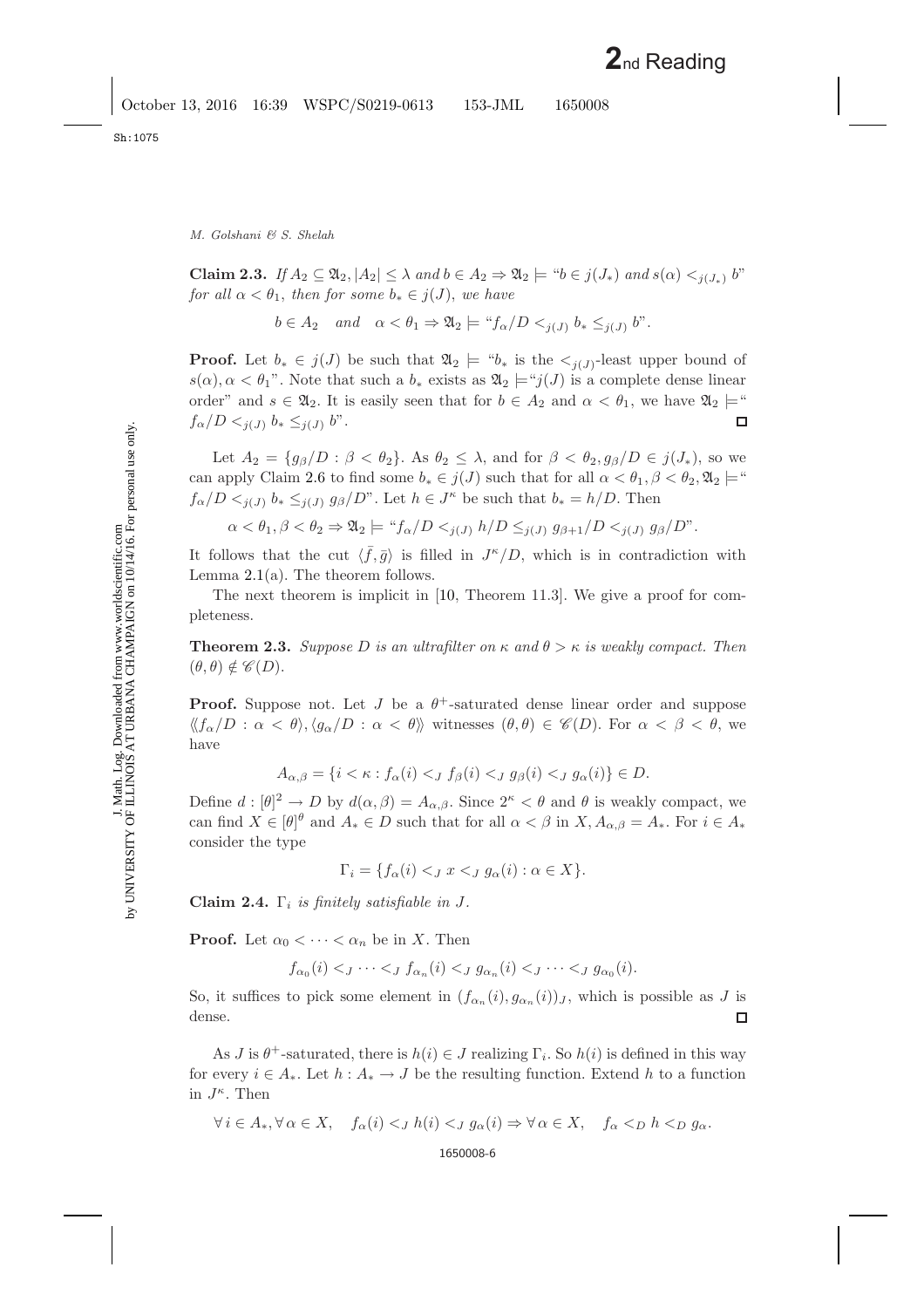Sh:1075

Since X is unbounded in  $\theta$ , we have  $\forall \alpha < \theta, f_{\alpha} < D \ h \leq D \ g_{\alpha}$ , and we get a contradiction.

We may note that the use of the partition relation  $\theta \to (\theta)^2$  in the above proof is optimal in the following sense: If  $\theta$  is strongly inaccessible but not weakly compact, then  $\theta \to (\theta, \alpha)^2$  for every  $\alpha < \theta$ , yet, this is not enough for excluding the pair  $(\theta, \theta)$ , as proved in Lemma [3.1\(](#page-3-2)b).

The next theorem generalizes the above result.

**Theorem 2.4.** *Suppose that* D *is an ultrafilter on*  $\kappa$ ,  $\kappa < \mu \leq \lambda$ ,  $\theta$ , *where*  $\mu$  *is a supercompact cardinal and*  $\lambda$ ,  $\theta$  *are regular. Then*  $(\lambda, \theta) \notin \mathscr{C}(D)$ .

**Proof.** Suppose not. Let J be a  $(\lambda + \theta)^+$ -saturated dense linear order,  $J \subseteq$  Ord, and let  $\langle f_{\alpha}/D : \alpha < \lambda \rangle$ ,  $\langle g_{\gamma}/D : \gamma < \theta \rangle$  witness a pre-cut in  $J^{\kappa}/D$ , which is a pre-cut in  $J_{\kappa}^{\kappa}/D$ , for each linear order  $J_{\kappa} \supseteq J$ .

Let  $\bar{f}/D = \langle f_{\alpha}/D : \alpha < \lambda \rangle$  and  $\bar{g}/D = \langle g_{\gamma}/D : \gamma < \theta \rangle$ . Let  $\eta = (\lambda + \theta), U$  be a normal measure on  $P_{\mu}(\eta)$  and let  $j: V \to M \simeq \text{Ult}(V,U)$  be the corresponding elementary embedding. So, we have crit(j) =  $\mu$  and  $M^{\eta} \subseteq M$ . It follows that  $j(\kappa) = \kappa$  and  $j(D) = D$ .

Note that  $j[J]$  is also a  $(\lambda + \theta)^+$ -saturated dense linear order and for  $f \in$  $J^{\kappa}, j(f) = j[f] \in j[J]^{\kappa}, \text{ as } |f| = \kappa < \eta = \text{crit}(j).$  It follows that:

 $(*)_1$  " $\langle j(f_\alpha)/D : \alpha < \lambda \rangle$ ,  $\langle j(g_\gamma)/D : \gamma < \theta \rangle$  witnesses a pre-cut in  $j[J]^{\kappa}/D$ , which is also a pre-cut in  $J^{\kappa}_{\ast}/D$ , for each linear order  $J_{\ast} \supseteq j[J]$ ".

Also, as j is an elementary embedding, the following hold in  $M$ :

(\*)<sub>2</sub> "j(J) is a j(( $\lambda$ + $\theta$ )<sup>+</sup>)-saturated dense linear order, j(J) ⊇ j[J], and  $\langle\!\langle j(\bar f)_\alpha/D : \alpha < j(\lambda) \rangle, \langle j(\bar g)_\gamma/D : \gamma < j(\theta) \rangle\!\rangle$  witnesses a pre-cut in  $j(J)^\kappa/D$ ".

On the other hand  $M^{\eta} \subseteq M$ , so the sequences  $\langle j(f_{\alpha})/D : \alpha < \lambda \rangle$  and  $\langle j(g_{\gamma})/D :$  $\gamma < \theta$  are in M, and by  $(*)_1$ , the following holds in M:

(\*)<sub>3</sub> " $\langle j(f_\alpha)/D : \alpha < \lambda \rangle$ ,  $\langle j(g_\gamma)/D : \gamma < \theta \rangle$  witnesses a pre-cut in  $j(J)^\kappa/D$ ".

We now derive a contradiction from  $(*)_2$  and  $(*)_3$ .

Assume that  $\theta \geq \lambda$ . Note that  $\sup\{j(\gamma) : \gamma < \theta\} < j(\theta)$ , so pick  $\delta$  such that  $\sup\{j(\gamma): \gamma < \theta\} < \delta < j(\theta)$ . Consider  $j(\bar{f})_\delta \in j(\bar{J})^\kappa$ . Then by  $(*)_2$ , for all  $\alpha < \lambda$ and  $\gamma < \theta$ 

$$
j(f_{\alpha}) = j(\bar{f})_{j(\alpha)} <_{D} j(\bar{f})_{\delta} <_{D} j(\bar{g})_{j(\gamma)} = j(g_{\gamma}).
$$

This contradicts  $(*)_3$ . The theorem follows.

In fact, we can weaken the above assumptions, as shown in the next theorem. We have given the above proof, as it appears in later sections of the paper, where

 $\Box$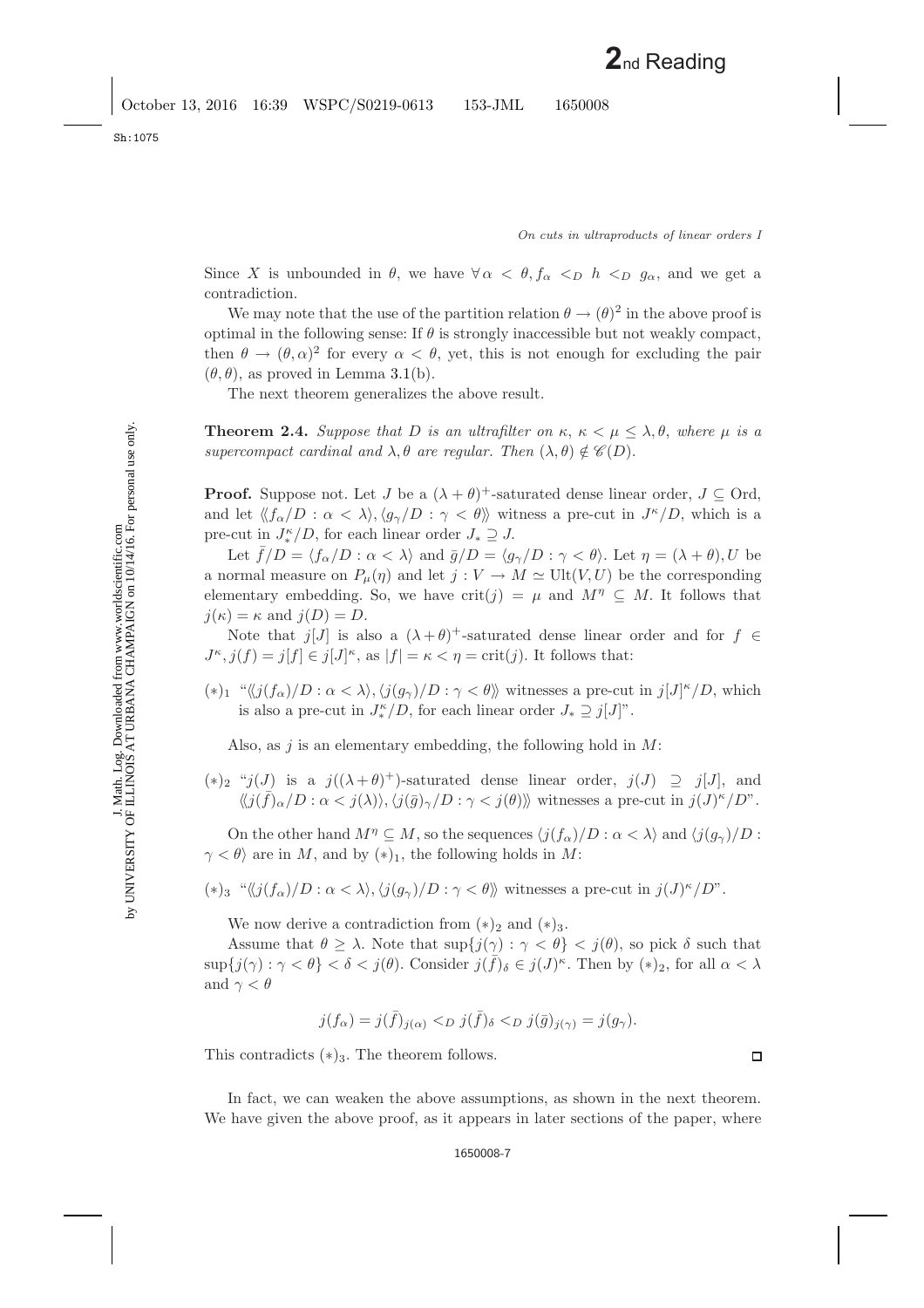<span id="page-7-0"></span>the methods of the proof of Theorem [2.5](#page-7-0) are not applicable (see Theorem [5.1](#page-27-0) and Claim [5.19\)](#page-31-1).

**Theorem 2.5.** *Suppose that* D *is an ultrafilter on*  $\kappa$ ,  $\kappa < \mu \leq \lambda$ ,  $\theta$ , *where*  $\mu$  *is a strongly compact cardinal and*  $\lambda$ ,  $\theta$  *are regular. Then*  $(\lambda, \theta) \notin \mathcal{C}(D)$ .

**Proof.** Suppose not. Let J be a  $(\lambda + \theta)^+$ -saturated dense linear order, and let  $\langle f_{\alpha}/D : \alpha < \lambda \rangle, \langle g_{\gamma}/D : \gamma < \theta \rangle$  witness  $(\lambda, \theta) \in \mathscr{C}(D)$ . For  $\alpha_1 < \alpha_2 < \lambda$  and  $\gamma_1 < \gamma_2 < \theta$  set

$$
A_{\alpha_1,\alpha_2,\gamma_1,\gamma_2} = \{i < \kappa : f_{\alpha_1}(i) <_{J} f_{\alpha_2}(i) <_{J} g_{\gamma_2}(i) <_{J} g_{\gamma_1}(i)\} \in D.
$$

Let E be a  $\mu$ -complete uniform fine ultrafilter on  $\lambda \times \theta$ , such that

$$
(\alpha, \gamma) \in \lambda \times \theta \Rightarrow \{(\bar{\alpha}, \bar{\gamma}) \in \lambda \times \theta : \alpha < \bar{\alpha}, \gamma < \bar{\gamma}\} \in E.
$$

We can find such ultrafilter E, as the cardinals  $\lambda, \theta$  are regular  $\geq \mu$  and  $\mu$  is a strongly compact cardinal. As E is  $\mu$ -complete and  $|D| = 2^{\kappa} < \mu$ , for each  $(\alpha, \gamma) \in \lambda \times \theta$ , there exists a unique set  $A_{\alpha, \gamma} \in D$ , such that

$$
X_{\alpha,\gamma} = \{(\bar{\alpha}, \bar{\gamma}) \in \lambda \times \theta : \alpha < \bar{\alpha}, \gamma < \bar{\gamma}, A_{\alpha, \bar{\alpha}, \gamma, \bar{\gamma}} = A_{\alpha, \gamma}\} \in E.
$$

For  $i < \kappa$  consider the type

$$
\Gamma_i = \{ f_{\alpha}(i) <_{J} x <_{J} g_{\gamma}(i) : \alpha < \lambda \text{ and } \gamma < \theta \text{ are such that } i \in A_{\alpha, \gamma} \}.
$$

<span id="page-7-1"></span>**Claim 2.5.**  $\Gamma_i$  *is finitely satisfiable in J.* 

**Proof.** Suppose  $\alpha_1, \ldots, \alpha_n < \lambda, \gamma_1, \ldots, \gamma_n < \theta$  and  $i \in A_{\alpha_1, \gamma_1} \cap \cdots \cap A_{\alpha_n, \gamma_n}$ . Choose  $\alpha > \alpha_1, \ldots, \alpha_n$  and  $\gamma > \gamma_1, \ldots, \gamma_n$  such that for all  $1 \leq l \leq n, A_{\alpha_l, \alpha, \gamma_l, \gamma} =$  $A_{\alpha_l,\gamma_l}$ . Then

$$
f_{\alpha_l}(i) <_J f_\alpha(i) <_J g_\gamma(i) <_J g_{\gamma_l}(i).
$$

 $\Box$ 

So, it suffices to take some  $x \in (f_{\alpha}(i), g_{\gamma}(i))_J$ .

It follows that  $\Gamma_i$  is realized by some  $h(i)$ . As usual, extend h to a function on  $\kappa$ . Then

$$
\forall i < \kappa, \forall (\alpha, \gamma) \in \lambda \times \theta (i \in A_{\alpha, \gamma} \Rightarrow f_{\alpha}(i) <_{J} h(i) <_{J} g_{\gamma}(i)).
$$

Thus for  $\alpha < \lambda, \gamma < \theta$ ,

$$
f_{\alpha} <_{D} h <_{D} g_{\gamma}
$$

and we get a contradiction.

 $\text{Definition 2.1 ([1]).} \text{ } \binom{\kappa}{\lambda} \rightarrow \binom{\mu}{\nu}_{\rho}^{1,1}$  $\text{Definition 2.1 ([1]).} \text{ } \binom{\kappa}{\lambda} \rightarrow \binom{\mu}{\nu}_{\rho}^{1,1}$  $\text{Definition 2.1 ([1]).} \text{ } \binom{\kappa}{\lambda} \rightarrow \binom{\mu}{\nu}_{\rho}^{1,1}$ <sup>1,1</sup> means: if  $d : \kappa \times \lambda \to \rho$ , then for some  $A \subseteq \kappa$ of order type  $\mu$  and some  $B \subseteq \lambda$  of order type  $\nu$ ,  $d \upharpoonright A \times B$  is constant.

**Theorem 2.6.** *Suppose*  $\begin{pmatrix} \lambda \\ \theta \end{pmatrix} \rightarrow \begin{pmatrix} \lambda \\ \theta \end{pmatrix}^{1,1}_{2^{\kappa}},$  and D is an ultrafilter on  $\kappa$ . Then  $(\lambda, \theta) \notin$  $\mathscr{C}(D)$ .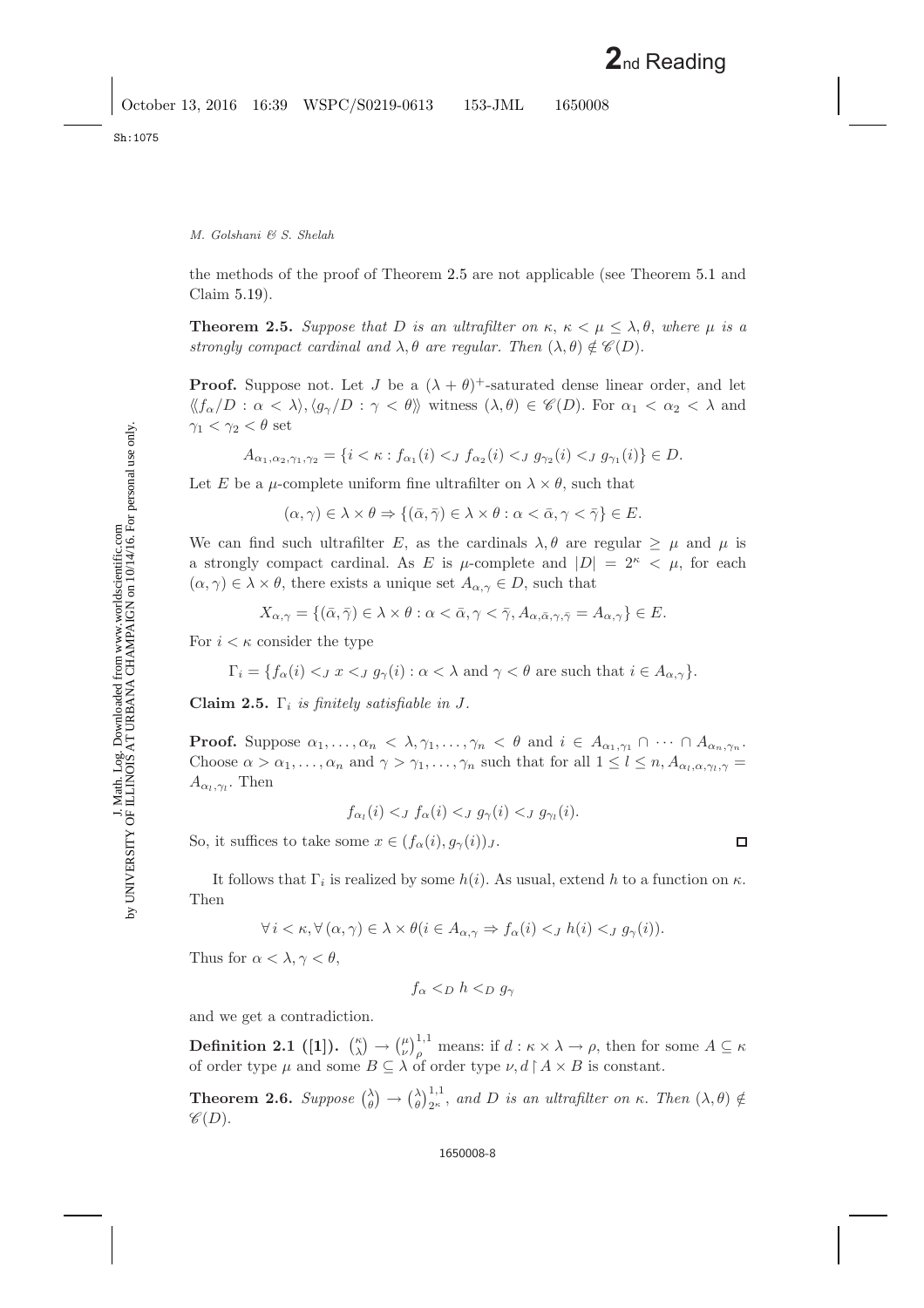<span id="page-8-1"></span>J. Math. Log. Downloaded from www.worldscientific.com by UNIVERSITY OF ILLINOIS AT URBANA CHAMPAIGN on 10/14/16. For personal use only.

J. Math. Log. Downloaded from www.worldscientific.com<br>by UNIVERSITY OF ILLINOIS AT URBANA CHAMPAIGN on 10/14/16. For personal use only.

**Proof.** Suppose not. Let J be some  $(\lambda + \theta)^+$ -saturated dense linear order and let  $\langle f_{\alpha}/D : \alpha < \lambda \rangle, \langle g_{\beta}/D : \beta < \theta \rangle$  witness  $(\lambda, \theta) \in \mathscr{C}(D)$ , where  $f_{\alpha}, g_{\beta} \in J^{\kappa}$ . For  $\alpha < \lambda, \beta < \theta$  set

$$
A_{\alpha,\beta} = \{ i < \kappa : f_\alpha(i) <_{J} g_\beta(i) \} \in D.
$$

Define  $d : \lambda \times \theta \to D$  by  $d(\alpha, \beta) = A_{\alpha, \beta}$ . By our assumption, there are  $A \in [\lambda]^{\lambda}$ ,  $B \in [\theta]^\theta$  and  $A_* \in D$  such that for all  $\alpha \in A, \beta \in B, A_{\alpha,\beta} = A_*$ . For  $i \in A_*$  set

$$
\Gamma_i = \{ f_\alpha(i) <_J x <_J g_\beta(i) : \alpha \in A, \beta \in B \}.
$$

 $\Gamma_i$  is easily seen to be finitely satisfiable, and hence it is realized by some  $h(i)$ . Extend h to a function in  $J^{\kappa}$ .

**Claim 2.6.** *For all*  $\alpha < \lambda, \beta < \theta, f_{\alpha} < D h \leq D g_{\beta}$ .

**Proof.** Let  $\alpha < \lambda, \beta < \theta$ . Choose  $\alpha^* \in A, \beta^* \in B$  such that  $\alpha < \alpha^*, \beta < \beta^*$ . Then

$$
\{i < \kappa : f_{\alpha^*}(i) <_{J} h(i) <_{J} g_{\beta^*}(i)\} = A_* \in D
$$

so  $f_{\alpha} \lt_{D} f_{\alpha^*} \lt_{D} h \lt_{D} g_{\beta^*} \lt_{D} g_{\beta}.$ 

We get a contradiction, and the theorem follows.

<span id="page-8-0"></span>**Theorem 2.7.** *Suppose that* D *is an ultrafilter on*  $\kappa$  *and*  $\theta$ ,  $\lambda$  *are regular cardinals such that*  $\theta^{\kappa} < \lambda$ . *Then*  $(\lambda, \theta) \notin \mathscr{C}(D)$ .

**Proof.** Suppose not. Let  $J_*$  be a  $\lambda^+$ -saturated dense linear order and suppose that  $(C_1, C_2)$  is a cut of  $J^{\kappa}_*/D$  with cofinality  $(\lambda, \theta)$ . Also, let J be the completion of J<sub>\*</sub>. Let  $\langle f_{\alpha}/D : \alpha < \lambda \rangle$ ,  $\langle g_{\gamma}/D : \gamma < \theta \rangle$  witness cf( $C_1, C_2 = (\lambda, \theta)$ , where  $f_{\alpha}, g_{\gamma} \in$  $J_{*}^{\kappa}$ ,  $\alpha < \lambda$ ,  $\gamma < \theta$ . By  $\lambda^{+}$ -saturation of  $J_{*}$  and the remarks after Definition [1.1,](#page-1-0) we can find  $s_{-\infty}, s_{+\infty} \in J_*$  such that for all  $\alpha < \lambda, \gamma < \theta$  and  $i < \kappa$ ,

$$
s_{-\infty} <_{J_*} f_\alpha(i), g_\gamma(i) <_{J_*} s_{+\infty}.
$$

<span id="page-8-2"></span>Let  $I = \{g_\gamma(i) : \gamma < \theta, i < \kappa\} \cup \{s_{-\infty}, s_{+\infty}\}\$ . Then  $|I|^\kappa = (\theta + \kappa)^\kappa = \theta^\kappa < \lambda$  and  $g_{\gamma} \in I^{\kappa}$  for all  $\gamma < \theta$ .

**Claim 2.7.** *There is*  $\beta_* < \lambda$  *such that for all*  $g \in I^{\kappa}$  *and*  $\beta \in [\beta_*, \lambda)$ :

- $q \leq_D f_\beta \Leftrightarrow q \leq_D f_{\beta_*},$
- $f_{\beta} <_{D} g \Leftrightarrow f_{\beta_*} <_{D} g$ .

**Proof.** Suppose not. So, we can find an increasing sequence  $\langle \beta_{\xi} : \xi \langle \lambda \rangle$  of ordinals  $\langle \lambda \rangle$  and a sequence  $\langle g_{\xi} : \xi \langle \lambda \rangle$  of elements of  $I^{\kappa}$  such that for all  $\xi \langle \lambda, f_{\beta_{\xi}} \rangle \leq D$  $g_{\xi} <_{D} f_{\beta_{\xi+1}}.$ 

It follows that for  $\xi < \zeta < \lambda, g_{\xi} \neq g_{\zeta}$ , hence  $|I|^{\kappa} \geq \lambda$ , a contradiction.

 $\Box$ 

 $\Box$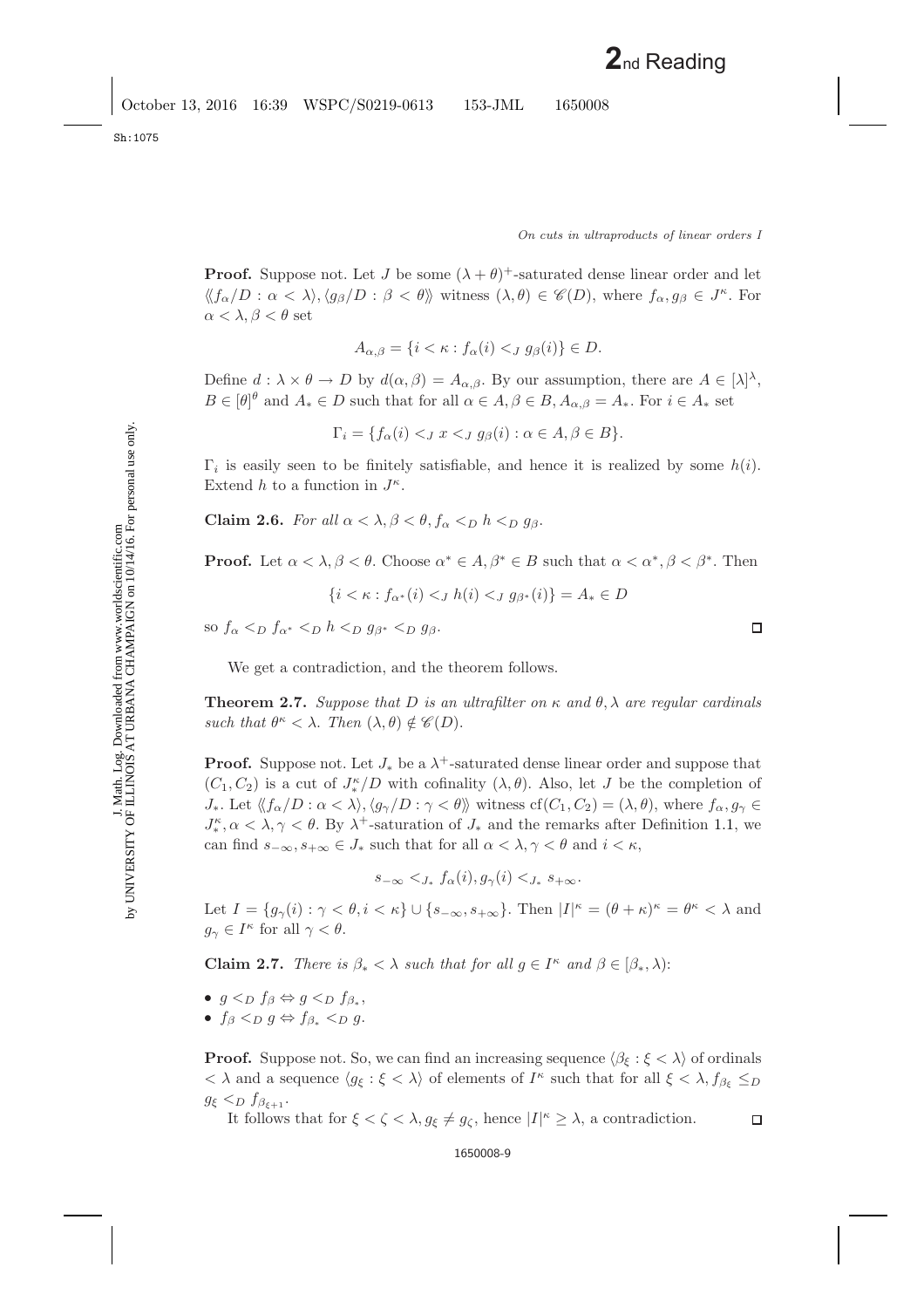Fix  $\beta_*$  as above. We define a function  $g_* \in J^{\kappa}$  as follows: Let  $i < \kappa$ . Consider the set

$$
I_i = \{ t \in I : f_{\beta_*}(i) \leq_{J_*} t \}.
$$

We have  $s_{+\infty} \in I_i$  and  $I_i$  is bounded from below, so as J is complete,

 $g_*(i) =$  the  $\lt,$  -greatest lower bound of  $I_i$ 

is well-defined, so  $g_* \in J^{\kappa}$ . It is clear that for all  $i < \kappa$ ,  $f_{\beta_*}(i) \leq J_{\beta_*}(i)$  so

$$
f_{\beta*} \leq_D g_*.\tag{*}
$$

We show that for all  $\alpha < \lambda, \gamma < \theta$ ,  $f_{\alpha} \leq_{D} g_{*} \leq_{D} g_{\gamma}$ , which will give us the desired contradiction.

**Claim 2.8.** *For all*  $\alpha < \lambda$ ,  $f_{\alpha} \leq_D g_*$ .

**Proof.** Since  $\langle f_\alpha/D : \alpha < \lambda \rangle$  is increasing, we may suppose that  $\alpha \in [\beta_*, \lambda)$ . Suppose on the contrary that  $g_* <_{D} f_{\alpha}$ . So

$$
u = \{i < \kappa : g_*(i) <_J f_\alpha(i)\} \in D.
$$

For  $i \in u, g_*(i) \leq J$   $f_\alpha(i)$ , so by our definition of  $g_*(i)$ , we can find  $g(i) \in$  $[g_*(i), f_\alpha(i)]_{J_*} \cap I$ . For  $i \in \kappa \setminus u$  set  $g(i) = s_{+\infty}$ . Then  $g \in I^{\kappa}$  and  $g_* \leq_D g \leq_D f_\alpha$ . By (\*),  $f_{\beta_*} \leq_D g \leq_D f_{\alpha}$  which is in contradiction with Claim [2.7.](#page-8-2)  $\Box$ 

**Claim 2.9.** *For all*  $\gamma < \theta, g_* \leq_D g_\gamma$ .

**Proof.** Fix any ordinal  $\gamma < \theta$ . Since  $f_{\beta_*} <_{D} g_{\gamma}$ , we have

$$
u = \{i < \kappa : f_{\beta_*}(i) <_{J} g_{\gamma}(i)\} \in D.
$$

Hence for  $i \in u, g_{\gamma}(i) \in I_i$  and it follows that  $g_*(i) \leq_{J_*} g_{\gamma}(i)$ . So  $g_* \leq_{D} g_{\gamma}$ .  $\Box$ 

Since  $g_* \neq_D f_\alpha$  for every  $\alpha < \lambda$  (as  $\langle f_\alpha/D : \alpha < \lambda \rangle$  is increasing) and  $g_* \neq_D g_\gamma$ for every  $\gamma < \theta$  (by a similar argument), we have  $\forall \alpha < \lambda \,\forall \gamma < \theta, f_{\alpha} \leq_D g_* \leq_D g_{\gamma}$ , and we get a contradiction. The theorem follows.

Recall that the *singular cardinals hypothesis* (SCH) says that if  $2^{cf(\kappa)} < \kappa$ , then  $\kappa^{\text{cf}(\kappa)} = \kappa^+$ . It follows from SCH that if  $\theta < \lambda$  are regular cardinals and  $\lambda > 2^{\kappa}$ , then  $\theta^{\kappa} < \lambda$  (see [\[6,](#page-33-9) Theorem 5.22]). The following corollary follows from Theorem [2.7.](#page-8-0)

<span id="page-9-0"></span>**Corollary 2.1.** (a) (GCH) *Suppose that* D *is an ultrafilter on*  $\kappa$  *and*  $\theta \leq \lambda$  *are regular cardinals such that*  $\lambda > \kappa^+$ . *If*  $(\lambda, \theta) \in \mathscr{C}(D)$ , *then*  $\lambda = \theta$ .

(b) (SCH) *Suppose that* D *is an ultrafilter on*  $\kappa$  *and*  $\theta \leq \lambda$  *are regular cardinals such that*  $\lambda > 2^{\kappa}$ . *If*  $(\lambda, \theta) \in \mathscr{C}(D)$ , *then*  $\lambda = \theta$ .

The next corollary follows from Theorems [2.5](#page-7-0) and [2.7.](#page-8-0)

<span id="page-9-1"></span>**Corollary 2.2.** *Suppose that* D *is an ultrafilter on*  $\kappa$ ,  $\mu > \kappa$  *is strongly compact and*  $(\theta, \sigma) \in \mathcal{C}(D)$ . *Then*  $\theta, \sigma \lt \mu$ , *in particular*  $\mathcal{C}(D)$  *is a set.*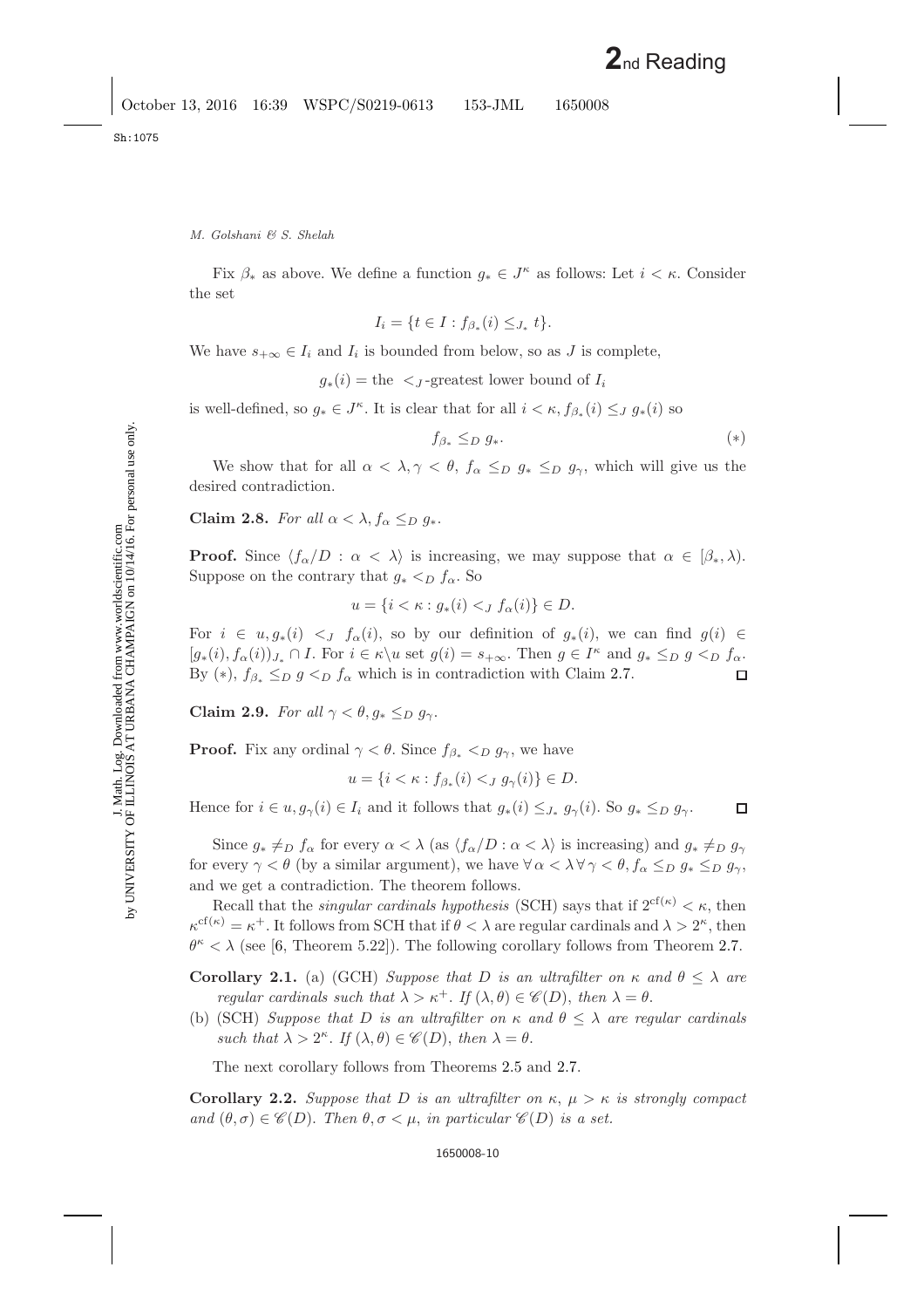<span id="page-10-2"></span>**Theorem 2.8.** *Suppose* D *is an ultrafilter on*  $\kappa$ ,  $\kappa < \lambda = \text{cf}(\lambda)$ , and suppose that  $(*\r{ $\lambda,\bar{\theta}}^{\partial,\bar{n}}$  *holds for*  $\theta = 2^{\kappa}, \partial \leq \aleph_0, \bar{n} \leq \omega$ , *where:*$ 

 $(*)\_{\lambda,\theta}^{\partial,\bar{n}}$ : *If*  $c: [\lambda]^2 \to \theta$ , *then there are*  $u \subseteq \theta, |u| < 1 + \partial$  *and*  $S \in [\lambda]^{\lambda}$  *such that if*  $\alpha < \beta$  are in S, then for some  $n < 1 + \bar{n}$  and  $\gamma_0 < \gamma_1 < \cdots < \gamma_n$  we have  $\gamma_0 = \alpha, \gamma_n = \beta$  and for  $l < n, c\{\gamma_l, \gamma_{l+1}\} \in u$ .

*Then*  $(\lambda, \lambda) \notin \mathscr{C}(D)$ .

<span id="page-10-0"></span>**Remark 2.2 ([\[14\]](#page-33-5), Remark 2.3).** If  $\kappa < \mu \leq \lambda = \text{cf}(\lambda)$ ,  $(\forall \alpha < \lambda) | \alpha |^{\kappa} < \lambda$  and  $\mu$  is a strongly compact cardinal, then the following holds:

If  $c : [\lambda]^2 \to \kappa$ , then there are  $i, j < \kappa$  and  $S \in [\lambda]^\lambda$  such that for all  $\alpha < \beta$  in S, there is  $\alpha < \gamma < \beta$  such that  $c\{\alpha, \gamma\} = i$  and  $c\{\gamma, \beta\} = j$ .

Hence  $(*)_{\lambda,\kappa}^{2,2}$  holds.

The following example shows that we cannot remove the assumption ( $\forall \alpha$  $\lambda$ | $\alpha$ |<sup> $\kappa$ </sup> <  $\lambda$  from Remark [2.2.](#page-10-0)

**Example 2.1.** Suppose that:

- (a)  $\lambda = cf(\lambda) > \mu > \theta = cf(\mu)$ ,
- (b)  $\bar{\lambda} = \langle \lambda_i : i \langle \theta \rangle$  is an increasing unbounded sequence of regular cardinals in  $(\theta, \mu),$
- (c) D is an ultrafilter on  $\theta$ ,
- ([d](#page-10-1))  $\lambda = \text{tcf}(\prod_{i < \theta} \lambda_i, \langle D \rangle)$ , as witnessed<sup>d</sup> by the scale  $\bar{f} = \langle f_{\alpha} : \alpha < \lambda \rangle$ .
- (e)  $c: [\lambda]^2 \to D$  is defined such that for  $\alpha < \beta < \lambda$ ,  $f_\alpha \restriction c\{\alpha, \beta\} < f_\beta \restriction c\{\alpha, \beta\}.$

Then for every  $\mathcal{U} \in [\lambda]^\lambda$  and every finite  $u \subseteq D$  there are some  $\alpha < \beta$  in  $\mathcal{U}$  such that for no  $\alpha = \gamma_0 < \gamma_1 < \cdots < \gamma_n = \beta$  do we have  $l < n \Rightarrow c\{\gamma_l, \gamma_{l+1}\} \in u$ .

To see this, suppose that the claim fails. Pick  $\xi \in \bigcap \{A : A \in u\}$ . Then for all  $\alpha < \beta$  in U, we can find  $\alpha = \gamma_0 < \gamma_1 < \cdots < \gamma_n = \beta$  such that  $l < n \Rightarrow$  $c\{\gamma_l, \gamma_{l+1}\}\in u$ . But then  $\xi\in \bigcap\{c\{\gamma_l, \gamma_{l+1}\}: l < n\}$ , and hence

$$
f_{\alpha}(\xi) = f_{\gamma_0}(\xi) < f_{\gamma_1}(\xi) < \cdots < f_{\gamma_{n-1}}(\xi) < f_{\gamma_n}(\xi) = f_{\beta}(\xi).
$$

Thus the sequence  $\langle f_\alpha(\xi) : \xi \in U \rangle$  is a strictly increasing sequence of ordinals in  $\lambda_{\xi}$ . But  $\lambda_{\xi} < \lambda = |\mathcal{U}|$ , and we get a contradiction.

**Proof (of Theorem [2.8\)](#page-10-2).** Suppose not. Let J be a  $\lambda^+$ -saturated dense linear order, and let  $\langle f_{\alpha}/D : \alpha < \lambda \rangle$ ,  $\langle g_{\alpha}/D : \alpha < \lambda \rangle$  witness  $(\lambda, \lambda) \in \mathscr{C}(D)$ . For

<span id="page-10-1"></span><sup>d</sup>By [\[13\]](#page-33-10), if  $\lambda = \mu^+$ , then there exist a sequence  $\bar{\lambda}$  as in (b) and an ultrafilter D on  $\theta$ , such that D contains all co-bounded subsets of  $\theta$  and  $\lambda = \text{tcf}(\prod_{i < \theta} \lambda_i, \langle D \rangle)$ .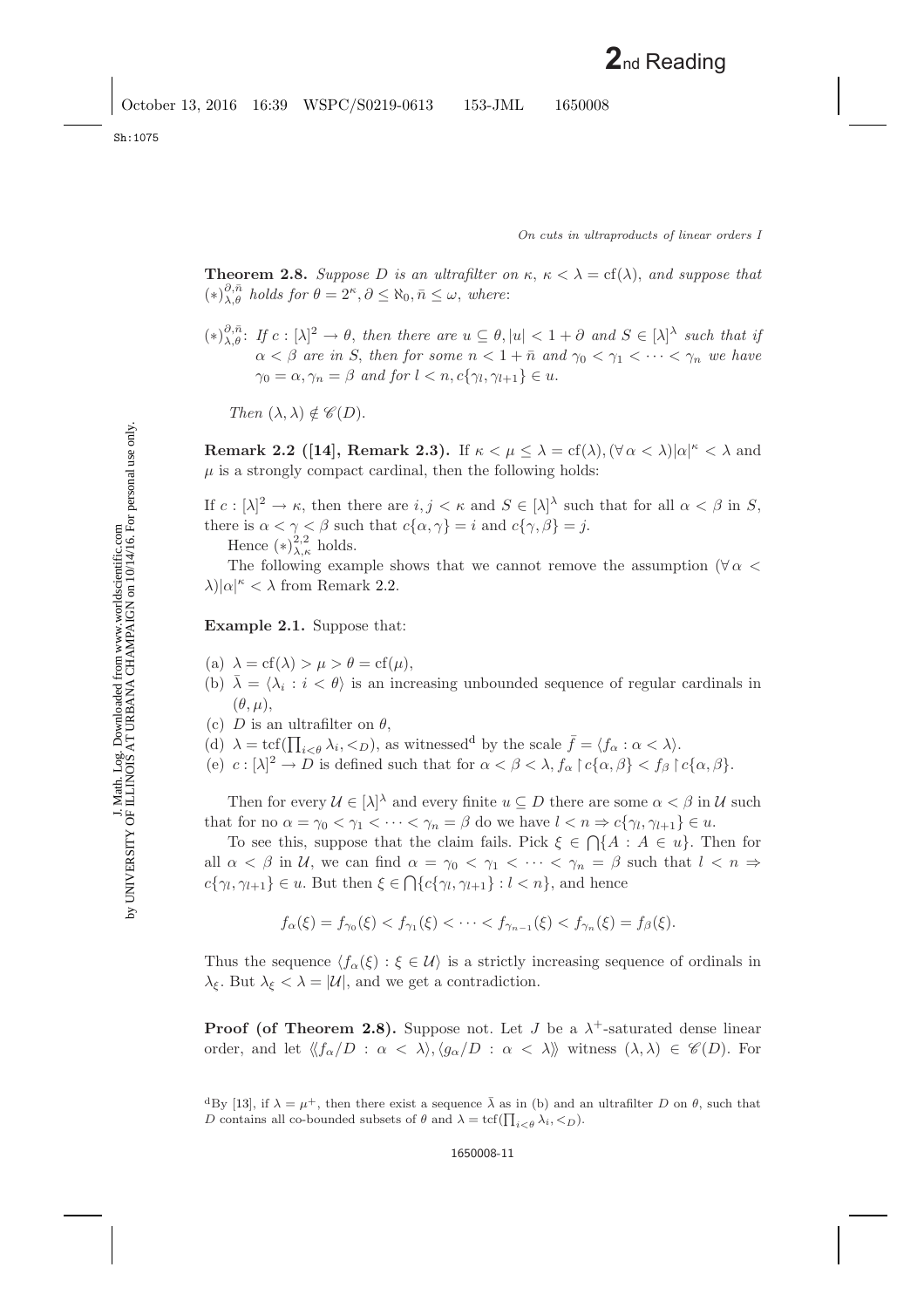$\alpha < \gamma < \lambda$  set

$$
A_{\alpha,\gamma} = \{i < \kappa : f_\alpha(i) <_J f_\gamma(i) <_J g_\gamma(i) <_J g_\alpha(i)\} \in D.
$$

Define  $c: [\lambda]^2 \to D$  by

$$
c\{\alpha,\gamma\}=A_{\alpha,\gamma}.
$$

By  $(\ast)^{\partial,\bar{n}}_{\lambda,2^{\kappa}}$ , we can find a finite set  $u \subseteq D$  and a set  $S \in [\lambda]^{\lambda}$  such that if  $\alpha < \beta$ are in S, then for some  $n < 1 + \bar{n}$  and  $\alpha = \gamma_0 < \cdots < \gamma_n = \beta$ , we have  $l < n \Rightarrow$  $A_{\gamma_l,\gamma_{l+1}} \in u$ . Since u is finite,  $A = \cap u$  belongs to D. It follows immediately that for  $\alpha < \beta$  in S and  $i \in A$ , we have

$$
f_{\alpha}(i) <_{J} f_{\beta}(i) <_{J} g_{\beta}(i) <_{J} g_{\alpha}(i). \tag{*}
$$

For  $i \in A$  set

$$
\Gamma_i = \{ f_\alpha(i) <_J x <_J g_\alpha(i) : \alpha \in S \}.
$$

By (\*),  $\Gamma_i$  is finitely satisfiable, so it is realized by some  $h(i) \in J$ . Then  $h \in J^{\kappa}$ , and for all  $\alpha < \lambda$ ,  $f_{\alpha} < D h < D g_{\alpha}$ , and we get a contradiction. П

# **3. On** *C***(***D***) Being Large**

In this section, we show that under some extra set theoretic assumptions,  $\mathscr{C}(D)$ can be large. In particular, we show that if  $V = L$ , then  $\mathscr{C}(D)$  can be a proper class. The following is proved in [\[10\]](#page-33-6).

**Theorem 3.1 ([\[10\]](#page-33-6) Claim 10.1).** *Suppose* κ *is a measurable cardinal*, *and* D *is a normal measure on*  $\kappa$ . *Then*  $(\kappa^+, \kappa^+) \in \mathscr{C}(D)$ .

We can use the method of the proof of Theorem [2.2,](#page-4-0) to remove the normality assumption from the above theorem. More precisely, we have the following.

**Theorem 3.2.** *Suppose* κ *is a measurable cardinal*, *and* D *is a uniform* κ*-complete ultrafilter on*  $\kappa$ . *Then*  $(\kappa^+, \kappa^+) \in \mathcal{C}(D)$ .

<span id="page-11-0"></span>We now state and prove the main result of this section.

**Theorem 3.3.** *Suppose that*:

- (a) D *is a uniform ultrafilter on* κ,
- (b) We have  $2^{\kappa} < \lambda = cf(\lambda)$ ,
- (c) *The sequence*  $\overline{C} = \langle C_{\alpha} : \alpha < \lambda \rangle$  *satisfies* 
	- (α)  $C_\alpha \subseteq \alpha$ ,
	- $(\beta)$  lim $(\alpha) \Rightarrow \sup(C_{\alpha}) = \alpha$ ,
	- $(\gamma)$   $\beta \in C_{\alpha} \Rightarrow C_{\beta} = C_{\alpha} \cap \beta,$
	- (δ) If  $\alpha$  *is a successor ordinal, then either*  $C_{\alpha}$  *is empty, or has a last element.*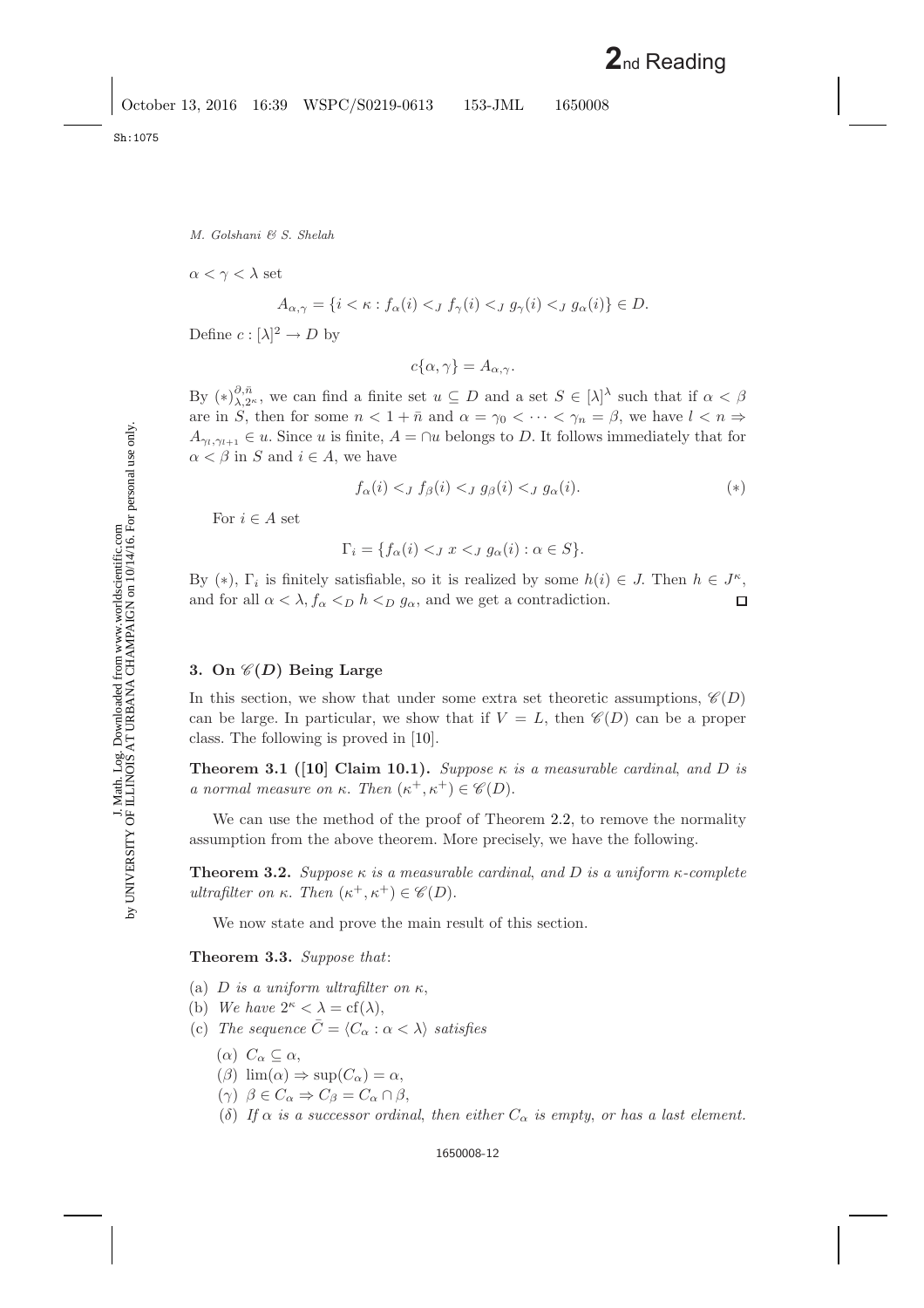*On cuts in ultraproducts of linear orders I*

- (d)  $S = \{ \delta < \lambda : \text{otp}(C_{\delta}) = \kappa, \delta \notin \bigcup_{\alpha < \lambda} C_{\alpha} \}$  $S = \{ \delta < \lambda : \text{otp}(C_{\delta}) = \kappa, \delta \notin \bigcup_{\alpha < \lambda} C_{\alpha} \}$  $S = \{ \delta < \lambda : \text{otp}(C_{\delta}) = \kappa, \delta \notin \bigcup_{\alpha < \lambda} C_{\alpha} \}$  *is a stationary subset<sup>e</sup> of*  $\lambda$ ,
- (e) *There exists a sequence*  $\langle (a_{\delta}, \xi_{\delta}) : \delta \in S \rangle$  *such that:* 
	- ( $\alpha$ ) *We have*  $a_{\delta} \subset \text{nacc}(C_{\delta})$ ,
	- ( $\beta$ ) otp $(a_{\delta}) = \kappa$ ,
	- (γ)  $\xi_\delta < 2^\kappa$ ,
	- (δ) *For every*  $h : \lambda \to 2^{\kappa}$ , *there is some*  $\delta \in S$  *such that*  $h \restriction a_{\delta}$  *is constantly*  $\xi_{\delta}$ .

*Then*  $(\lambda, \lambda) \in \mathscr{C}(D)$ .

**Proof.** Let J be a  $\lambda^+$ -saturated dense linear order. We shall choose the functions  $f_{\alpha}, g_{\alpha} \in J^{\kappa}, \alpha < \lambda$  such that  $\langle f_{\alpha}/D : \alpha < \lambda \rangle, \langle g_{\alpha}/D : \alpha < \lambda \rangle$  witnesses a cut of  $J^{\kappa}/D$  of cofinality  $(\lambda, \lambda)$ . More specifically we shall choose the functions  $f_{\alpha}, g_{\alpha}$ such that:

- (a)  $\forall i \leq \kappa, f_{\alpha}(i) \leq J g_{\alpha}(i),$
- (b) for  $\beta < \alpha < \lambda$ ,  $f_{\beta} < D$   $f_{\alpha} < D$   $g_{\alpha} < D$   $g_{\beta}$ ,
- (c) if  $\alpha \notin S$  and  $\beta \in C_{\alpha}$ , then  $\forall i < \kappa$ ,  $f_{\beta}(i) < J$   $f_{\alpha}(i) < J$   $g_{\alpha}(i) < J$   $g_{\beta}(i)$ ,
- (d) if  $\delta \in S$ , and  $\langle \alpha_{\delta,i} : i \lt \kappa \rangle$  enumerates  $a_{\delta}$  in increasing order, then

 $\forall i \leq \kappa, f_{\delta}(i) = f_{\alpha_{\delta,i}}(i)$  and  $g_{\delta}(i) = f_{\alpha_{\delta,i+1}}(i)$ .

We do the construction by induction on  $\alpha < \lambda$ .

**Case 1.**  $\alpha = 0$ : Let  $f_0, g_0 \in J^{\kappa}$  be such that for all  $i < \kappa$ ,  $f_0(i) < J g_0(i)$ .

**Case 2.**  $\alpha = \gamma + 1$  *is a successor ordinal*: By our assumption  $\langle f_{\xi} : \xi \leq \gamma \rangle$ ,  $\langle g_{\xi} : \xi \leq \gamma \rangle$  $\gamma \rangle$  is defined. We define  $f_{\alpha}, g_{\alpha}$ .

- **Subcase 2.1.**  $C_{\alpha} = \emptyset$ : Then as J is  $\lambda^{+}$ -saturated dense linear order, we can choose  $f_{\alpha}, g_{\alpha} \in J^{\kappa}$  such that:
	- ( $\alpha$ ) for all  $i < \kappa$ ,  $f_{\gamma}(i) < J$   $f_{\alpha}(i) < J$   $g_{\alpha}(i) < J$   $g_{\gamma}(i)$ .

It is easily seen that  $(a)$ – $(c)$  are satisfied, and  $(d)$  is vacuous.

- **Subcase 2.2.**  $C_{\alpha}$  *has a last element*  $\delta$ : Then we take  $f_{\alpha}, g_{\alpha} \in J^{\kappa}$  as above with the additional property:
	- ( $\beta$ ) for all  $i < \kappa$ ,  $f_{\delta}(i) < J f_{\alpha}(i) < J g_{\alpha}(i) < J g_{\delta}(i)$ .

Again it is easily seen that  $(a)$ – $(c)$  are satisfied, and  $(d)$  is vacuous.

**Case 3.**  $\alpha$  *is a limit ordinal*  $\alpha \notin S$ : We take  $f_{\alpha}, g_{\alpha} \in J^{\kappa}$  such that:

- (α)  $\forall i \leq \kappa$ ,  $f_{\alpha}(i) \leq J g_{\alpha}(i)$ ,
- ( $\beta$ ) for  $\beta < \alpha$ ,  $f_{\beta} < D$   $f_{\alpha} < D$   $g_{\alpha} < D$   $g_{\beta}$ ,
- (γ) if  $\beta \in C_\alpha$ , then  $\forall i < \kappa$ ,  $f_\beta(i) < J$   $f_\alpha(i) < J$   $g_\alpha(i) < J$   $g_\beta(i)$ .

<span id="page-12-0"></span> $e^{\text{e}}$ Note that S is necessarily non-reflecting.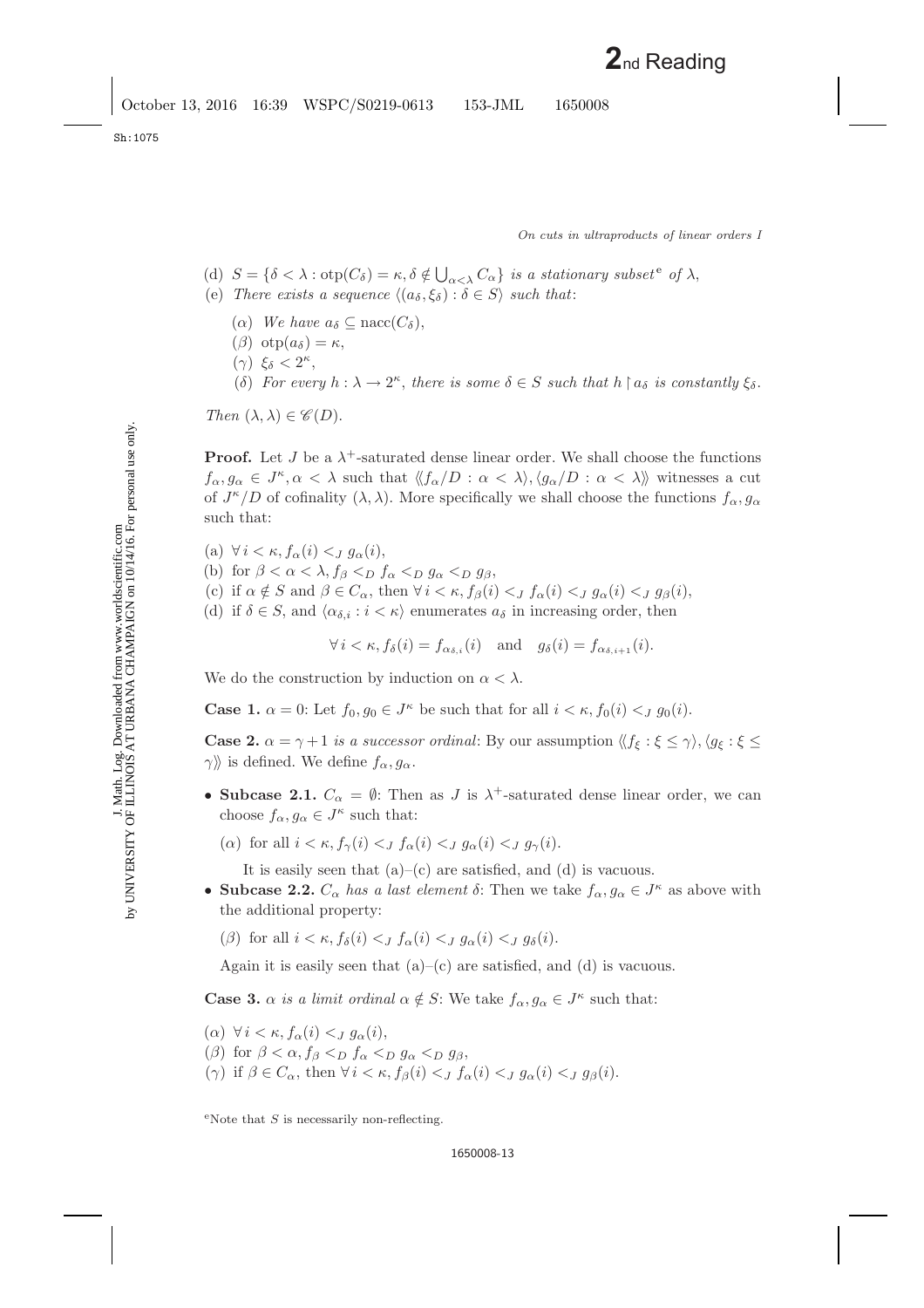For  $i < \kappa$ , consider the type

$$
\Gamma_i = \{ f_\beta(i) <_J x <_J y <_J g_\beta(i) : \beta \in C_\alpha \}.
$$

By clause (c) and using the induction hypothesis,  $\Gamma_i$  is finitely satisfiable, so it is realized by some  $f_{\alpha}(i) \leq J g_{\alpha}(i)$ . Clearly (a)–(c) are satisfied and there is nothing to do with (d).

**Case 4.**  $\delta \in S$ : Then we define  $f_{\delta}, g_{\delta}$  as in (d), so (d) holds. We must show that  $(a)$ –(c) are also satisfied. Since (c) is vacuous in this case, it suffices to consider (a) and (b). For (a), we have for any  $i < \kappa$ ,

$$
f_{\delta}(i) = f_{\alpha_{\delta,i}}(i) <_{J} f_{\alpha_{\delta,i+1}}(i) = g_{\delta}(i)
$$

by (c), and the fact that  $\alpha_{\delta,i} < \alpha_{\delta,i+1}$  are in  $a_{\delta} \subseteq C_{\delta}$ , so  $\alpha_{\delta,i} \in C_{\alpha_{\delta,i+1}}$  and hence  $\alpha_{\delta,i} \notin S$ , so (c) applies.

We check (b). So suppose that  $\beta < \delta$ . Since  $\delta = \sup_{i \le \kappa} \alpha_{\delta,i}$ , we can find  $j < \kappa$ such that  $\beta < \alpha_{\delta,j}$ . Then  $f_{\beta} <_{D} f_{\alpha_{\delta,j}} <_{D} g_{\alpha_{\delta,j}} <_{D} g_{\beta}$  and hence

 $u = \{i \leq \kappa : f_{\beta}(i) \leq J \}$   $f_{\alpha\delta,i}(i) \leq J \}$   $g_{\alpha\delta,i}(i) \leq J \}$   $g_{\beta}(i)$  } ∈ D.

Since D is uniform,  $[j, \kappa) \in D$ , so  $u \cap [j, \kappa) \in D$ . We show that

$$
i \in u \cap [j, \kappa) \Rightarrow f_{\beta}(i) <_{J} f_{\delta}(i) <_{J} g_{\delta}(i) <_{J} g_{\beta}(i).
$$

So let  $i \in u \cap [j, \kappa)$ . Then

- $f_{\delta}(i) = f_{\alpha_{\delta,i}}(i) \geq J \ f_{\alpha_{\delta,j}}(i) > J \ f_{\beta}(i),$
- $f_{\delta}(i) <_{J} g_{\delta}(i)$ , by (a),
- $g_\delta(i) = f_{\alpha_{\delta,i+1}}(i) <_j g_{\alpha_{\delta,i+1}}(i) <_j g_{\alpha_{\delta,j}}(i) <_j g_{\beta}(i)$ .

This completes our construction. We show that  $\langle f_{\alpha}/D : \alpha < \lambda \rangle$ ,  $\langle q_{\alpha}/D : \alpha < \lambda \rangle$  $\lambda$ ) witnesses a cut of  $J^{\kappa}/D$ . Suppose not. So there is  $f_* \in J^{\kappa}$  such that for all  $\alpha < \lambda, f_{\alpha} <_{D} f_{*} <_{D} g_{\alpha}$ . Let  $\langle A_{\xi} : \xi < 2^{\kappa} \rangle$  be an enumeration of D, and define  $h: \lambda \to 2^{\kappa}$  by

$$
h(\alpha) = \xi \Leftrightarrow A_{\xi} = \{i < \kappa : f_{\alpha}(i) <_{J} f_{*}(i) <_{J} g_{\alpha}(i)\}.
$$

By our assumption, there is  $\delta \in S$  such that  $h \restriction a_{\delta}$  is constantly  $\xi_{\delta}$ . This means that for all  $j < \kappa$ ,  $h(\alpha_{\delta,i}) = \xi_{\delta}$ , i.e.

$$
A_{\xi_{\delta}} = \{i < \kappa : f_{\alpha_{\delta,j}}(i) <_{J} f_*(i) <_{J} g_{\alpha_{\delta,j}}(i)\}.
$$

Then for all  $i \in A_{\xi_{\delta}}$ ,

$$
g_{\delta}(i) = f_{\alpha_{\delta,i+1}}(i) <_{J} f_{*}(i)
$$

and hence  $g_{\delta} <_{D} f_{*}$ , a contradiction. It follows that  $(\lambda, \lambda) \in \mathscr{C}(D)$ , and the theorem follows.  $\Box$ 

In the next lemma, we produce models in which the assumptions in Theorem [3.3](#page-11-0) are satisfied.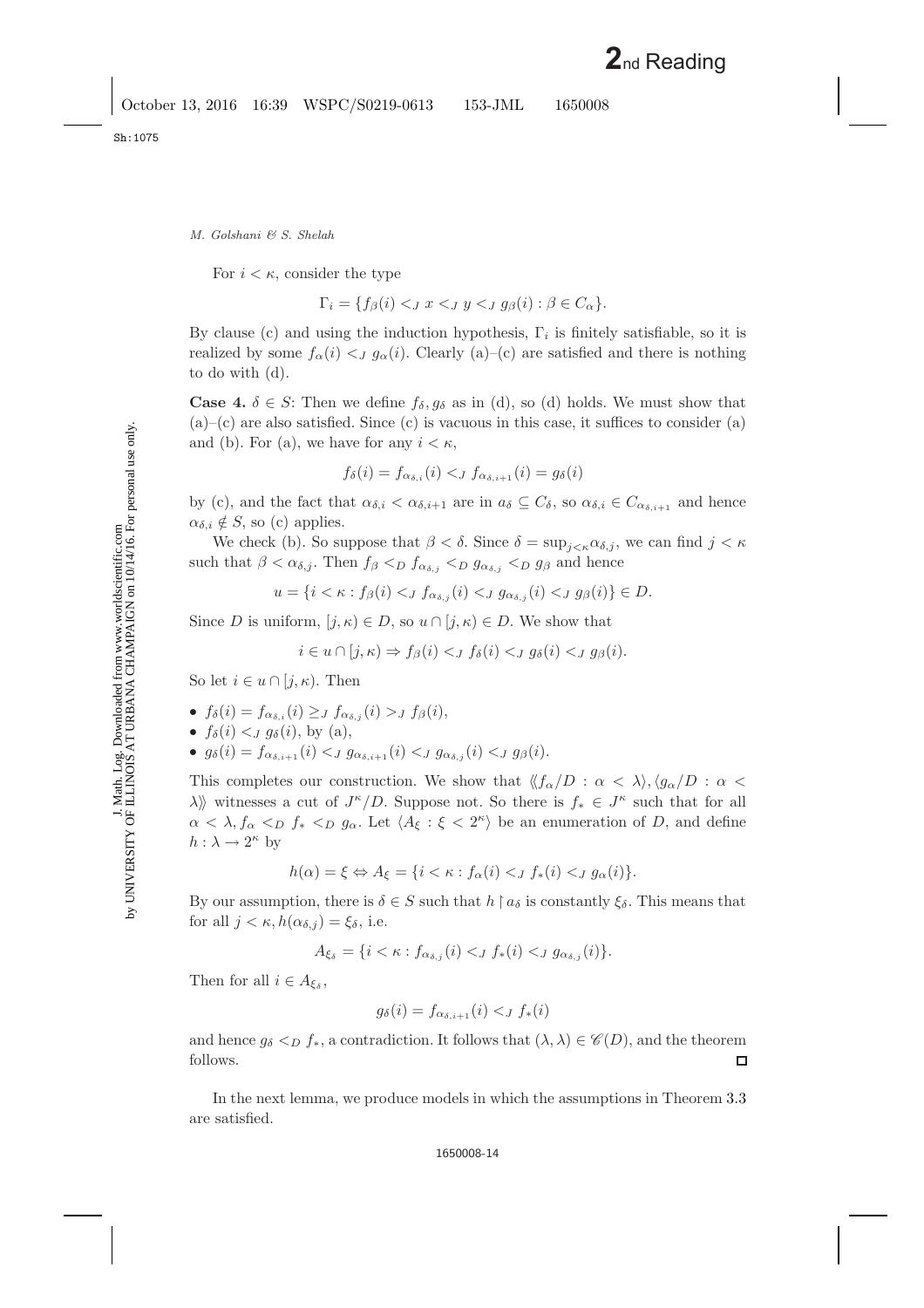- **Lemma 3.1.** (a) *Assume* GCH*. Then there is a cardinal preserving generic extension of* V *in which there are*  $\overline{C}$ , S and  $\langle (a_{\delta}, \xi_{\delta}) : \delta \in S \rangle$  *as above.*
- (b) *If we have a square for* λ, *where* λ *is a successor cardinal or a limit but not weakly compact cardinal*, *then we can manipulate to have* (c)–(d)*. In particular*, *the above hypotheses are valid, if*  $V = L$  *and*  $\lambda > \kappa^+$  *is not weakly compact.*

**Proof.** (a) We force  $\overline{C}$ , S and  $\langle (a_{\delta}, \xi_{\delta}) : \delta \in S \rangle$  by initial segments. So, let P be the set of all conditions of the form

$$
p = \langle \tau, \bar{c}, s, \langle (a_{\delta}, \xi_{\delta}) : \delta \in s \rangle \rangle
$$

such that

- (1)  $\tau < \lambda$ , (2)  $\bar{c} = \langle c_{\alpha} : \alpha < \tau \rangle$ , where
- (a)  $c_{\alpha} \subseteq \alpha$ ,
	- (b)  $\lim(\alpha) \Rightarrow \sup(c_{\alpha}) = \alpha$  and  $\text{otp}(c_{\alpha}) = \text{cf}(\alpha)$ ,
	- (c)  $\beta \in c_{\alpha} \Rightarrow c_{\beta} = c_{\alpha} \cap \beta$ ,
	- (d) If  $\alpha$  is a successor ordinal, then either  $c_{\alpha}$  is empty, or has a last element.
- (3)  $s = \{ \delta < \tau : \text{otp}(c_{\delta}) = \kappa, \delta \notin \bigcup_{\alpha < \tau} c_{\alpha} \}.$
- (4) The sequence  $\langle (a_{\delta}, \xi_{\delta}) : \delta \in s \rangle$  satisfies:
	- (a)  $a_{\delta} \subseteq \text{nacc}(c_{\delta}),$
	- (b)  $otp(a_{\delta}) = \kappa$ ,
	- (c)  $\xi_{\delta} < 2^{\kappa}$ .

Given  $p \in \mathbb{P}$ , we denote it by  $p = \langle \tau^p, \bar{c}^p, s^p, \langle (a_\delta^p, \xi_\delta^p) : \delta \in s^p \rangle \rangle$ . For  $p, q \in \mathbb{P}$ , the order relation  $p \leq q$  is defined in the natural way, i.e. we require

(1)  $\tau^p \geq \tau^q$ , (2)  $\bar{c}^q = \bar{c}^p \upharpoonright \tau^q$ , (3)  $s^q = s^p \cap \tau^q$ , (4)  $\langle (a_\delta^q, \xi_\delta^q) : \delta \in s^q \rangle = \langle (a_\delta^p, \xi_\delta^p) : \delta \in s^q \rangle.$ 

The forcing notion  $\mathbb P$  is easily seen to be  $\lambda$ -distributive and  $\lambda^+$ -*c.c.*, hence, it preserves all cardinals and cofinalities. Let  $G$  be P-generic over  $V$ , and define  $\overline{C} = \langle C_{\alpha} : \alpha < \lambda \rangle, S$  and  $\langle (a_{\delta}, \xi_{\delta}) : \delta \in S \rangle$  by

$$
C_{\alpha} = c_{\alpha}^{p}, \text{ for some (and hence all) } p \in G \text{ with } \tau^{p} > \alpha,
$$
  

$$
S = \bigcup_{p \in G} s^{p},
$$
  

$$
(a_{\delta}, \xi_{\delta}) = (a_{\delta}^{p}, \xi_{\delta}^{p}), \text{ for some (and hence all) } p \in G \text{ with } \tau^{p} > \alpha,
$$

We show that  $\bar{C} = \langle C_{\alpha} : \alpha \langle \lambda \rangle, S$  and  $\langle (a_{\delta}, \xi_{\delta}) : \delta \in S \rangle$  are as required. It suffices to show that S is stationary and that if  $h : \lambda \to 2^{\kappa}$ , then there is some  $\delta \in S$  such that  $h \restriction a_{\delta}$  is constantly  $\xi_{\delta}$ .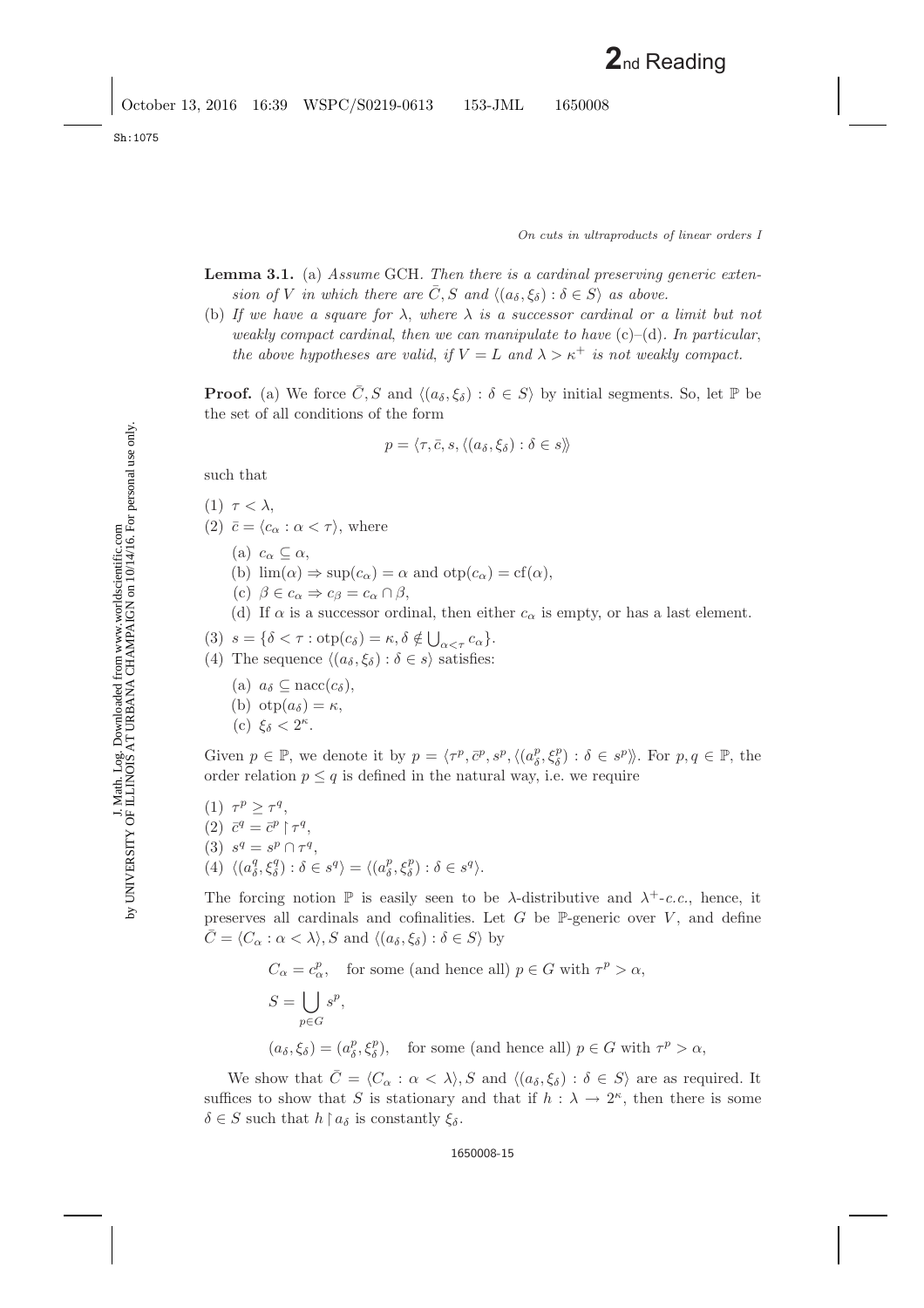S is a stationary subset of  $\lambda$ : Assume  $p \in \mathbb{P}$  and  $p \Vdash \omega_D$  is a club subset of  $\lambda$ ". Let  $\theta > \lambda$  be large enough regular and let  $\leq$  be a well-ordering of  $H(\theta)$ . Assume  $M \prec \langle H(\theta), \in, \leq \rangle$  is such that M contains all relevant information, in particular  $\mathbb{P}, p, C, \ldots \in M, |M| < \lambda$ ,  $\leq K M \subseteq M$  and  $\delta = M \cap \lambda$  is an ordinal with  $cf(\delta) = \kappa$ .

By recursion, we can define a decreasing sequence  $\langle p_{\alpha} : \alpha < \kappa \rangle$  of conditions in P such that

- $p_0 = p$ ,
- For each  $\alpha < \kappa, p_{\alpha} \in M$ ,
- $\langle \tau^{p_{\alpha}} : \alpha < \kappa \rangle$  is a normal sequence cofinal in  $\delta$ ,
- $p_{\alpha+1} \Vdash \llcorner C \cap (\tau^{p_{\alpha}}, \tau^{p_{\alpha+1}}) \neq \emptyset$ ",
- If we define q by  $\tau^q = \delta + 2$ , so that

$$
- q \upharpoonright \delta = \bigwedge_{\alpha < \kappa} p_{\alpha}
$$
 (the greatest lower bound of  $p_{\alpha}$ 's,  $\alpha < \kappa$ ),  
\n
$$
- c_{\delta}^q = \bigcup_{\xi < \kappa} c_{\xi}
$$
, where  $c_{\xi} = c_{\xi}^{p_{\alpha}}$  for some (and hence any)  $\alpha$  with  $\xi < \tau^{p_{\alpha}}$ ,  
\n
$$
- c_{\delta+1}^q = \{\delta\},
$$

then  $q \in \mathbb{P}$ .

Then  $q \Vdash ``\delta \in \mathcal{C} \cap \mathcal{S}$ , and we are done.

**Clause (e)–(** $\delta$ **) of Theorem [3.3](#page-11-0) holds:** suppose  $h : \lambda \to 2^{\kappa}$  and let  $h \geq 0$  be a name for it. Also, let  $p \in \mathbb{P}$  forces " $h : \lambda \to 2^{\kappa}$  is a function". Define a decreasing chain  $\langle p_{\alpha} : \alpha < \lambda \rangle$  of conditions in  $\mathbb{P}$  such that

- $p_0 = p$ ,
- $p_{\alpha+1} \parallel \bigwedge_{\alpha=1}^{\infty} \uparrow \tau^{p_{\alpha}}$ , say  $p_{\alpha+1} \parallel \biguparrow \biguparrow_{\alpha} \uparrow \tau^{p_{\alpha}} = a_{\alpha}$ ",
- For limit ordinal  $\alpha, p_{\alpha} = \bigwedge_{\beta < \alpha} p_{\beta}.$

As  $\lambda > 2^{\kappa}$ , we can find  $\alpha < \lambda, \xi < 2^{\kappa}$  and  $b \subseteq a_{\alpha}$  of order-type  $\kappa$  such that  $p_{\alpha+1} \Vdash ``b_{\alpha} \upharpoonright b = id_{\xi} \upharpoonright b",$  where  $id_{\xi}$  is the constant function taking value  $\xi$  everywhere.

As above, we can extend  $p_{\alpha+1}$  to some condition q such that  $\tau^q = \delta + 2$  for some  $\delta \in S$  such that  $(a_{\delta}^q, \xi_{\delta}^q) = (b, \xi)$  and  $b \subseteq \text{nacc}(c_{\delta}^q)$ . Then  $q \Vdash \delta \in S$  and  $\underline{h} \upharpoonright a_{\delta}$  is constantly  $\xi_{\delta}$ , where  $a_{\delta} \subseteq \text{nacc}(c_{\delta})$  has order type  $\kappa$ ". We are done.

(b) As  $\lambda$  has a square, we can find a set  $T \subseteq \lambda$  and a sequence  $\overline{D} = \langle D_{\alpha} : \alpha \in T \rangle$ such that:

- $\lambda \backslash T$  in a non-stationary subset of  $\lambda$ ,
- $D_{\alpha}$  is a club of  $\alpha$ ,
- $\beta \in D_{\alpha} \Rightarrow \beta \in T$  and  $D_{\beta} = D_{\alpha} \cap \beta$ ,
- $otp(D_{\alpha}) < \alpha$ .

We assume T contains only limit ordinals and for  $\alpha \notin T$ , we set  $D_{\alpha} = \emptyset$ . As  $\lambda \backslash T$ is non-stationary, we can find a club  $D \subseteq T$ . We now use the sequence D to define a new sequence  $\bar{C} = \langle C_{\alpha} : \alpha \langle \lambda \rangle$  such that  $\bar{C}$  satisfies clause (c) of Theorem [3.3](#page-11-0)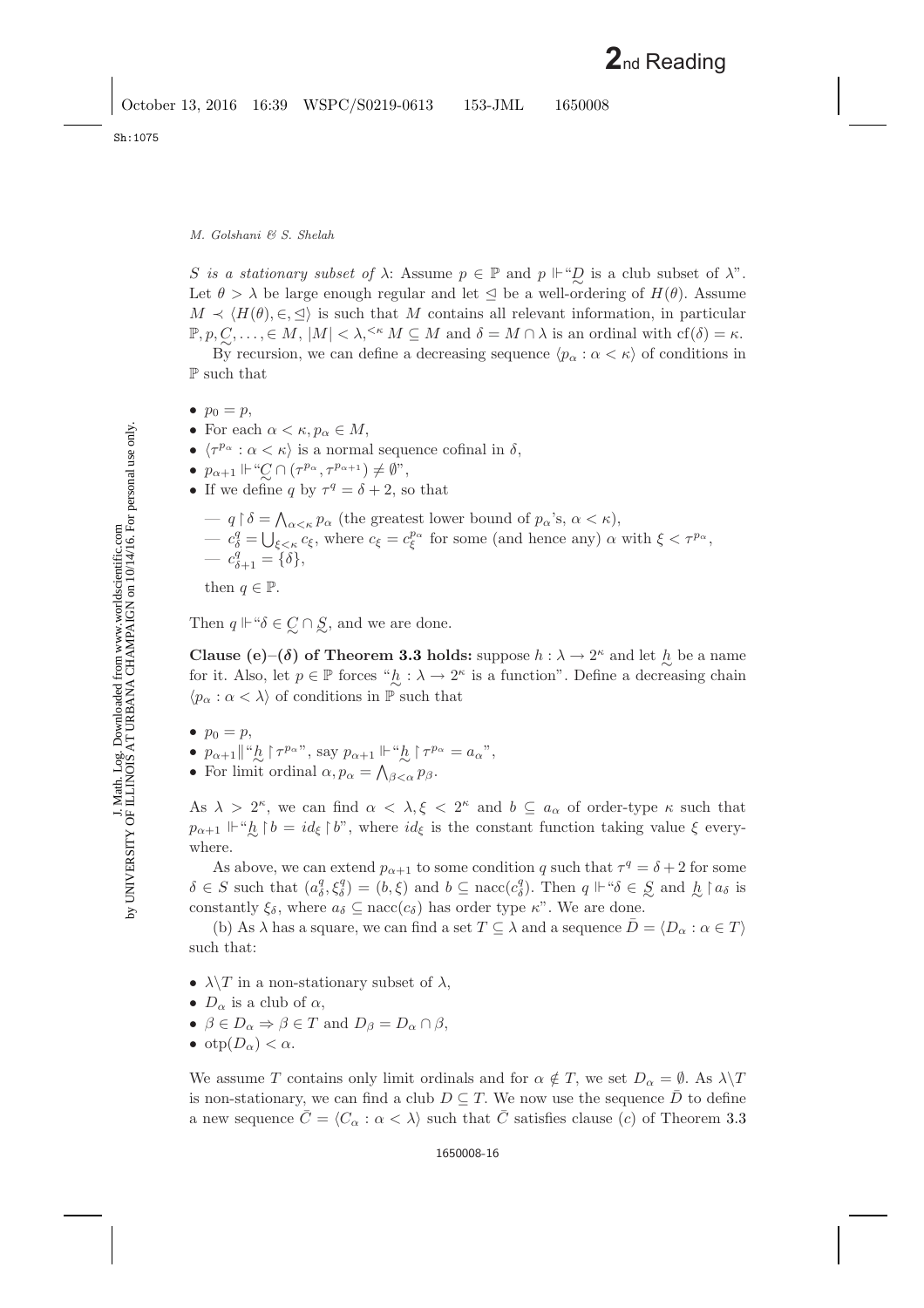*On cuts in ultraproducts of linear orders I*

and further

$$
\delta \in D \& \text{cf}(\delta) = \kappa \Rightarrow \delta \notin \bigcup_{\alpha < \lambda} C_{\alpha}.
$$

It is clear that  $S = \{ \delta < \lambda : \text{otp}(C_{\delta}) = \kappa, \delta \notin \bigcup_{\alpha < \lambda} C_{\alpha} \} \supseteq D \cap Cf(\kappa)$ , hence, it is stationary. The second part follows from results of Jensen. We are done.  $\Box$ 

**Corollary 3.1.** ( $V = L$ ) *Suppose* D *is a uniform ultrafilter on some cardinal*  $\kappa$ . *Then*  $\mathscr{C}(D)$  *is a proper class.* 

**Proof.** Assume  $V = L$ . Let  $\lambda > 2^{\kappa}$  be a successor cardinal. By Lemma [3.1\(](#page-3-2)b), we can find a sequence  $\overline{C} = \langle C_{\alpha} : \alpha \langle \lambda \rangle$  which satisfies clause (c) of Theorem [3.3](#page-11-0) and such that the set  $S = \{ \delta < \lambda : \text{otp}(C_{\delta}) = \kappa, \delta \notin \bigcup_{\alpha < \lambda} C_{\alpha} \}$  is stationary in  $\lambda$ . Also, we can apply  $\Diamond_S$  to find a sequence  $\langle (a_{\delta}, \xi_{\delta}) : \delta \in S \rangle$  satisfying clause  $(e)$  of Theorem [3.3.](#page-11-0) It follows from Theorem [3.3](#page-11-0) that  $(\lambda, \lambda) \in \mathscr{C}(D)$ . Thus

$$
\mathscr{C}(D) \supseteq \{(\lambda, \lambda) : \lambda > 2^{\kappa} \text{ is a successor cardinal}\}\
$$

and hence  $\mathscr{C}(D)$  is a proper class.

## **4. More on** *C***(***D***) Being Small: Consistency Results**

**Lemma 4.1.** *Suppose that*:

- (a)  $\sigma, \kappa, \mu, \lambda$  *and*  $\tau$  *are such that*:
	- ( $\alpha$ )  $\sigma < \kappa = \text{cf}(\kappa) \leq \mu < \lambda = \text{cf}(\lambda)$  *are infinite cardinals,* (*β*)  $\tau : \lambda \times \lambda \rightarrow \sigma$ , (γ)  $\alpha < \lambda \Rightarrow |\alpha|^{<\kappa} < \lambda$ ,
- (b) We have  $\mathcal{U}, \tau_1, \bar{\alpha}$  such that:
	- $(\alpha)$   $\mathcal{U} \subseteq S^{\lambda}_{\geq \kappa}$  *is stationary, where*  $S^{\lambda}_{\geq \kappa} = {\alpha < \lambda : \text{cf}(\alpha) \geq \kappa},$
	- ( $\beta$ )  $\tau_1 : \mathcal{U} \to \sigma$ ,
	- ( $\gamma$ )  $\bar{\alpha} = \langle \beta_{v,\xi} : v \in [\mathcal{U}]^{<\kappa}, \xi < \mu \rangle$  *is a sequence of ordinals*  $< \lambda$ ,
	- (δ)  $\beta_{v,\xi} > \sup(v)$ ,
	- (e) If  $v \in [\mathcal{U}]^{<\kappa}$ , then for some  $\xi < \mu$ , we have  $\sup(v) < \xi$  and

$$
\alpha \in v \Rightarrow \tau(\alpha, \beta_{v,\xi}) = \tau_1(\alpha).
$$

*Then*:

(c) *There are a club*  $E$  *of*  $\lambda$  *and*  $\tau_2$  :  $\mathcal{U} \cap E \to \sigma$  *such that if*  $v \in [\mathcal{U}]^{<\kappa}$  *and*  $\sup(v) <$  $\delta \in \mathcal{U} \cap E$ , then for some  $\beta \in (\sup(v), \delta)$  we have  $\alpha \in v \Rightarrow \tau(\alpha, \beta) = \tau_1(\alpha)$  and  $\tau(\beta,\delta)=\tau_2(\delta).$ 

**Proof.** For every  $v \in [\mathcal{U}]^{<\kappa}$  set

 $J_v = \{w \subseteq \mu : \text{there is no } i \in w \text{ such that } (\forall \alpha \in v) \tau(\alpha, \beta_{v,i}) = \tau_1(\alpha) \}.$ 

 $\Box$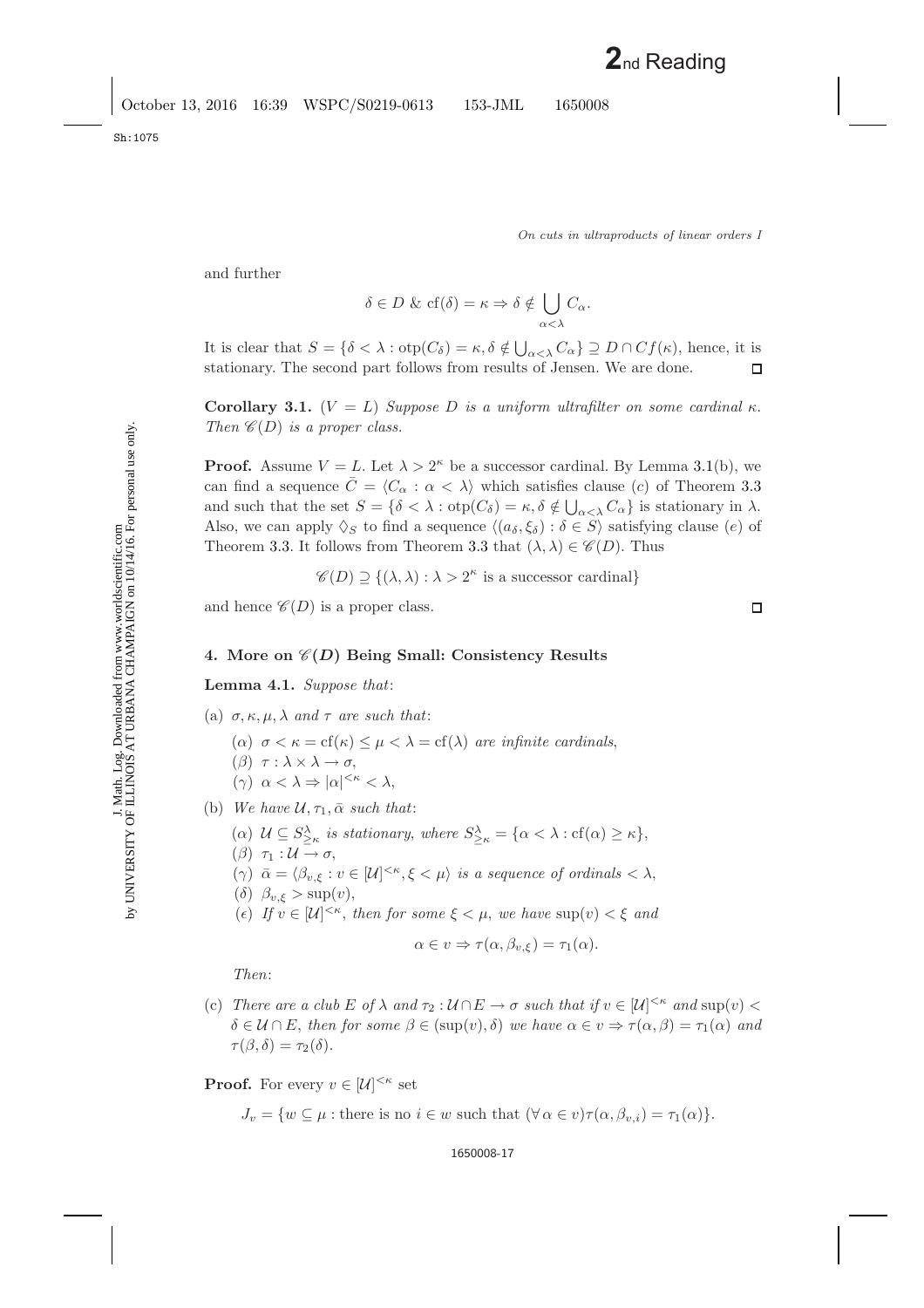$J_v$  is clearly a  $\kappa$ -complete ideal on  $\mu$  and  $\mu \notin J_v$  by (b)( $\epsilon$ ) (and in fact  $J_v$  has a maximal element). Let

 $E = \{\delta \leq \lambda : \delta \text{ is a limit ordinal, and for every bounded subset } v$ 

of  $\delta$  of cardinality less than  $\kappa$ , we have  $\cup \{\beta_{v,i} : i < \mu\} \subseteq \delta\}.$ 

Clearly E is a club of  $\lambda$ .

**Claim 4.1.** *For every*  $\delta \in S^{\lambda}_{\geq \kappa} \cap E$ , *there is an ordinal*  $\xi < \sigma$  *such that if*  $v_1 \in$  $[\mathcal{U} \cap \delta]^{<\kappa}$ , then for some v we have:

(a)  $v_1 \subseteq v \in [\mathcal{U} \cap \delta]^{<\kappa},$ (b)  $\{i < \mu : \tau(\beta_{v,i}, \delta) = \xi\} \in J_v^+$ .

**Proof.** Suppose not. Then for each  $\xi < \sigma$ , we can find some  $v_{\xi} \in [\mathcal{U} \cap \delta]^{<\kappa}$  such that if  $v_{\xi} \subseteq v \in [\mathcal{U} \cap \delta]^{<\kappa}$ , then  $w_{\xi,v} = \{i \langle \mu : \tau(\beta_{v,i}, \delta) = \xi\} \in J_v$ . Let  $v = \bigcup_{\xi < \sigma} v_{\xi}$ . Then  $v \in [\mathcal{U} \cap \delta]^{<\kappa}$  and for all  $\xi < \sigma, w_{\xi,v} \in J_v$ , so by  $\kappa$ -completeness of  $J_v$ ,  $w = \bigcup_{\xi < \sigma} w_{\xi,v} \in J_v$ . Clearly  $w = \mu$ , so  $\mu \in J_v$ , which contradicts  $(b)(\epsilon)$ .

For  $\delta \in \mathcal{U} \cap E$ , let  $\tau_2(\delta)$  be the least  $\xi$  as in Claim [4.1.](#page-4-4) We show that E and  $\tau_2$  are as required. So let  $v \in [\mathcal{U}]^{<\kappa}$  and suppose that  $\sup(v) < \delta \in E \cap \mathcal{U}$ . By Claim [4.1,](#page-4-4) there is u such that  $v \subseteq u \in [\mathcal{U} \cap \delta]^{<\kappa}$  and  $w = \{i \in \mu : \tau(\beta_{u,i}, \delta) = \tau_2(\delta)\} \in J_u^+$ . Since  $w \notin J_u$ , there exists  $i \in w$  such that for all  $\alpha \in u, \tau(\alpha, \beta_{u,i}) = \tau_1(\alpha)$ . So it suffices to take  $\beta = \beta_{u,i}$ .

Before we continue, let us recall from Theorem [2.8](#page-10-2) the principle  $(*)^{2,2}_{\lambda,\sigma}$ , which says if  $c : [\lambda]^2 \to \sigma$ , then there are  $u \subseteq \sigma, |u| < 3$  and  $S \in [\lambda]^{\lambda}$  such that if  $\alpha < \beta$ are in S, then for some  $n < 3$  and  $\gamma_0 < \cdots < \gamma_n$ , we have  $\gamma_0 = \alpha, \gamma_n = \beta$  and for  $l < n, c\{\gamma_l, \gamma_{l+1}\} \in u.$ 

<span id="page-17-0"></span>**Lemma 4.2.** *Suppose that*  $\sigma, \kappa, \mu$  *and*  $\lambda$  *are infinite cardinals such that*  $\sigma < \kappa$  $cf(\kappa) \leq \mu < \lambda = cf(\lambda)$  *and suppose that for each*  $\tau : \lambda \times \lambda \to \sigma$  *there are*  $\mathcal{U}, \tau_1$  *and*  $\bar{\alpha}$  *such that* (a) *and* (b) *of Lemma* [4.1](#page-3-2) *hold. Then*  $(*)_{\lambda,\sigma}^{2,2}$  *holds.* 

**Proof.** Fix  $\tau$ , and let  $\mathcal{U}, \tau_1$  and  $\bar{\alpha}$  witness (a) and (b) of Lemma [4.1](#page-3-2) hold. Let E and  $\tau_2$  be as in the conclusion of Lemma [4.1.](#page-3-2) Since ran( $\tau_1$ )  $\subseteq \sigma < \lambda$ , for some  $\xi_1 < \sigma$ , the set

$$
S_1 = \{ \alpha \in \mathcal{U} \cap E : \tau_1(\alpha) = \xi_1 \}
$$

is a stationary subset  $\lambda$ . So again as  $ran(\tau_2) \subseteq \sigma < \lambda$ , for some  $\xi_2 < \sigma$ , the set

$$
S_2 = \{ \alpha \in S_1 : \tau_2(\alpha) = \xi_2 \}
$$

is a stationary subset of  $S_1$ . Thus  $S_2$  is of size  $\lambda$ . We show that  $u = \{\xi_1, \xi_2\}$  and S<sub>2</sub> witness  $(*)_{\lambda,\sigma}^{2,2}$ . So suppose that  $\alpha < \beta$  are in S<sub>2</sub>. By (c) of Lemma [4.1](#page-3-2) (taking  $v = {\alpha}$  and  $\delta = \beta$ , we can find some  $\gamma \in (\alpha, \beta)$  such that  $\tau(\alpha, \gamma) = \tau_1(\alpha) = \xi_1$ and  $\tau(\gamma,\beta) = \tau_2(\beta) = \xi_2$ . Thus  $\tau(\alpha,\gamma), \tau(\gamma,\beta) \in u$ , as required. П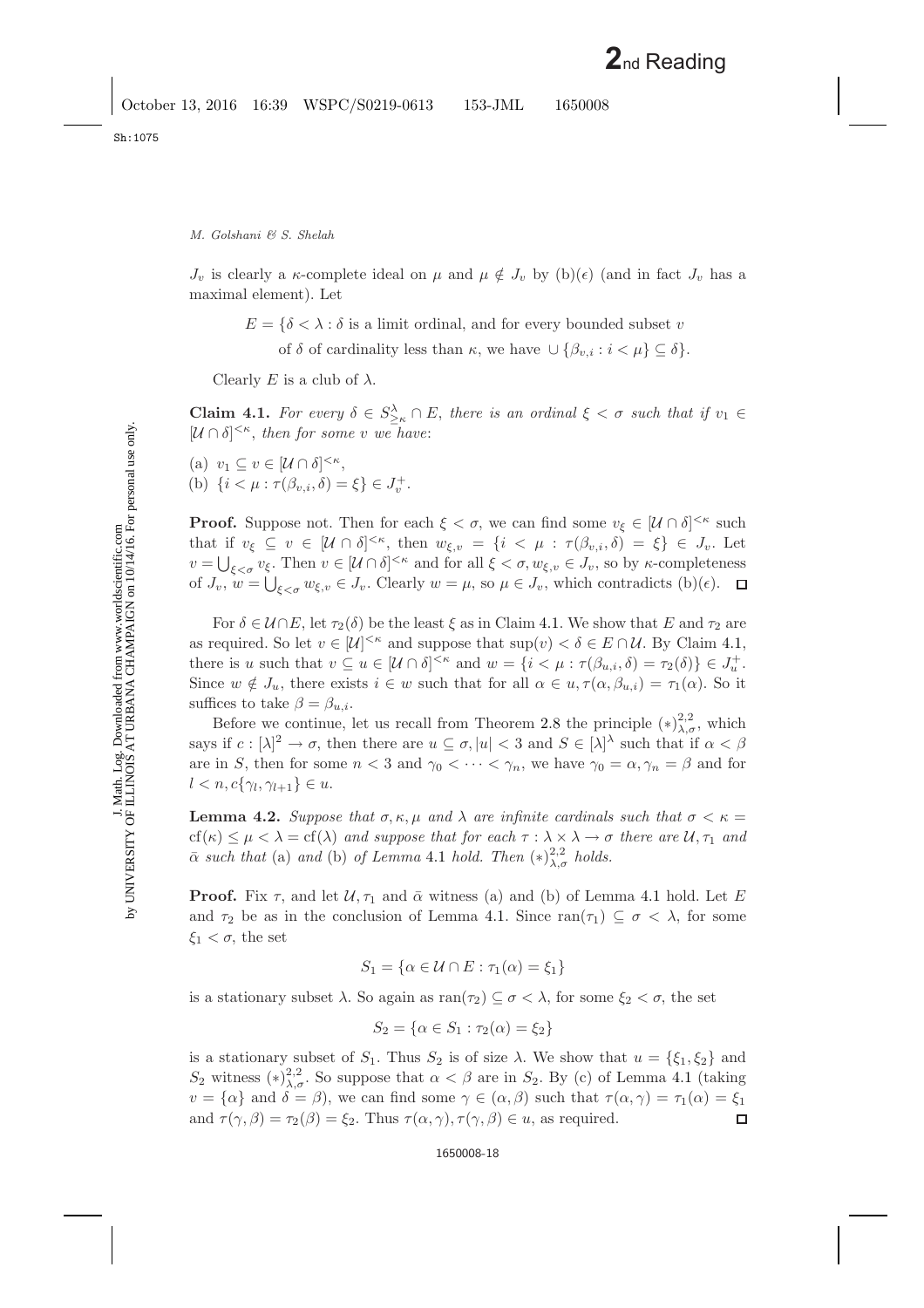Sh:1075

<span id="page-18-0"></span>**Theorem 4.1.** *Suppose that*:

- ( $\alpha$ )  $\rho < \kappa \leq \chi = \text{cf}(\chi)$  and  $\chi = \chi^{<\kappa}$ ,
- ( $\beta$ )  $\mu > \chi$  *is a supercompact cardinal*,
- (γ)  $\mathbb{Q} = \text{Add}(\chi, \mu)$  *is the Cohen forcing for adding*  $\mu$ -many new Cohen subsets  $of \chi$ ,
- (δ)  $\lambda = cf(\lambda) > \mu$  and  $\alpha < \lambda \Rightarrow |\alpha|^{<\chi} < \lambda$ .

*Then the following hold in*  $V^{\mathbb{Q}}$ :

- (a) *If*  $\tau : \lambda \times \lambda \to \rho$ , *then for some*  $\mathcal{U}, \tau_1$  *and*  $\bar{\alpha}$  *clauses* (a) *and* (b) *of Lemma* [4.1](#page-3-2) *hold*,
- (b)  $(*)_{\lambda,\rho}^{2,2}$ .

**Proof.** Note that (b) follows from (a) and Lemma [4.2,](#page-17-0) so it suffices to prove (a). Let  $\tau$  be a Q-name for  $\tau$ , and suppose for simplicity that  $1_{\mathbb{Q}} \Vdash \tau : \lambda \times \lambda \to \rho$ . Let D be a normal measure on  $I = P_{\mu}(\lambda)$ , and let  $j: V \to M \simeq \text{Ult}(V,D)$  be the corresponding ultrapower embedding so that  $\mu = \text{crit}(j), j(\mu) > \lambda$  and  $M^{\lambda} \subseteq M$ . The following claim is trivial using the fact that Q satisfies the  $\sigma^+$ -c.c., where  $\sigma = 2^{< \chi}$ . 口

**Claim 4.2.** *For any*  $\alpha < \beta < \lambda$ , *there are*  $(\bar{q}_{\alpha,\beta}, \bar{c}_{\alpha,\beta})$  *such that:* 

- (a)  $\bar{q}_{\alpha,\beta} = \langle q_{\alpha,\beta,\xi} : \xi < \sigma \rangle$  *is a maximal antichain of*  $\mathbb{Q}$ ,
- (b)  $\bar{c}_{\alpha,\beta} = \langle c_{\alpha,\beta,\xi} : \xi < \sigma \rangle$ , where  $c_{\alpha,\beta,\xi} < \kappa$ ,
- (c)  $q_{\alpha,\beta,\xi} \Vdash \mathcal{I}(\alpha,\beta) = c_{\alpha,\beta,\xi}$ .

For  $u \in I$  set  $\beta(u) = \beta_u = \sup(u) < \lambda$ . By Solovay [\[15\]](#page-33-11), there exists  $A \in D$  such that for all  $u, v \in A$ , if  $\beta(u) = \beta(v)$ , then  $u = v$ . Let  $A_1 = \{u \in A : \partial_u = \text{otp}(u)\}$ is a regular cardinal such that  $\alpha < \partial_u \Rightarrow |\alpha|^{<\chi} < \partial_u$  and  $\delta = \sup(u \cap \delta)$  &  $cf(\delta) = \kappa^+ \Rightarrow \delta \in u$ .

**Claim 4.3.**  $A_1 \in D$ .

**Proof.** By  $(\delta)$ ,  $\lambda = \text{otp}(j[\lambda])$  is a regular cardinal, and for all  $\alpha < \lambda, |\alpha|^{<\chi} < \lambda$ . Now suppose that  $\delta = \sup(j[\lambda] \cap \delta)$  and  $cf(\delta) = \kappa^+$ . Then clearly  $\delta = j(\alpha)$  for some  $\alpha < \lambda$ , and hence  $\delta \in j[\lambda]$ . It follows that  $j[\lambda] \in j(A_1)$ , and hence  $A_1 \in D$ .  $\Box$ 

For  $u \in A_1$  set  $v_u = \{\delta < \sup(u) : cf(\delta) = \kappa^+ \text{ and } \delta = \sup(u \cap \delta)\}.$  Then by definiton of  $A_1$ ,  $v_u$  is an unbounded subset of  $u, v_u \subseteq {\delta \in u : cf(\delta) = \kappa^+}$  and  $v_u$ is a stationary subset of  $\text{sup}(u)$ .

**Claim 4.4.** *There are*  $A_2$  *and*  $U$  *such that:* 

- (a)  $A_2 \in D$  *and*  $A_2 \subseteq A_1$ ,
- (b)  $\mathcal{U} \subseteq \lambda$  *and*  $u \in A_2 \Rightarrow v_u = \mathcal{U} \cap u$ ,
- (c)  $\mathcal{U} \subseteq \{ \delta < \lambda : \text{cf}(\delta) = \kappa^+ \}$  *is a stationary subset of*  $\lambda$ .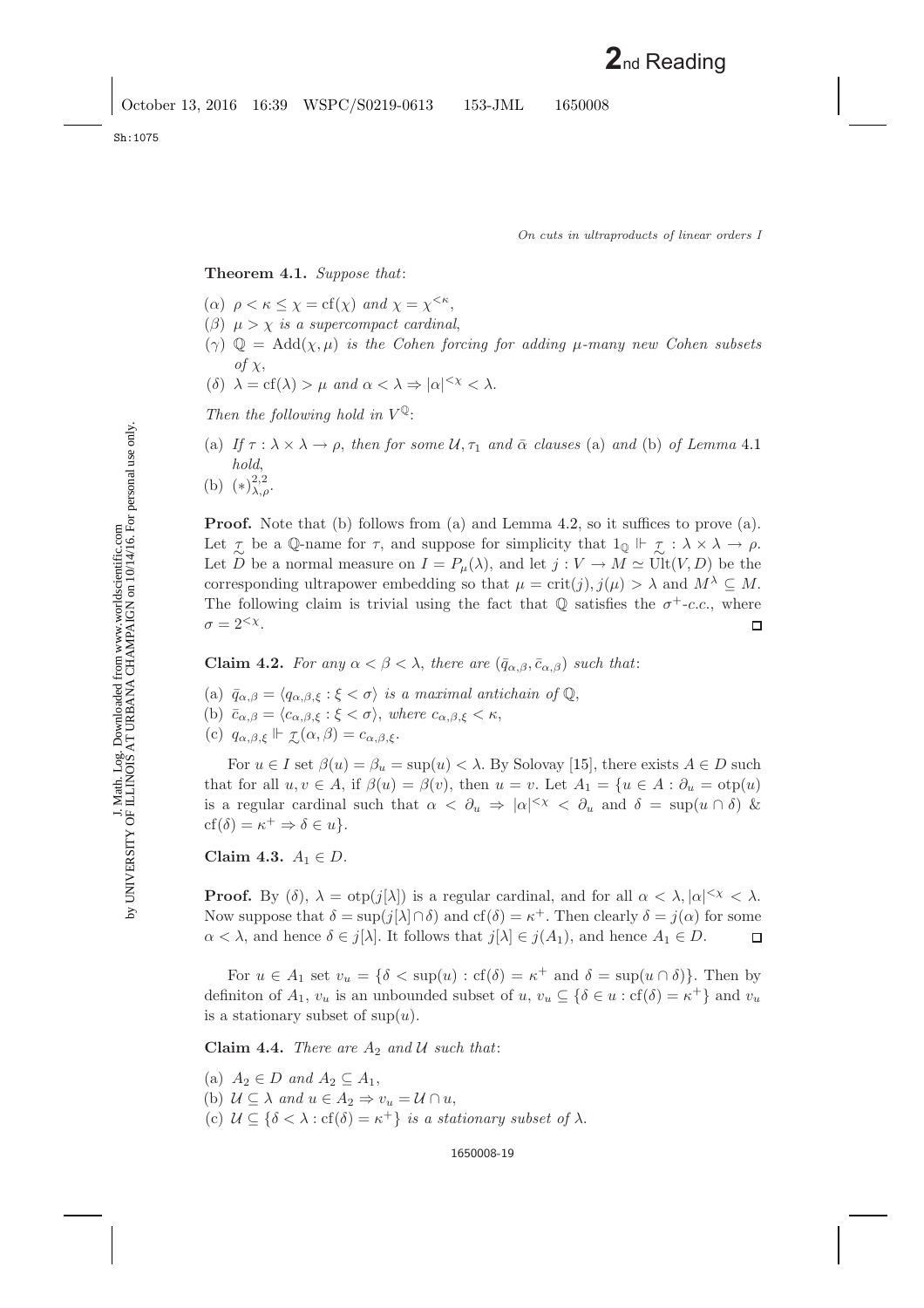**Proof.** Set

$$
\mathcal{U} = \{ \delta < \lambda : \text{cf}(\delta) = \kappa^+ \text{ and } \sup(j[\lambda] \cap j(\delta)) = j(\delta) \}.
$$

U is clearly a stationary subset of  $\lambda$ , consisting of ordinals of cofinality  $\kappa^+$ . Let

$$
A_2 = \{u \in A_1 : v_u = \mathcal{U} \cap u\}.
$$

It suffices to show that  $A_2 \in D$ . We have

$$
v_{j[\lambda]} = \{\delta < \sup(j[\lambda]) : \text{cf}(\delta) = \kappa^+ \text{ and } \sup(j[\lambda] \cap \delta) = \delta\}
$$
\n
$$
= \{j(\delta) : \delta < \lambda, \text{cf}(\delta) = \kappa^+ \text{ and } \sup(j[\lambda] \cap j(\delta)) = j(\delta)\}
$$
\n
$$
= j[\mathcal{U}]
$$
\n
$$
= j(\mathcal{U}) \cap j[\lambda].
$$

This implies  $j[\lambda] \in j(A_2)$ , or equivalently  $A_2 \in D$ , as required.

 $\Box$ 

Fix  $\alpha < \lambda$  and  $\xi < \sigma$ . By  $\mu$ -completeness of D and  $\kappa < \mu$ , we can find some  $c_{\alpha,\xi} < \kappa$  such that

$$
A_2(\alpha,\xi) = \{ u \in A_2 : \alpha \in u \text{ and } c_{\alpha,\beta(u),\xi} = c_{\alpha,\xi} \} \in D.
$$

Let  $A(\alpha,\xi) = \{u \in A_2(\alpha,\xi) : u \cap \mu \in \mu \text{ and } \text{dom}(q_{\alpha,\beta(u),\xi}) \cap u \prec u\}$ , where  $\prec$  is the Magidor relation (see [\[8\]](#page-33-12)) on I defined by  $u \lt w$  iff  $u \subseteq w$  and  $\text{otp}(u) \lt w \cap \mu$ . Since the forcing conditions have size  $\langle \chi \rangle$  and  $\chi \langle \mu \rangle$ , we can easily conclude that  $A(\alpha,\xi)\in D$ .

Define  $F: A(\alpha,\xi) \to I$  by  $F(u) = q_{\alpha,\beta(u),\xi} \upharpoonright u$ . As D is normal, it follows from [\[8\]](#page-33-12) that there exist  $B(\alpha, \xi)$  and  $q_{\alpha, \xi}$  such that:

- $B(\alpha,\xi) \subseteq A(\alpha,\xi)$ ,
- $B(\alpha,\xi) \in D$ ,
- $q_{\alpha,\xi} \in \mathbb{Q}$ ,
- For all  $u \in B(\alpha,\xi), q_{\alpha,\beta(u),\xi} \restriction u = q_{\alpha,\xi}.$

So, varying  $\xi$ , it follows from the  $\mu$ -completeness of D that

$$
B(\alpha) = \bigcap_{\xi < \chi} B(\alpha, \xi) \in D.
$$

Set

$$
B = \{ u \in I : \alpha \in u \Rightarrow u \in B(\alpha) \}.
$$

By normality of  $D, B \in D$ .

Now for each  $v \in [\mathcal{U}]^{<\kappa}$ , we choose  $u_{v,\xi}$  by induction on  $\xi < \sigma$  such that:

- $u_{v,\xi} \in B$ ,
- $v \subseteq u_{v,\xi}$ ,
- $\xi < \zeta \Rightarrow u_{v,\xi} \subseteq u_{v,\zeta}$  and  $\cup \{ \text{dom}(q_{\alpha,\beta(u_{v,\xi}),\epsilon}) : \alpha \in u_{v,\xi}, \epsilon < \sigma \} \subseteq u_{v,\zeta}$ .

For  $v \in [\mathcal{U}]^{<\kappa}$  and  $\xi < \sigma$  let

$$
\beta_{v,\xi} = \beta(u_{v,\xi})
$$

#### 1650008-20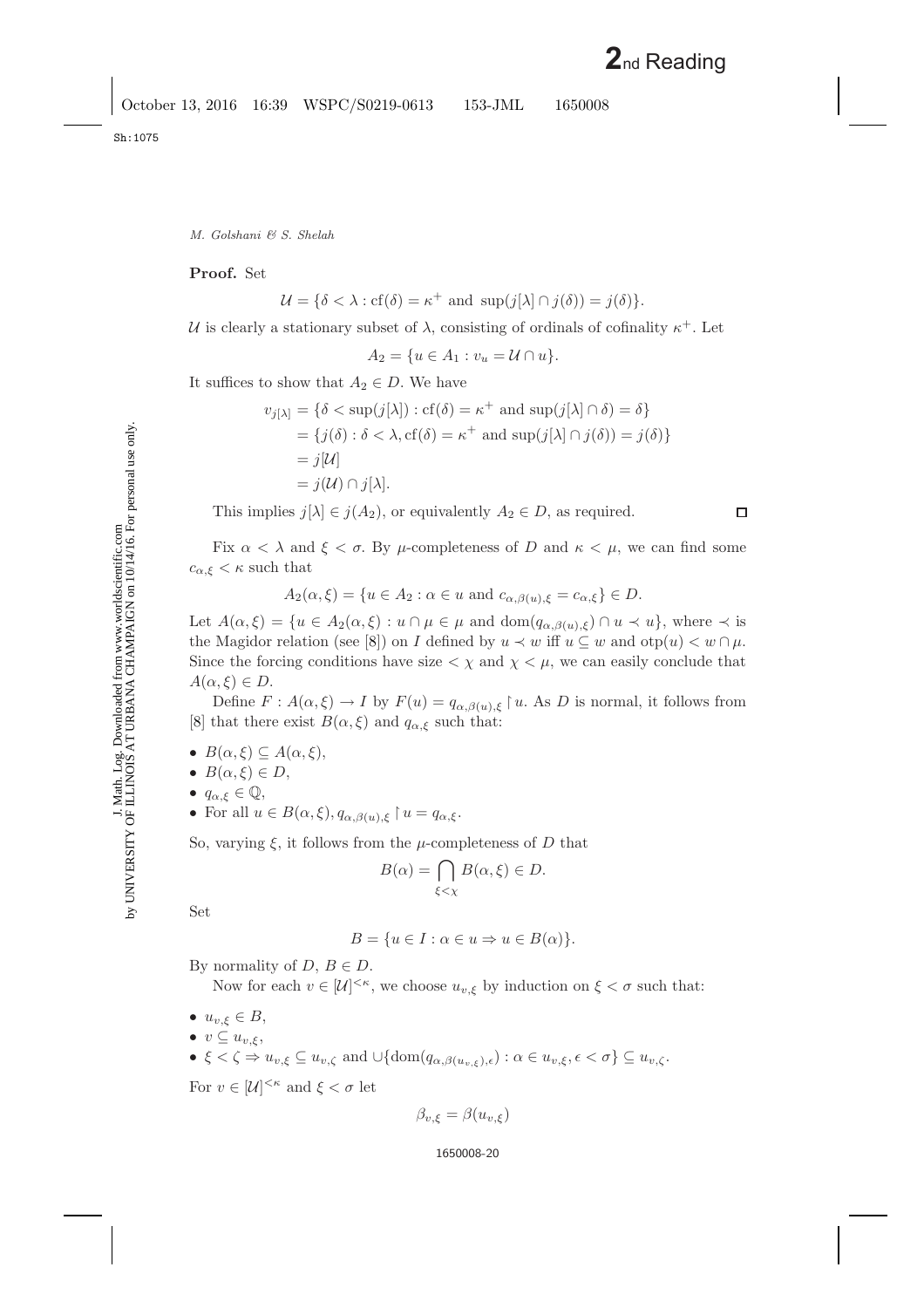J. Math. Log. Downloaded from www.worldscientific.com by UNIVERSITY OF ILLINOIS AT URBANA CHAMPAIGN on 10/14/16. For personal use only.

J. Math. Log. Downloaded from www.worldscientific.com<br>by UNIVERSITY OF ILLINOIS AT URBANA CHAMPAIGN on 10/14/16. For personal use only.

and define

$$
\bar{\alpha} = \langle \beta_{v,\xi} : v \in [\mathcal{U}]^{<\kappa}, \xi < \sigma \rangle.
$$

Let G be Q-generic over V. Define  $\tau_1 : \mathcal{U} \to \kappa, \tau_1 \in V[G],$  by

$$
\tau_1(\alpha) = c_{\alpha,\xi}, \quad \text{where } \xi < \sigma \text{ is the least ordinal such that } q_{\alpha,\xi} \in G.
$$

**Claim 4.5.**  $\tau_1(\alpha)$  *is well-defined.* 

**Proof.** Let  $u \in B$  be such that  $\alpha \in u$ . Then  $\langle q_{\alpha,\beta(u),\xi} : \xi \langle \sigma \rangle$  is a maximal antichain of Q, so for some unique  $\xi_u < \sigma, q_{\alpha,\beta(u),\xi_u} \in G$ . Since  $q_{\alpha,\beta(u),\xi_u} \leq q_{\alpha,\xi_u}$ , we have  $q_{\alpha,\xi_u} \in G$ . It follows that  $\{\xi < \sigma : q_{\alpha,\xi} \in G\} \neq \emptyset$ , and hence  $\tau_1(\alpha)$  is well-defined.  $\Box$ 

The following claim completes the proof of the theorem.

**Claim 4.6.** *In*  $V[G], U, \tau, \tau_1$  *and*  $\bar{\alpha}$  *are as required in* (a) *and* (b) *of Lemma* [4.1](#page-3-2)*.* 

**Proof.** It suffices to prove (b)( $\epsilon$ ). So let  $v \in [\mathcal{U}]^{<\kappa}$ . Clearly  $v \in V$ . Let  $q \in G$ . We find  $q^* \leq q$  and  $i < \sigma$  such that

$$
q^* \Vdash \alpha \in v \Rightarrow \mathcal{I}(\alpha, \beta_{v,i}) = \mathcal{T}_1(\alpha),
$$

where  $\mathcal{I}, \mathcal{T}_1$  are Q-names for  $\mathcal{T}, \mathcal{T}_1$  respectively. Let  $q_0 = q$ . As the forcing is  $\chi$ -closed, and  $\chi \geq \kappa$ , there exist  $q_1 \leq q_0$  and  $\langle \xi(\alpha) : \alpha \in v \rangle \in V$  such that for each  $\alpha \in v$ ,

$$
q_1 \Vdash \xi_\alpha = \min\{\xi < \sigma : q_{\alpha,\xi} \in \dot{G}\} = \xi(\alpha),
$$

where G is the canonical Q-name for the generic filter G. Again as Q is  $\chi$ -closed and  $\chi \geq \kappa$ , we can find  $q_2 \leq q_1$  such that for each  $\alpha \in v$ 

$$
q_2 \Vdash q_{\alpha,\xi(\alpha)} \in \dot{G}.
$$

Since the forcing is separative,  $q_2 \leq q_{\alpha,\xi(\alpha)}$  for all  $\alpha \in v$ . Since  $|\text{dom}(q_2)| < \chi < \mu$ , we can find  $i < \sigma$  such that

 $\bigcup \{\text{dom}(q_{\alpha,\beta_v,i},\xi) : \alpha \in v, \xi < \sigma\}$ 

is disjoint from  $\text{dom}(q_2) \setminus \bigcup \{\text{dom}(q_{\alpha,\xi(\alpha)}) : \alpha \in v\}.$  Let

$$
q^* = q_2 \cup \bigcup \{q_{\alpha,\beta_v,i,\xi(\alpha)} : \alpha \in v\}.
$$

If  $q^*$  is not a well-defined function, then we can find some  $\sigma < \mu$  and  $\alpha \in v$  such that both of  $q_2(\sigma)$  and  $q_{\alpha,\beta_v,i,\xi(\alpha)}(\sigma)$  are defined and are not equal. By our choice of  $i, q_2(\sigma) = q_{\beta,\xi(\beta)}(\sigma)$ , for some  $\beta \in v$ . But then  $q_{\alpha,\xi(\alpha)}$  and  $q_{\beta,\xi(\beta)}$  are incompatible, which is in contradiction with  $q_2 \leq q_{\alpha,\xi(\alpha)}, q_{\beta,\xi(\beta)}$ . So  $q^*$  is well-defined.

It follows that  $q^* \in \mathbb{Q}$ . Let  $\alpha \in v$ . We show that

$$
q^* \Vdash \mathcal{I}(\alpha, \beta_{v,i}) = \mathcal{I}_1(\alpha).
$$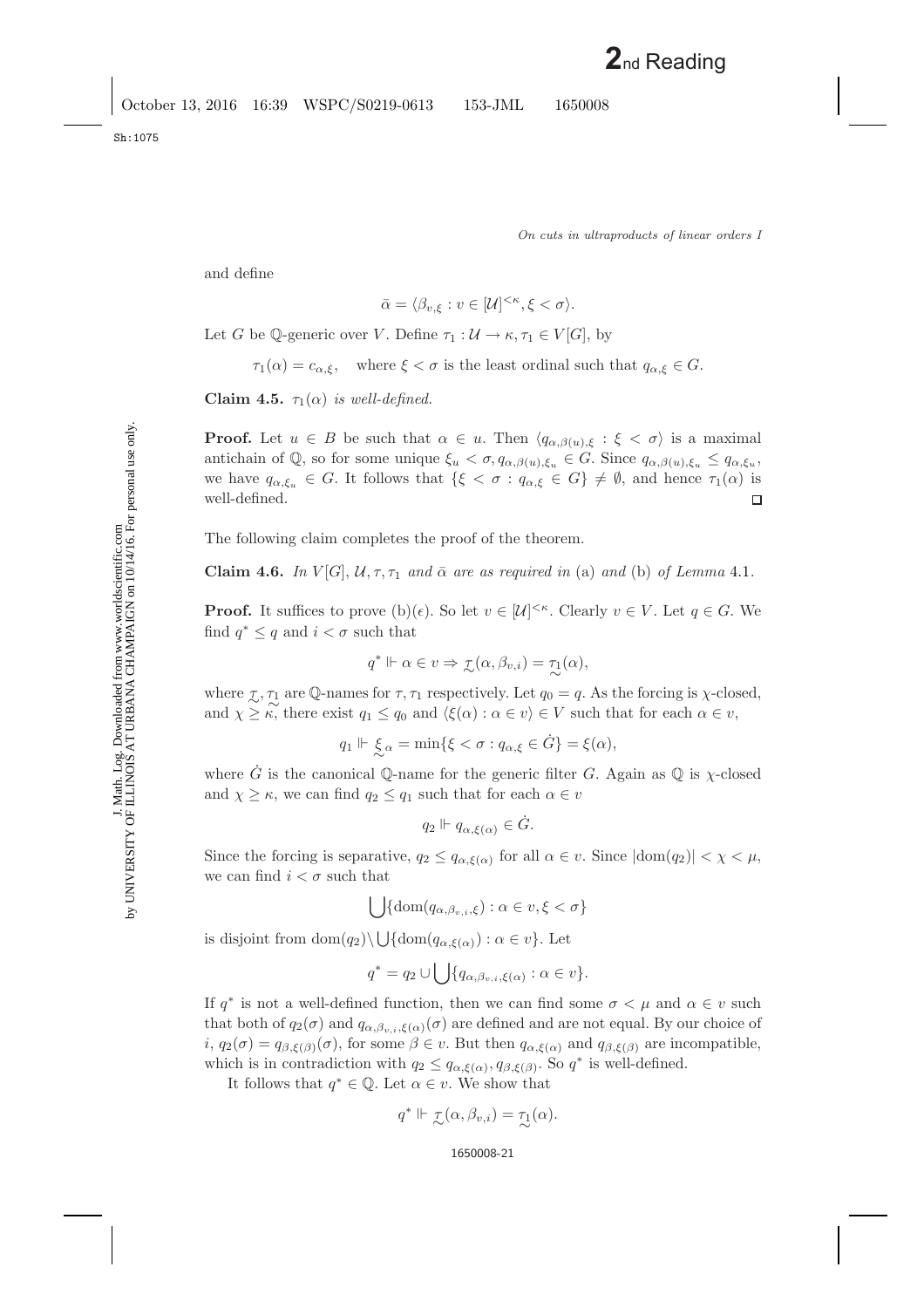We have

$$
q_{\alpha,\beta_{v,i},\xi(\alpha)} \Vdash \mathcal{I}(\alpha,\beta_{v,i}) = c_{\alpha,\beta_{v,i},\xi(\alpha)} = c_{\alpha,\beta(u_{v,i}),\xi(\alpha)} = c_{\alpha,\xi(\alpha)}.
$$

On the other hand,

$$
q_2 \Vdash \mathcal{T}_1(\alpha) = c_{\alpha,\xi(\alpha)}.
$$

So as  $q^* \leq q_2, q_{\alpha,\beta_{v,i},\xi(\alpha)},$ 

$$
q^* \Vdash \mathcal{I}(\alpha, \beta_{v,i}) = c_{\alpha, \xi(\alpha)} = \mathcal{I}_1(\alpha).
$$

The claim follows.

This completes the proof of Theorem [4.1.](#page-18-0)

**Corollary 4.1.** *Assume*  $\mu$  *is a supercompact cardinal and*  $\theta = (2^{\kappa})^+ < \mu$ . *Then for some*  $(2^{<\theta})^+$ -c.c.,  $\theta$ -closed forcing notion  $\mathbb Q$  of size  $\mu$ , the following hold in  $V^{\mathbb Q}$ .

- (a)  $2^{\theta} = \mu$ .
- (b) If  $\lambda = cf(\lambda) \ge \mu$  and  $(\forall \alpha < \lambda) | \alpha|^{< \theta} < \lambda$ , then  $(*)_{\lambda, \theta}^{2,2}$ .
- (c) If D is an ultrafilter on  $\kappa, \lambda = cf(\lambda) \geq \mu$  and  $(\forall \alpha < \lambda) | \alpha |^{<\theta} < \lambda$ , then  $(\lambda, \lambda) \notin \mathscr{C}(D).$

**Proof.** Let  $\mathbb{Q} = \text{Add}(\theta, \mu)$ . Then (a) is clear, (b) follows from Theorem [4.1,](#page-18-0) and (c) follows from (b) and Theorem [2.8.](#page-10-2)  $\Box$ 

We now give an application of Theorem [4.1](#page-18-0) in depth and depth<sup>+</sup> of Boolean algebras, which continues the works in  $[2-5]$  $[2-5]$  and  $[14]$ . Recall that if  $\mathbb B$  is a Boolean algebra, then its depth and depth<sup> $+$ </sup> are defined as follows:

Depth( $\mathbb{B}$ ) = sup $\{\theta:$  there exists a  $\theta$ -increasing sequence in  $\mathbb{B}\}.$ 

 $Depth^+(\mathbb{B}) = \sup\{\theta^+$ : there exists a  $\theta$ -increasing sequence in  $\mathbb{B}\}.$ 

**Corollary 4.2.** *Assume*  $\mu$  *is a supercompact cardinal*,  $\theta = (2^{\kappa})^+ < \mu$  *and*  $\lambda =$ cf( $\lambda$ )  $\geq \mu$ . Then for some  $(2^{<\theta})^+$ -c.c.,  $\theta$ -closed forcing notion  $\mathbb Q$  of size  $\mu$ , the *following holds in*  $V^{\mathbb{Q}}$ : *If*  $D$  *is an ultrafilter on*  $\kappa$ ,  $\langle \mathbb{B}_i : i < \kappa \rangle$  *is a sequence of Boolean algebras satisfying*  $i < \kappa \Rightarrow$  Depth<sup>+</sup>( $\mathbb{B}_i$ )  $\leq \lambda$  *and*  $\mathbb{B} = \prod_{i < \kappa} \mathbb{B}_i/D$ , *then*  $Depth^+(\mathbb{B})\leq \lambda$ .

**Proof.** Let  $\mathbb{Q} = \text{Add}(\theta, \mu)$ , and let G be Q-generic over V. We work in  $V[G]$ . Suppose that D is an ultrafilter on  $\kappa$ ,  $\langle \mathbb{B}_i : i \langle \kappa \rangle$  is a sequence of Boolean algebras such that for  $i < \kappa$  Depth<sup>+</sup>( $\mathbb{B}_i$ )  $\leq \lambda$  and let  $\mathbb{B} = \prod_{i<\kappa} \mathbb{B}_i/D$ . We show that  $Depth^+(\mathbb{B})\leq \lambda$ .

Suppose not. So, we can find an increasing sequence  $\langle a_{\alpha} : \alpha < \lambda \rangle$  of elements of B. Let us write  $a_{\alpha} = \langle a_i^{\alpha} : i < \kappa \rangle / D$  for every  $\alpha < \lambda$ . For  $\alpha < \beta < \lambda, a_{\alpha} <_{\mathbb{B}} a_{\beta}$ , and hence

$$
A_{\alpha,\beta} = \{ i < \kappa : a_i^{\alpha} <_{\mathbb{B}_i} a_i^{\beta} \} \in D.
$$

#### 1650008-22

 $\Box$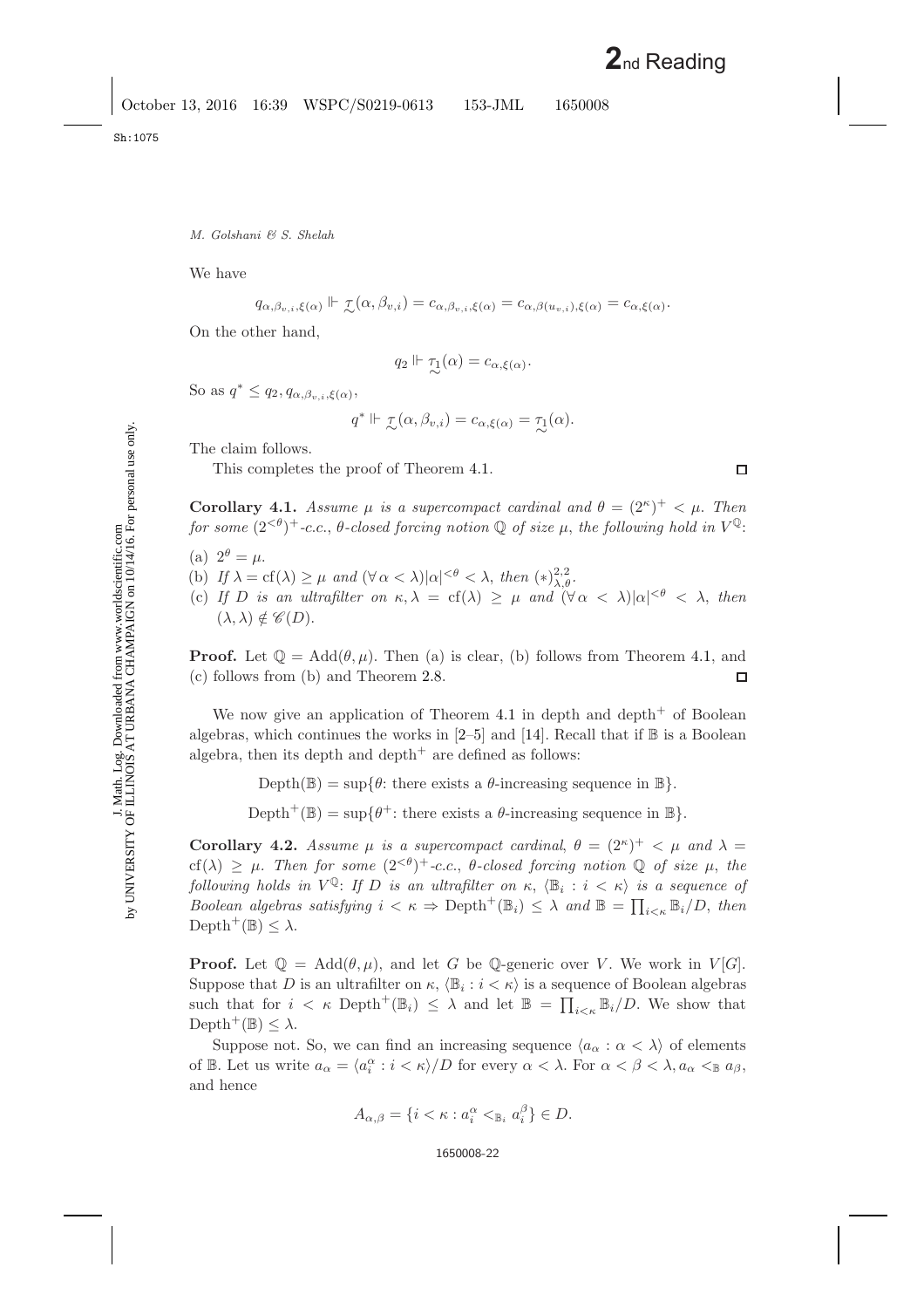Define  $c: [\lambda]^2 \to D$  by  $c(\alpha, \beta) = A_{\alpha, \beta}$ . By Theorem [4.1,](#page-18-0)  $(*)_{\lambda, 2^{\kappa}}^{2,2}$  holds in  $V[G]$ , so we can find an unbounded subset S of  $\lambda$ , and  $A_0, A_1 \in D$  such that if  $\alpha < \beta$  are in S, then for some  $\alpha < \gamma < \beta$ , we have  $A_{\alpha,\gamma} = A_0$  and  $A_{\gamma,\beta} = A_1$ . Let  $A = A_0 \cap A_1$ , and fix some  $i_* \in A$ . Then for all  $\alpha < \beta$  in S,  $a_{i_*}^{\alpha} <_{\mathbb{B}_{i_*}} a_{i_*}^{\beta}$ . So  $\langle a_{i_*}^{\alpha} : \alpha \in S \rangle$ is an increasing sequence in  $\mathbb{B}_{i_*}$ , hence  $Depth^+(\mathbb{B}_{i_*})\geq \lambda^+$ , which contradicts the assumption Depth<sup>+</sup>( $\mathbb{B}_{i_*}$ )  $\leq \lambda$ .  $\Box$ 

The next theorem can be proved as in Theorem [4.1](#page-18-0) and Corollaries [4.1](#page-9-0) and [4.2.](#page-9-1)

**Theorem 4.2.** *Suppose that*:

- ( $\alpha$ )  $\kappa \leq \chi = \text{cf}(\chi)$  *and*  $\chi = \chi^{<\kappa}$ ,
- (β) µ>χ *is a weakly compact cardinal*,
- (γ)  $\mathbb{Q} = \text{Add}(\chi, \mu)$  *is the Cohen forcing for adding*  $\mu$ -many new Cohen subsets *of* χ*.*

*Then in*  $V^{\mathbb{Q}}$  *the following hold:* 

- (a) If D is an ultrafilter on  $\kappa$ , then  $(\mu, \mu) \notin \mathscr{C}(D)$ .
- (b)  $(*)_{\mu,\kappa}^{2,2}.$
- (c) *If D is an ultrafilter on*  $\kappa$ ,  $\langle \mathbb{B}_i : i \langle \kappa \rangle \rangle$  *is a sequence of Boolean algebras satisfying*  $i < \kappa \Rightarrow \text{Depth}^+(\mathbb{B}_i) \leq \mu$  *and*  $\mathbb{B} = \prod_{i < \kappa} \mathbb{B}_i/D$ , *then*  $\text{Depth}^+(\mathbb{B}) \leq \mu$ .

### **5. A Global Consistency Result**

In this section, we prove the consistency of "if  $(\lambda_1, \lambda_2) \in \mathscr{C}(D)$ , where D is an ultrafilter on  $\kappa$ , then  $\lambda_1 + \lambda_2 < 2^{2^{\kappa}}$ .

**Lemma 5.1.** *Suppose that*:

- $(\alpha) \kappa < \theta = \text{cf}(\theta),$
- (β)  $\lambda_1, \lambda_2$  *are regular cardinals and*  $\lambda_1 + \lambda_2 > 2^{<\theta}$ ,
- $(\gamma)$   $\mathbb{Q}_l$  = Add $(\theta, \mathcal{U}_l)$ ,  $l = 1, 2$ , *where*  $\mathcal{U}_1 \subseteq \mathcal{U}_2$  *are two sets of ordinals (hence*  $\mathbb{Q}_1 \lessdot \mathbb{Q}_2$ ,
- (δ)  $\bar{f}^l = \langle f \rangle$  $\frac{l}{\alpha}$  :  $\alpha < \lambda_l$ ,  $l = 1, 2$ , where  $\int_{\alpha}$  $\alpha$  *is a* Q<sub>1</sub>-name for a function from  $\kappa$ *to* I ∼,
- $(\epsilon)$   $\Vdash_{\mathbb{Q}_1}$  " $\mathbf{F}$ ", where
	- ( $\mathbf{F}$ ): *L is a linear order*, *D is an ultrafilter on* κ *and* ( $\bar{f}^1/D$ ,  $\bar{f}^2/D$ ) *represents*<br>
	△ () ) are subject in L<sup>K</sup>/D which is a gree subject in LK/D for such linear *a*  $(\lambda_1, \lambda_2)$ -pre-cut in  $\frac{1}{2}$ <sup>κ</sup>/ $\frac{D}{2}$  which is a pre-cut in  $\frac{1}{2}$ <sup>κ</sup>/ $\frac{D}{2}$  for each linear *order*  $\mathcal{L} \supseteq \mathcal{L}$ . Then  $\int$  $\mathcal{L}_{\alpha}$ ,  $l = 1, 2$  and  $\mathcal{L}$  are also  $\mathbb{Q}_2$ -names, and  $\mathbb{H}_{\mathbb{Q}_2}$  " $\mathbf{F}$ ".

**Proof.** Let  $\mathbb{Q} = \mathbb{Q}_2/\mathbb{Q}_1$ . Then clearly  $\mathbb{Q} = \text{Add}(\theta, \mathcal{U}_2 \backslash \mathcal{U}_1)$ , so we can assume without loss of generality that  $U_1 = \emptyset$ , so that  $\mathbb{Q}_1$  is the trivial forcing notion and  $V = V^{\mathbb{Q}_1}.$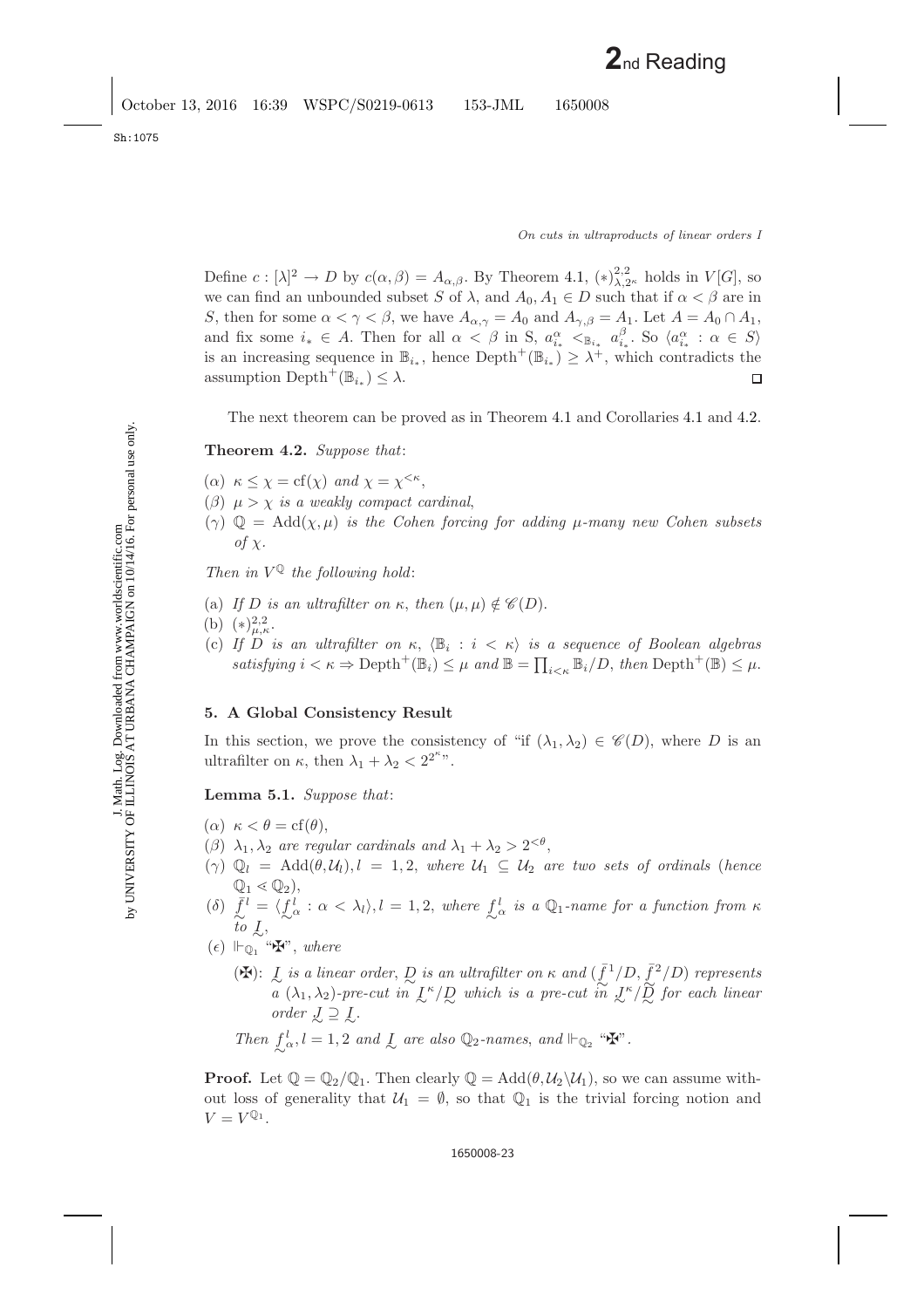J. Math. Log. Downloaded from www.worldscientific.com by UNIVERSITY OF ILLINOIS AT URBANA CHAMPAIGN on 10/14/16. For personal use only.

J. Math. Log. Downloaded from www.worldscientific.com<br>by UNIVERSITY OF ILLINOIS AT URBANA CHAMPAIGN on 10/14/16. For personal use only.

## *M. Golshani & S. Shelah*

So  $I, f_{\alpha}^l, D \in V$  are objects and not names. Also without loss of generality  $\lambda_1 > 2^{<\theta}$ , hence by Theorem 2.16,  $\lambda_2 > 2^{<\theta}$ . Set  $\mathcal{U} = \mathcal{U}_2 = \mathcal{U}_2 \backslash \mathcal{U}_1$ . We can also assume that the linear order I mentioned in " $\mathbf{\ddot{F}}$ " is a complete linear order whose set of elements is in  $V$ .

Toward contradiction assume that  $\mathbb{H}_{\mathbb{Q}_2}$  " $\mathbb{H}$ ". So, we can find  $q_* \in \mathbb{Q}_2$  and  $\mathbb{Q}_2$ names  $\mathcal{L}$  and  $\mathcal{h}$  such that:

- $(\alpha)$   $q_* \in \mathbb{Q}_2$ ,
- $(\beta)$   $q_* \Vdash \overset{\omega}{\cdot} J$  is a linear order such that  $\mathcal{J} \supseteq \mathcal{I}^n$ ,
- $(\gamma)$   $q_* \Vdash \text{``} h \in \mathcal{J}^{\kappa}$ ",
- (δ)  $q_* \Vdash ``f^1_{\alpha_1} <_D \underline{h} <_D f^2_{\alpha_2}$  for every  $\alpha_1 < \lambda_1, \alpha_2 < \lambda_2"$ .

**Case 1.**  $(\forall \alpha < \lambda_1)|\alpha|^{\kappa} < \lambda_1$ : For each  $\alpha < \lambda_1$  choose  $(q_\alpha, A_\alpha)$  such that:

\n- (\*) : (a) 
$$
q_{\alpha} \leq q_*
$$
,
\n- (b)  $A_{\alpha} \in D$ ,  $A_{\alpha} \subseteq \kappa$ ,
\n- (c)  $q_{\alpha} \Vdash$  "if  $i \in A_{\alpha}$ , then  $f_{\alpha}^1(i) < \mathcal{L} \mathcal{L}(i)$ ".
\n

**Claim 5.1.** *There are*  $S, \mathcal{U}_*, p_*$  *and*  $A_*$  *such that:* 

(a)  $S \subseteq \lambda_1$  *is unbounded*, (b) *If*  $\alpha \neq \beta$  *are from S*, *then* dom( $q_{\alpha}$ )  $\cap$  dom( $q_{\beta}$ ) =  $\mathcal{U}_{*}$ , (c)  $\alpha \in S \Rightarrow q_{\alpha} {\upharpoonright} \mathcal{U}_* = p_*,$ (d)  $\alpha \in S \Rightarrow A_{\alpha} = A_{*}.$ 

**Proof.** By the assumption on  $\lambda_1$  and the  $\Delta$ -system lemma, we can find  $S_1, \mathcal{U}_*$  such that  $S_1 \subseteq \lambda_1$  is unbounded, and for all  $\alpha \neq \beta$  from  $S_1$ ,  $dom(q_\alpha) \cap dom(q_\beta) = \mathcal{U}_*$ . Since  $|\mathcal{U}_*| < \theta$ , and  $\lambda_1 > 2^{\kappa} = |\{q \in \mathbb{Q}_2 : \text{dom}(q) = \mathcal{U}_* \}|$ , we can find an unbounded  $S \subseteq S_1$ ,  $p_* \in \mathbb{Q}_2$  and  $A_* \in D$  such that the conditions of the claim are satisfied by them.  $\Box$ 

For  $i < \kappa$ , let  $I_i^* = \{f_\alpha^1(i) : \alpha \in S\} \subseteq I$ . By enlarging I if necessary, we can assume without loss of generality that  $|I| > \lambda_1$  (in V). Define  $g \in I^{\kappa}$  by

 $g(i)$  = the  $\lt_I$ -least upper bound of  $I_i^*$ .

**Claim 5.2.** *If*  $\alpha < \lambda_1$ , *then*  $f^1_{\alpha} < p$  *g*.

**Proof.** Let  $\beta \in S$ ,  $\beta > \alpha$ . Then  $f_{\alpha} < D$   $f_{\beta} \leq D$  g.

**Claim 5.3.** *If*  $\alpha < \lambda_2$ , *then*  $g <_{D} f_{\alpha}^2$ .

**Proof.** Let  $\beta \in (\alpha, \lambda_2)$  and let  $B = \{i \le \kappa : g(i) > I \}$   $f_{\beta}^2(i)\}$ . If  $B \notin D$ , then  $g \leq_D f_\beta^2 \lt_D f_\alpha^2$  and we are done. So suppose that  $B \in D$ . For each  $i \in B$ , there is  $t_i \in I_i^*$  such that  $f_\beta^2(i) \leq I_i$  t<sub>i</sub>. So there is  $\sigma_i \in S$  such that  $t_i = f_{\sigma_i}^1(i)$ . Let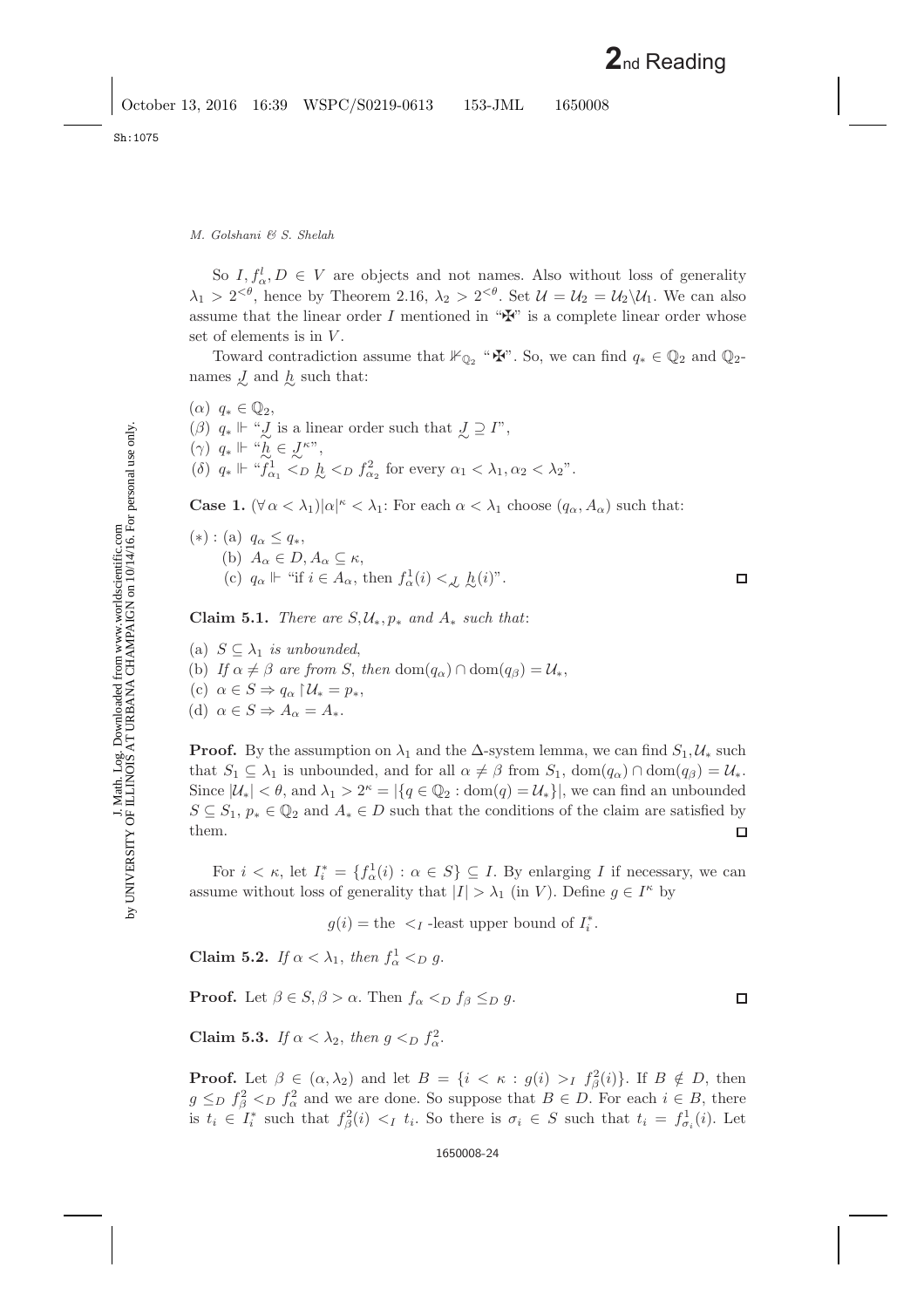J. Math. Log. Downloaded from www.worldscientific.com by UNIVERSITY OF ILLINOIS AT URBANA CHAMPAIGN on 10/14/16. For personal use only.

J. Math. Log. Downloaded from www.worldscientific.com<br>by UNIVERSITY OF ILLINOIS AT URBANA CHAMPAIGN on 10/14/16. For personal use only.

 $q = \bigcup \{p_{\sigma_i} : i \in B\}$ . By Claim [5.1,](#page-4-4) q is a well-defined function and so  $q \in \mathbb{Q}_2$ . Further  $i \in B \Rightarrow q \leq p_{\sigma_i}$  and by Claim [5.1](#page-4-4)

$$
p_{\sigma_i} \Vdash \text{``} A_* = \{ j < \kappa : f_{\sigma_i}^1(j) <_{\mathcal{L}} \mathcal{L}(j) \text{''} \}.
$$

So  $A_* \cap B \in D$ , and

$$
i \in A_* \cap B \Rightarrow q \Vdash ``f^2_{\beta}(i) \leq_{\mathcal{L}} t_i = f^1_{\sigma_i}(i) <_{\mathcal{L}} \underline{h}(i)"
$$

hence  $q \Vdash f^2_\beta \leq_D \underline{h}$ ", and we get a contradiction.

It follows that  $g \in V$  is such that for all  $\alpha_1 < \lambda_1$  and  $\alpha_2 < \lambda_2$ ,  $f_{\alpha_1}^1 <_{D} g <_{D} f_{\alpha_2}^2$ and we get a contradiction.

**Case 2.** *The general case*: We now show how to remove the extra assumption  $(\forall \alpha < \lambda_1) | \alpha |^{\kappa} < \lambda_1$  from the above proof. Let  $\sigma = 2^{<\theta}$ . Then  $\sigma = \sigma^{<\theta} = \sigma^{\kappa}$ , as  $\theta$ is regular. Let  $\langle (q_{\alpha}, A_{\alpha}) : \alpha < \lambda_1 \rangle$  be as in  $(*).$ 

**Claim 5.4.** *There is*  $u_* \subseteq \mathcal{U}, |u_*| \leq \sigma$  *such that if*  $u_* \subseteq u \in [\mathcal{U}]^{\leq \sigma}$  *and*  $\alpha < \lambda_1$ , *then for some*  $\beta \in [\alpha, \lambda_1)$ , *we have* dom $(q_\beta) \cap u \subseteq u_*$ .

**Proof.** Suppose not. We define  $(u_{\xi}, \beta_{\xi})$ , by induction on  $\xi < \theta$ , such that:

- ( $\alpha$ )  $u_{\xi} \in [\mathcal{U}]^{\leq \sigma}$ ,
- ( $\beta$ )  $\langle u_{\zeta} : \zeta \leq \xi \rangle$  is  $\subseteq$ -increasing and continuous,
- (γ)  $\beta_{\xi} < \lambda_1$ ,
- (δ)  $\langle \beta_{\zeta} : \zeta \leq \xi \rangle$  is increasing and continuous,
- (e) If  $\xi = \zeta + 1$  and  $\alpha \in [\beta_{\zeta}, \lambda)$ , then  $\text{dom}(p_{\alpha}) \cap u_{\xi} \nsubseteq u_{\zeta}$ .

**Case 1.**  $\xi = 0$ : Let  $(u_{\xi}, \beta_{\xi}) = (\emptyset, 0)$ .

**Case 2.**  $\xi$  *is a limit ordinal*: Let  $u_{\xi} = \bigcup_{\zeta < \xi} u_{\zeta}$ , and  $\beta_{\xi} = \bigcup_{\zeta < \xi} \beta_{\zeta}$ . Then  $|u_{\xi}| \leq \sigma$ and  $\beta_{\xi} < \lambda_1$  as  $|\xi| < \theta = \text{cf}(\theta) < \lambda_1 = \text{cf}(\lambda_1)$ .

**Case 3.**  $\xi = \zeta + 1$  *is a successor ordinal*: By our assumption, there are  $u, \alpha$  such that  $u_{\zeta} \subseteq u \in [\mathcal{U}]^{\leq \sigma}, \alpha < \lambda_1$  and for all  $\beta \in [\alpha, \lambda_1), \text{dom}(q_{\beta}) \cap u \nsubseteq u_{\zeta}$ . Set  $u_{\xi} = u$ and  $\beta_{\xi} = \max\{\beta_{\zeta} + 1, \alpha + 1\}.$ 

Now set  $\beta = \bigcup_{\xi < \theta} \beta_{\xi}$ . Then  $\beta < \lambda_1$  as  $\lambda_1 = \text{cf}(\lambda_1) > \theta$  and for all  $\xi < \theta, \beta_{\xi} < \lambda_1$ . Also  $\xi < \theta \Rightarrow \text{dom}(q_{\beta}) \cap u_{\xi+1} \nsubseteq u_{\xi}$ . As  $\langle u_{\xi} : \xi < \theta \rangle$  is  $\subseteq$ -increasing, it follows that  $|\text{dom}(q_\beta)| \geq \theta$ , which is a contradiction.  $\Box$ 

Fix  $u_*$  as in Claim [5.4.](#page-5-0)

**Claim 5.5.** *There are*  $p_*, S, A_*$  *such that:* 

- $(\alpha)$   $p_* \in \mathbb{Q}_2, p_* \leq q_*$  $(\beta)$  dom $(p_*)\dom(q_*) \subseteq u_*$ ,
- ( $\gamma$ )  $S \subseteq \lambda_1$  *is unbounded in*  $\lambda_1$ ,
- (δ) If  $\alpha \in S$ , then  $A_{\alpha} = A_{*}$  and  $q_{\alpha} \restriction (\text{dom}(q_{*}) \cup u_{*}) = p_{*}$ ,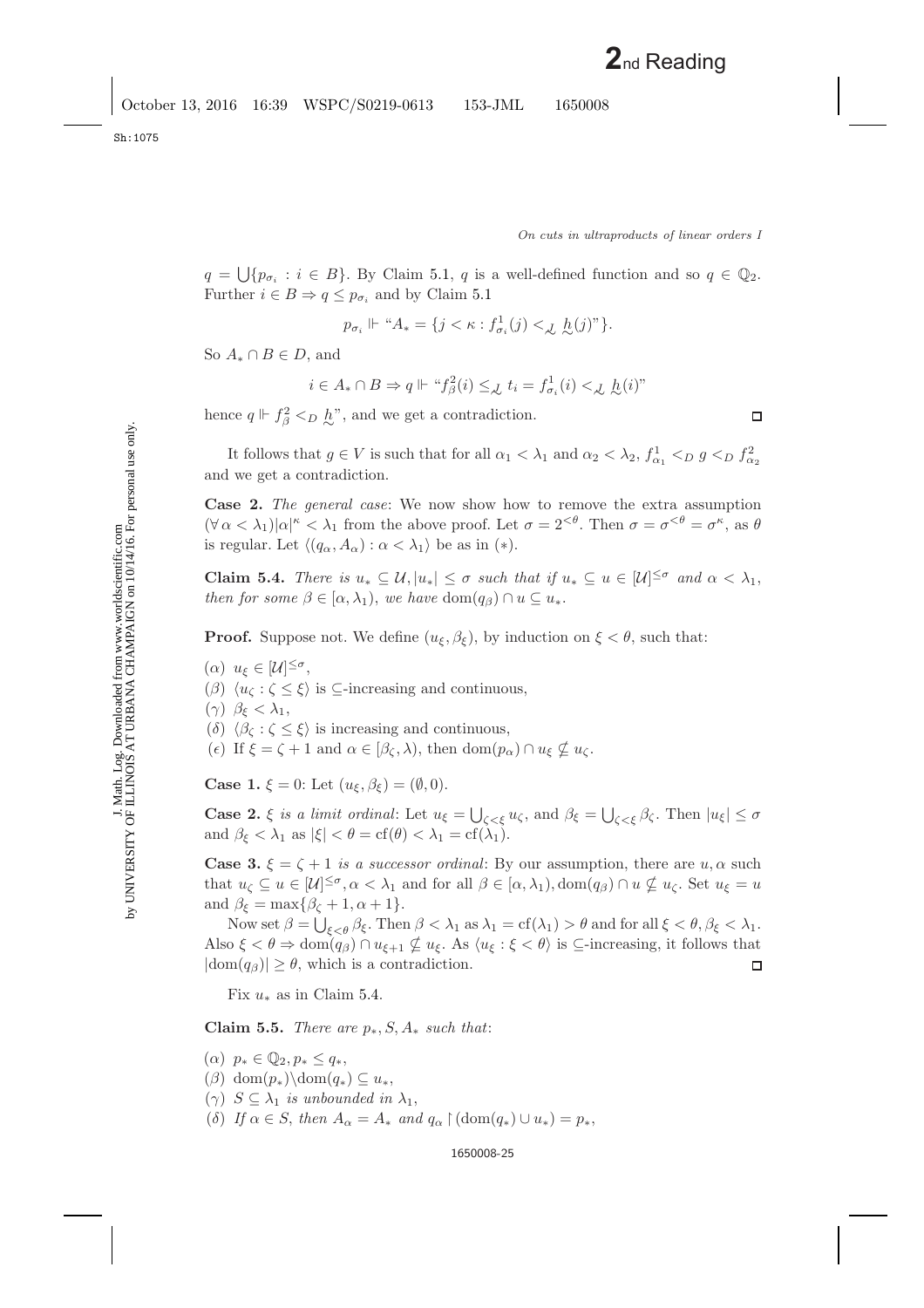( $\epsilon$ ) *If*  $u \subseteq U$ ,  $|u| \leq \sigma$  *and*  $\alpha < \lambda_1$ , *then there is*  $\beta$  *such that*  $\alpha < \beta \in S$  *and* dom( $q_{\beta}$ ) *is disjoint from*  $u \dom(p_*)$ .

**Proof.** Let  $\langle (p_{\xi}, B_{\xi}) : \xi < \xi_* \rangle$  list  $\{(p, B) \in \mathbb{Q}_2 \times D : p \leq q_* \text{ and } \text{dom}(p) \setminus \text{dom}(q_*) \subseteq$ u<sup>\*</sup>}. As  $|u_*| \leq \sigma$ , and members of  $\mathbb{Q}_2$  are functions into  $\{0, 1\}$ , clearly  $|\xi_*| \leq$  $\sigma^{<\theta} \times 2^{\kappa} = \sigma$ , so w.l.o.g  $\xi_* \leq \sigma$ . Let

$$
S_{\xi} = \{ \alpha < \lambda_1 : A_{\alpha} = B_{\xi} \text{ and } q_{\alpha} \upharpoonright (\text{dom}(q_*) \cup u_*) = p_{\xi} \}.
$$

So  $\langle S_{\xi} : \xi < \xi_* \rangle$  is a partition of  $\lambda_1$ . If for some  $\xi, (p_{\xi}, S_{\xi}, B_{\xi})$  is as required on  $(p_*, S, A_*)$ , we are done. Suppose otherwise. Clearly, for each  $\xi < \xi_*,$  one of the following occurs:

- $S_{\xi}$  is bounded in  $\lambda_1$ . Then let  $\alpha_{\xi} = \sup(S_{\xi}) + 1$  and  $u_{\xi} = \emptyset$ ,
- $S_{\xi}$  is unbounded in  $\lambda_1$ , then clause (*e*) must fail. Let  $u_{\xi}, \alpha_{\xi}$  witness the failure of  $(\epsilon)$ .

Let  $u = \bigcup_{\xi \leq \xi^*} u_{\xi} \cup u_*$  and  $\alpha = \sup\{\alpha_{\xi} : \xi < \xi_*\} + 1$ . Then  $u \subseteq \mathcal{U}, |u| \leq \sigma$  and  $\alpha < \lambda_1$ . By Claim [5.5,](#page-7-1) there is  $\beta \in (\alpha, \lambda_1)$  such that  $\text{dom}(q_\beta) \cap u \subseteq u_*$ . Pick  $\xi < \xi_*$ such that  $p_{\xi} = q_{\beta} \restriction (\text{dom}(q_*) \cup u_*)$  and  $B_{\xi} = A_{\beta}$ . So  $\alpha < \beta \in S_{\xi}$  and hence  $S_{\xi}$  is unbounded in  $\lambda_1$ . But then  $\alpha_{\xi} < \beta \in S$  and

$$
\text{dom}(q_{\beta}) \cap (u_{\xi} \setminus \text{dom}(p_{\xi})) = \emptyset
$$

which is in contradiction with our choice of  $u_{\xi}, \alpha_{\xi}$ . The claim follows.

Fix  $p_*, S$  and  $A_*$  as above. For  $i < \kappa$ , let  $J_i$  be the set of all  $t \in I$  such that if  $u \subseteq \mathcal{U}, |u| \leq \sigma$  and  $\alpha < \lambda_1$ , then there is  $\beta$  such that:

$$
(**): (a) \t t \leq_I f_{\beta}^1(i),
$$
  
(b)  $\alpha < \beta \in S$ ,

(c) dom( $q_\beta$ ) is disjoint from  $u\,\dom(p_*)$ .

We also assume w.l.o.g that I is of cardinality  $>\lambda_1$  and we define  $g \in I^{\kappa}$  by

 $g(i)$  = the  $\lt_I$ -least upper bound of  $J_i$ .

**Claim 5.6.** *If*  $\alpha < \lambda_1$ , *then*  $f^1_{\alpha} \leq_D g$ .

**Proof.** Let  $B = \{i \le \kappa : g(i) \le I \}$ , If  $B \notin D$ , we get the desired conclusion, so assume that  $B \in D$ . So for every  $i \in B$ ,  $f^1_\alpha(i) \notin J_i$ , hence there are  $u_i \subseteq \mathcal{U}$  of size  $\leq \sigma$  and  $\alpha_i < \lambda_1$  such that there is no  $\beta$  as requested in (\*\*), for  $t = f^1_\alpha(i)$ . Let  $u = \bigcup_{i \in B} u_i$  and  $\alpha_* = \bigcup \{ \alpha_i : i \in B \} \cup \alpha$ . The u is a subset of U of size  $\leq \sigma$ , and by Claim [5.6](#page-8-1) we can find  $\beta$  such that  $\alpha_* < \beta \in S$  and  $\text{dom}(q_\beta)$  is disjoint from  $u \, \text{dom}(p_*)$ . Now  $\alpha \leq \alpha_* < \beta$ , hence  $f^1_{\alpha} < D f^1_{\beta}$ , hence  $C = \{i \leq \kappa : f^1_{\alpha}(i) < p_i\}$  $f_{\beta}^{1}(i) \} \in D$ . Hence  $B \cap C \in D$ , in particular  $B \cap C \neq \emptyset$ . Let  $i \in B \cap C$ . Then:

(a)  $f^1_\alpha(i) <_I f^1_\beta(i)$ , as  $i \in C$ , (*β*)  $f^1_\alpha(i) \notin J_i$ , as  $i \in B$ ,

 $\Box$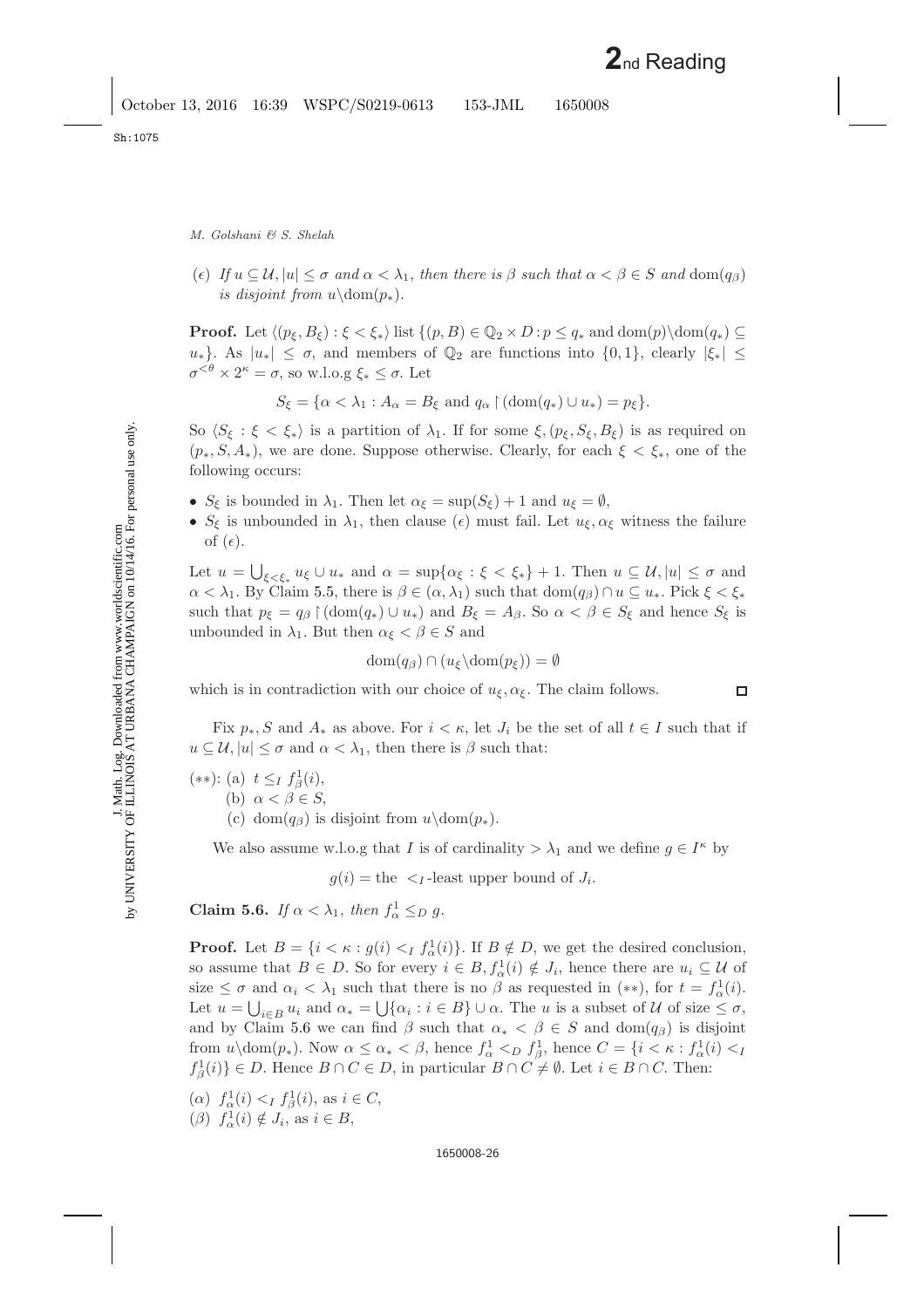Sh:1075

( $\gamma$ )  $\alpha < \nu \in S$  and  $\text{dom}(q_{\nu}) \cap u \subseteq \text{dom}(p_*) \implies f_{\nu}^1(i) < I$   $f_{\alpha}^1(i)$ , as  $u_i$  witnesses  $f^1_\alpha(i) \notin J_i.$ 

In particular, as  $\beta$  satisfies  $(\gamma)$ , we have  $f^1_\beta(i) < I$   $f^1_\alpha(i)$ . But this is in contradiction with  $(\alpha)$ .  $\Box$ 

**Claim 5.7.** *If*  $\alpha < \lambda_2$ , *then*  $g \leq_D f_{\alpha}^2$ .

**Proof.** Let  $B = \{i \le \kappa : f^2_\alpha(i) \leq I \}$ . If  $B \notin D$  we are done, so assume toward contradiction that  $B \in D$ . First, note that for  $i \in B$ ,  $f^2_\alpha(i) \in J_i$ . To see this, suppose  $u \subseteq \mathcal{U}$  is of size  $\leq \sigma$  and  $\alpha < \lambda_1$ . As  $i \in B$ ,  $f^2_\alpha(i) < I$  g(i), so by the definition of g, we can find  $t' \in J_i$  with  $f^2_\alpha(i) \leq I t'$ . Let  $\beta$  witness  $t' \in J_i$  with respect to u and α. Then  $f^2_\alpha(i) \leq_I t' \leq_I f^1_\beta(i)$  and both (b) and (c) of (\*\*) are satisfied for this  $\beta$ . Thus  $\beta$  witnesses (\*\*) with respect to  $t = f_{\alpha}^2(i)$ . It follows that  $f_{\alpha}^2(i) \in J_i$ .

Let  $p_1 \in \mathbb{Q}_2$  and  $C \subseteq D$  be such that  $p_1 \leq p_*$  and  $p_1 \Vdash C = \{i < \kappa : h(i) \leq \lambda\}$  $f_{\alpha+1}^2(i) < \mathcal{L} f_{\alpha}^2(i)$ . Clearly  $C \in D$ .

We define  $\beta_i$  by induction on  $i \in B$  such that:

( $\alpha$ )  $\alpha < \beta_i \in S$ , (*β*)  $f_{\alpha}^{2}(i) \leq I f_{\beta_{i}}^{1}(i)$ ,  $(\gamma) \; dom(q_{\beta_i}) \cap (\bigcup \{ dom(q_{\beta_j}) : j \in B \cap i \} \cup dom(p_1)) \subseteq dom(p_*).$ 

**Case 1.**  $i = \min(B)$ : Let  $\beta_i$  be the least element of S above  $\alpha$  such that  $f^2_{\alpha}(i) \leq p$  $f_{\beta_i}^1(i)$ . Such  $\beta_i$  exists by definition of g.

**Case 2.**  $i > \min(B)$ : Suppose  $\beta_j$  for  $j \in B \cap i$  are defined. Let  $u = \bigcup \{ \text{dom}(q_{\beta_j}) \mid j \in B \cap i \text{ and } j \in B \}$  $j \in B \cap i$  ∪ dom $(p_1)$ . Then  $u \subseteq \mathcal{U}$  and  $|u| \leq \sigma$ , so by definition of  $J_i$  and  $g$ , we can find  $\beta \in S$  such that  $\beta > \bigcup_{j \in B \cap i} \beta_j$ ,  $f^2_\alpha(i) \leq I f^1_\beta(i)$ , and dom $(q_\beta)$  is disjoint from  $u\backslash \text{dom}(p_*)$ . Set  $\beta_i = \beta$ .

Let  $q = \bigcup \{q_{\beta_i} : i \in B\} \cup p_1$ . By  $(\gamma)$ , q is a well-defined function, so  $q \in \mathbb{Q}_2$ . Clearly  $q \leq p_1$ , and  $q \leq q_{\beta_i}$ , for  $i \in B$ .

As  $\beta_i \in S$ ,  $A_{\beta_i} = A_* \in D$  (by Claim [5.6\(](#page-8-1) $\delta$ )), hence  $A_* \cap B \cap C \in D$ . Let  $i \in A_* \cap B \cap C.$  Then:

(δ)  $q \Vdash ``h(i) \leq_{\mathcal{L}} f_{\alpha+1}^2(i) <_{\mathcal{L}} f_{\alpha}^2(i)$ ", as  $q \leq p_1$  and  $i \in C$ , (*e*)  $f^2_\alpha(i) \leq I f^1_{\beta_i}(i)$ , by ( $\beta$ ) above, ( $\zeta$ )  $q \Vdash ``f^1_{\beta_i}(i) \leq \mathcal{L}$   $\underline{h}(i)"$ , as  $q \leq p_{\beta_i}$  and  $i \in A_* = A_{\beta_i}$ .

It follows that

$$
q \Vdash \text{``} f^1_{\beta_i}(i) \leq_{\mathcal{L}} \underline{h}(i) <_{\mathcal{L}} f^2_{\alpha}(i) \leq_{\mathcal{L}} f^1_{\beta_i}(i)
$$
"

which is a contradiction.

**Claim 5.8.** *If*  $\alpha_1 < \lambda_1$  *and*  $\alpha_2 < \lambda_2$ *, then*  $f_{\alpha_1}^1 <_{D} g <_{D} f_{\alpha_2}^2$ *.* 

**Proof.** We have  $f_{\alpha_1}^1 <_{D} f_{\alpha_1+1}^1 \leq_{D} g$ , and  $g \leq_{D} f_{\alpha_2+1}^2 <_{D} f_{\alpha_2}^2$ , so we are done.  $\Box$ 

 $\Box$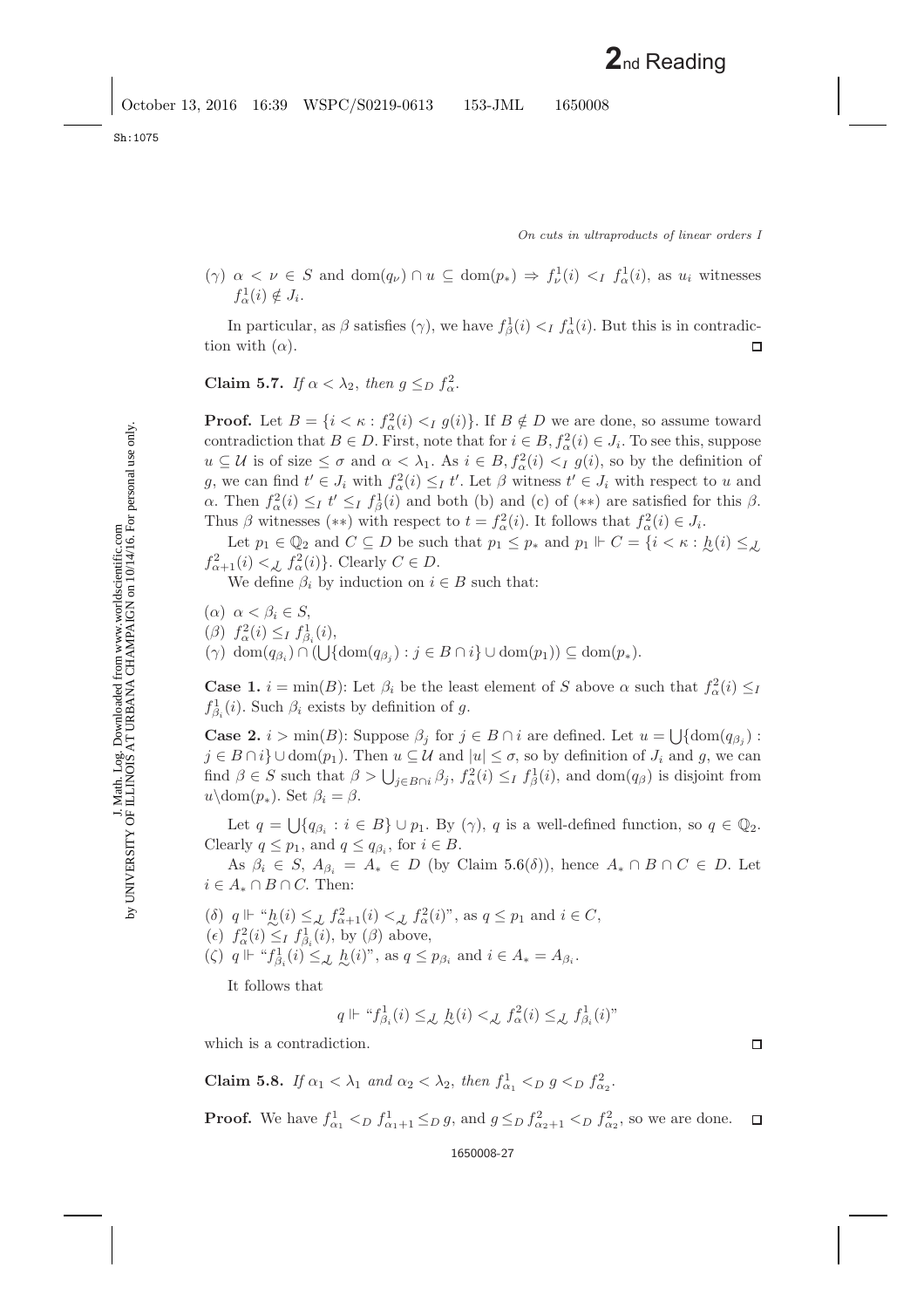<span id="page-27-0"></span>Thus  $g \in V$  is such that for all  $\alpha_1 < \lambda_1$  and  $\alpha_2 < \lambda_2$ ,  $f_{\alpha_1}^1 <_{D} g <_{D} f_{\alpha_2}^2$  and we get a contradiction. Lemma [5.1](#page-3-2) follows.

**Theorem 5.1.** *Assume*  $\kappa < \theta = \theta^{<\theta} < \mu$  *and*  $\mu$  *is a supercompact cardinal. Let*  $\mathbb{Q} = \text{Add}(\theta, \mu)$ . Then in  $V^{\mathbb{Q}}$ , we have  $2^{\theta} = \mu, \theta^{<\theta} = \theta > \kappa$  and for every ultrafilter D on  $\kappa$ , *if*  $(\lambda_1, \lambda_2) \in \mathscr{C}(D)$ , then  $\lambda_1 + \lambda_2 < \mu$ .

**Proof.** Let G be Q-generic over V. Toward contradiction assume that in  $V[G]$ , there are ultrafilter D on  $\kappa$  and regular cardinals  $\lambda_1, \lambda_2$  such that  $\lambda_1 + \lambda_2 \geq \mu$  and  $(\lambda_1, \lambda_2) \in \mathscr{C}(D)$ . Assume w.l.o.g that  $\lambda_2 \geq \lambda_1$ . Let  $\lambda = \lambda_1 + \lambda_2$ , and let I be a  $\lambda^+$ -saturated dense linear order and let  $(\bar{f}^1/D, \bar{f}^2/D)$  witness a pre-cut of  $I^{\kappa}/D$  of cofinality  $(\lambda_1, \lambda_2)$ , where  $\bar{f}^l/D = \langle f^l_{\alpha}/D : \alpha < \lambda_l \rangle, l = 1, 2$ . We may assume that the set of elements of I is |I|, so that it belongs to V. It follows that  $I^{\kappa} \subseteq V$ , and  $f_\alpha^l \in V$ .

**Claim 5.9.** *We can assume that*  $D \in V$ .

**Proof.** Let  $\eta < \mu$  be such that  $D \in V[G \cap \text{Add}(\theta, \eta)]$ . Then  $V[G]$  is a generic extension of  $V[G \cap \text{Add}(\theta, \eta)]$  by  $\text{Add}(\theta, \mu \setminus \eta)$ , and  $\text{Add}(\theta, \mu \setminus \eta) \simeq \text{Add}(\theta, \mu)$ . So by replacing V by  $V[G \cap Add(\theta, \eta)]$ , if necessary, we can assume that  $D \in V$ .  $\Box$ 

By our assumption, we have  $\Vdash_{\mathbb{O}} \mathcal{F}$ , where

( $\mathbf{F}$ ): " $\mathcal{L}$  is a linear order, D is an ultrafilter on  $\kappa$  and  $(\bar{f}^1, \bar{f}^2)$  represents a  $(\lambda_1, \lambda_2)$ pre-cut in  $\frac{1}{2} \mathcal{L}^n/D$  which is a pre-cut in  $J^{\kappa}/D$  for each linear order  $J \supseteq \frac{1}{2} \mathcal{L}^n$ 

and  $\overline{L}, \overline{f}^l, l = 1, 2$  represent Q-names for  $I, \overline{f}^l, l = 1, 2$  respectively.

Let  $\tilde{j}: V \to M$  be an elementray embedding, witnessing the  $\lambda$ -supercompactness of  $\mu$ , so that crit(j) =  $\mu$ ,  $M^{\lambda} \subseteq M$  and  $\{j(\alpha): \alpha < \lambda_2\}$  is bounded in  $j(\lambda_2)$ . Clearly j is the identity on  $H(\mu)$ , hence  $j(\kappa) = \kappa, j(\theta) = \theta$  and  $j(D) = D$ .

Let  $\mathbb{Q}_1 = \mathbb{Q}$  and  $\mathbb{Q}_2 = j(\mathbb{Q})$ . Then  $M \models \mathscr{C}_2 = \text{Add}(\theta, j(\mu))$ ", hence  $V \models \mathscr{C}_2 =$ Add $(\theta, j(\mu))$ ". It follows from Lemma [5.1](#page-3-2) that  $\mathbb{H}_{\mathbb{Q}_2}$  " $\mathbb{F}$ ", and hence

$$
M \models \vdash_{\mathbb{Q}_2} \text{``}\mathbf{F} \text{''}.
$$
 (\*)

On the other hand, since

$$
V\models\Vdash_{\mathbb{Q}_1}``\maltese"
$$

and since  $i$  is an elementary embedding, we have

$$
M \models \text{``}\Vdash_{\mathbb{Q}_2} \text{``}\textit{j}(\maltese) \text{''},\tag{**}
$$

where

(j( $\mathbf{F}$ )): "j(I) is a linear order, D is an ultrafilter on  $\kappa$  and  $(j(\bar{f}^1)/D, j(\bar{f}^2)/D)$ <br> $\sim$   $\sim$   $\sim$   $\sim$   $(i(\lambda), i(\lambda))$  are set in  $i(D\kappa/D)$  which is  $\sim$   $\sim$   $\sim$   $\sim$   $K/D$ represents a  $(j(\lambda_1), j(\lambda_2))$ -pre-cut in  $j(I)^{\kappa}/D$  which is a pre-cut in  $J^{\kappa}/D$ <br>for each linear order  $I \supset i(I)^{\kappa}$ for each linear order  $J \supseteq j(I)$ ".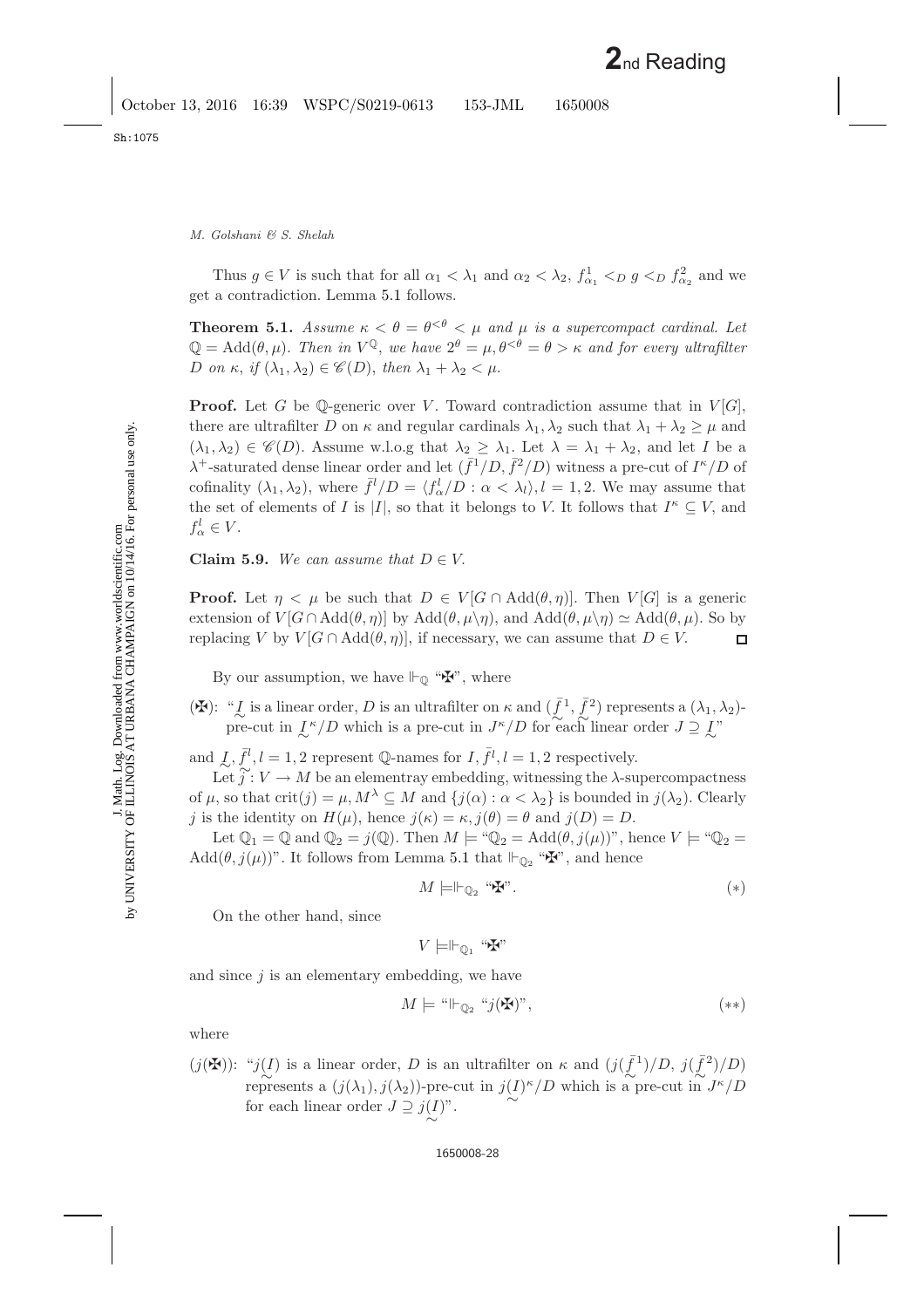Assume for example  $\lambda_1 \geq \lambda_2$  and pick  $\delta$  such that  $\sup\{j(\alpha): \alpha < \lambda_1\} < \delta <$  $j(\lambda_1)$ . Then  $\Vdash_{\mathbb{Q}_2} \mathscr{L}j(\bar{\mathcal{L}}^1)_{\delta} \in j(\mathcal{L})^{\kappa}$  and for any  $\alpha < \lambda_1$  and  $\gamma < \lambda_2$ , by  $(**)$ , it is forced by  $\mathbb{Q}_2$  that

$$
j(\bar{f}^1(\alpha)) = j(\bar{f}^1)_{j(\alpha)} <_{D} j(\bar{f}^1)_{\delta} <_{D} j(\bar{f}^2)_{j(\gamma)} = j(\bar{f}^2(\gamma)).
$$

By elementarity, we can find h such that for all  $\alpha < \lambda_1$  and  $\gamma < \lambda_2$ , it is forced that

$$
\bar{f}^1(\alpha) <_{D} h <_{D} \bar{f}^2(\gamma)
$$

which contradicts  $(\mathbf{\mathbf{\mathbf{\Psi}}})$ .

We now give a global version of Theorem [5.1.](#page-27-0) For this, we need the following generalization of Lemma [5.1.](#page-3-2)

**Lemma 5.2.** *Suppose that*:

$$
(\alpha) V_0 \models \kappa < \theta = \text{cf}(\theta),
$$

- (β)  $V_0 \models \lambda_1, \lambda_2$  *are regular cardinals and*  $\lambda_1 + \lambda_2 > 2^{<\theta}$ ,
- ( $\gamma$ )  $\mathbb{P} \in V_0$  *is a θ-c.c. forcing notion of size*  $\leq \sigma = 2^{<\theta}$ ,

$$
(\delta) V_1 = V_0^{\mathbb{P}},
$$

- (e)  $\mathbb{Q}_l = \text{Add}(\theta, \mathcal{U}_l)_{V_0}, l = 1, 2$ , where  $\mathcal{U}_1 \subseteq \mathcal{U}_2$  (hence  $\mathbb{Q}_1 \lessdot \mathbb{Q}_2$  *in*  $V_0$ ),
- $(\zeta) \mathbb{R}_l = \mathbb{P} \times \mathbb{Q}_l, l = 1, 2$  (*hence*  $\mathbb{R}_1 \leq \mathbb{R}_2$  *in*  $V_0$ ),
- $(n)$   $\bar{f}^l = \langle f^l_{\alpha} : \alpha < \lambda_l \rangle, l = 1, 2$ , where  $f^l_{\alpha}$  is an  $\mathbb{R}_l$ -name for a function from  $\kappa$  to  $\bar{f}$ .
- $(θ)$   $\mathbb{F}_{\mathbb{R}_1}$  " $\mathbf{H}$ ", where *H* is as in Lemma [5.1,](#page-3-2) but the names are  $\mathbb{R}_1$ -names (and hence R2*-names*) *here.*

*Then*  $\Vdash_{\mathbb{R}_2}$  "*H*".

**Proof.** We repeat the proof of Lemma [5.1,](#page-3-2) with some changes. We usually work in  $V_1 = V_0^{\mathbb{P}}$ , but sometimes go back to  $V_0$ . W.l.o.g.  $I \in V_1$  is a complete linear order, whose set of elements is in  $V_0$ . Also without loss of generality  $\lambda_1 > 2^{< \theta}$ , hence by Theorem [2.7,](#page-8-0)  $\lambda_2 > 2^{< \theta}$ . We assume for simplicity that  $\mathcal{U}_1 = \emptyset$ , so that  $\mathbb{Q}_1$  is the trivial forcing notion (see also the proof of Lemma [5.1\)](#page-3-2). Set  $\mathcal{U} = \mathcal{U}_2 \backslash \mathcal{U}_1 = \mathcal{U}_2$ .

Since  $\mathbb{Q}_2$  is  $\theta$ -closed and  $\theta > \kappa$ , we have (in  $V_1^{\mathbb{Q}_2}$ )  $I^{\kappa} \subseteq V_1$ , and  $D, f^l_{\alpha} \in V_1$  (for  $l = 1, 2, \alpha < \lambda_l$ ).

Toward contradiction assume that  $\mathbb{K}_{\mathbb{R}_2}$  " $\mathbb{H}$ ". So (working in  $V_1$ ) we can find  $q_* \in \mathbb{Q}_2$  and  $\mathbb{Q}_2$ -names  $\mathcal{L}$  and  $\mathcal{L}$  such that:

 $(\alpha)$   $q_* \in \mathbb{Q}_2$ , ( $\beta$ )  $q_* \Vdash "J$  is a linear order such that  $J \supseteq I$ ",  $(\gamma)$   $q_* \Vdash ``h \in \mathcal{L}^{\kappa}"$ , (δ)  $q_* \Vdash \text{``} f_{\alpha_1}^1 \leq_D \text{--} h \leq_D f_{\alpha_2}^2$  for every  $\alpha_1 < \lambda_1, \alpha_2 < \lambda_2$ ".

For each  $\alpha < \lambda_1$  choose  $(q_\alpha, A_\alpha)$  such that:

\n- (\*): (a) 
$$
q_{\alpha} \leq q_*
$$
,
\n- (b)  $A_{\alpha} \in D, A_{\alpha} \subseteq \kappa$ ,
\n- (c)  $q_{\alpha} \Vdash$  "if  $i \in A_{\alpha}$ , then  $f_{\alpha}^1(i) <_{\mathcal{L}} \mathcal{h}(i)$ ".
\n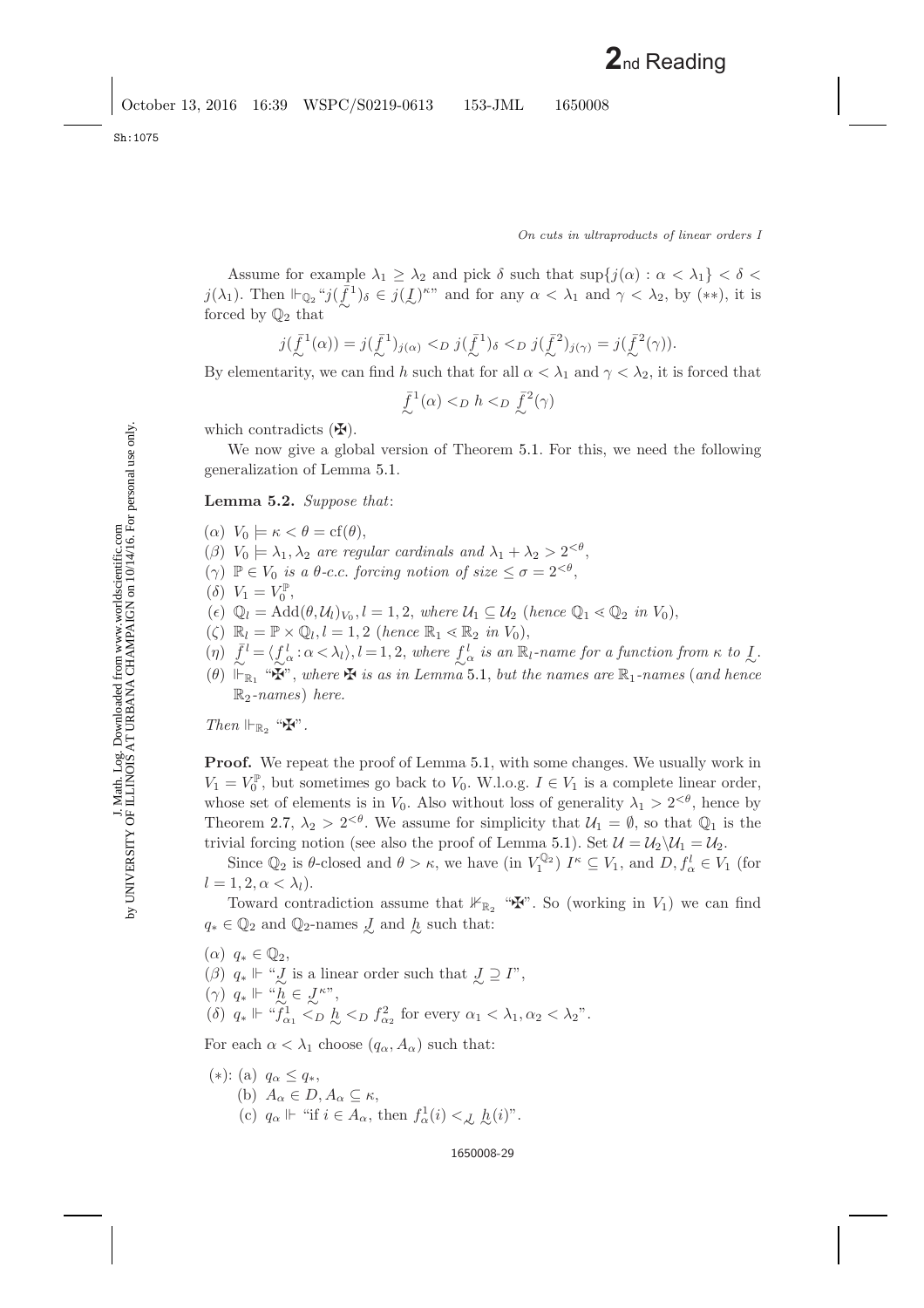**Claim 5.10.** *W.l.o.g*,  $\langle q_\alpha : \alpha < \lambda_1 \rangle \in V_0$ .

**Proof.** For each  $\alpha < \lambda_1$ , we have  $q_\alpha \in \mathbb{Q}_2 \in V_0$ . It follows that  $\langle q_\alpha : \alpha < \lambda_1 \rangle$  is a sequence of elements of  $V_0$ . Since  $\lambda_1 = \text{cf}(\lambda_1) \geq |\mathbb{P}|^+$ , there exists  $S \in V_0$  such that S is an unbounded subset of  $\lambda_1$  and such that  $\langle q_\alpha : \alpha \in S \rangle \in V_0$ . Rearranging this sequence, we get  $\langle q_\alpha : \alpha < \lambda_1 \rangle \in V_0$ .

**Claim 5.11.** (*In*  $V_1$ ) *There is*  $u_* \subseteq U$ ,  $|u_*| \leq \sigma$  *such that if*  $u_* \subseteq u \in [U]^{\leq \sigma}$  *and*  $\alpha < \lambda_1$ , *then for some*  $\beta \in [\alpha, \lambda_1)$ , *we have* dom $(q_\beta) \cap u \subseteq u_*$ .

**Proof.** Suppose not. Thus for any  $u \subseteq [U]^{\leq \sigma}$ , we can find  $u \subseteq u' \in [U]^{\leq \sigma}$  and  $\alpha' < \lambda_1$  such that there is no  $\beta \in [\alpha', \lambda_1)$  with  $\text{dom}(q_{\beta}) \cap u' \subseteq u$ . Note that the ordinal  $\alpha'$  can be taken to be larger than any given ordinal, so in fact, for any  $u \subseteq [\mathcal{U}]^{\leq \sigma}$  and any  $\alpha < \lambda_1$ , there are  $u \subseteq u' \in [\mathcal{U}]^{\leq \sigma}$  and  $\alpha < \alpha' < \lambda_1$  such that there is no  $\beta \in [\alpha', \lambda_1)$  with  $\text{dom}(q_{\beta}) \cap u' \subseteq u$ .

So in  $V_0$ , there are  $p \in \mathbb{P}$  and  $\mathbb{P}$ -names  $F_1, F_2$  such that  $p \Vdash ``if u \in [U]^{\leq \sigma}$ and  $\alpha < \lambda_1$ , then  $u \subseteq F_1(u, \alpha) \in [\mathcal{U}]^{\leq \sigma}, F_2(u, \alpha) \in (\alpha, \lambda_1)$  and there is no  $\beta \in \mathbb{F}$  $[F_2(u, \alpha), \lambda_1]$  such that  $\text{dom}(q_\beta) \cap F_1(u, \alpha) \subseteq u^v$ .

As P has  $\theta$ -c.c.,  $\theta \leq \sigma$  and  $\lambda_1 = \text{cf}(\lambda_1) > \theta$ , there are functions  $G_1, G_2 \in V_0$ such that:

(a)  $p \Vdash$  "if  $u \in [\mathcal{U}]^{\leq \sigma}$  and  $\alpha < \lambda_1$ , then  $\mathcal{L}_1(u, \alpha) \subseteq G_1(u, \alpha)$  and  $\alpha \leq \mathcal{L}_2(u, \alpha) \leq$  $G_2(u,\alpha)$ ",

$$
(\beta) G_1(u,\alpha) \in ([\mathcal{U}]^{\leq \sigma})^{V_0}, \text{ and } G_2(u,\alpha) \in [\alpha, \lambda_1).
$$

We define  $(u_{\xi}, \beta_{\xi})$ , by induction on  $\xi < \theta$ , such that:

- $(\gamma) u_{\xi} \in ([\mathcal{U}]^{\leq \sigma})^{V_0},$
- (δ)  $\langle u_{\zeta} : \zeta \leq \xi \rangle$  is  $\subseteq$ -increasing and continuous,
- (*e*)  $\beta_{\xi} < \lambda_1$ ,
- ( $\zeta$ )  $\langle \beta_{\zeta} : \zeta \leq \xi \rangle$  is increasing and continuous,
- (*η*) If  $\xi = \zeta + 1$  and  $\alpha \in [\beta_{\zeta}, \lambda)$ , then dom( $q_{\alpha}$ )  $\cap u_{\xi} \nsubseteq u_{\zeta}$ .

**Case 1.**  $\xi = 0$ : Let  $(u_{\xi}, \beta_{\xi}) = (\emptyset, 0)$ .

**Case 2.**  $\xi$  *is a limit ordinal*: Let  $u_{\xi} = \bigcup_{\zeta < \xi} u_{\zeta}$ , and  $\beta_{\xi} = \bigcup_{\zeta < \xi} \beta_{\zeta}$ . Then  $|u_{\xi}| \le \sigma$ and  $\beta_{\xi} < \lambda_1$  as  $|\xi| < \theta = cf(\theta) < \lambda_1 = cf(\lambda_1)$ .

**Case 3.**  $\xi = \zeta + 1$  *is a successor ordinal*: By the choice of p, p  $\Vdash "u_{\zeta} \subseteq F_1(u_{\zeta}, \beta_{\zeta}) \in$  $\lbrack \mathcal{U} \rbrack^{\leq \sigma}, E_2(u_\zeta, \beta_\zeta) \in (\beta_\zeta, \lambda_1)$  and there is no  $\beta \in [E_2(u_\zeta, \beta_\zeta), \lambda_1)$  such that  $\text{dom}(q_\beta) \cap$  $F_1(u_\zeta,\beta_\zeta) \subseteq u_\zeta$ ".

Let  $u_{\xi} = G_1(u_{\zeta}, \beta_{\zeta})$  and  $\beta_{\xi} = G_2(u_{\zeta}, \beta_{\zeta}) + 1$ . Then by  $(\alpha)$ ,

 $p \Vdash "u_{\zeta} \subseteq u_{\xi}$  and there is no  $\alpha \in [\beta_{\xi}, \lambda_1)$  such that  $dom(q_{\alpha}) \cap u_{\xi} \subseteq u_{\zeta}$ ".

As all parameters in the above formula are from the ground model and the sentence is absolute, it follows that for no  $\alpha \in [\beta_{\xi}, \lambda_1)$ ,  $dom(q_{\alpha}) \cap u_{\xi} \subseteq u_{\zeta}$ .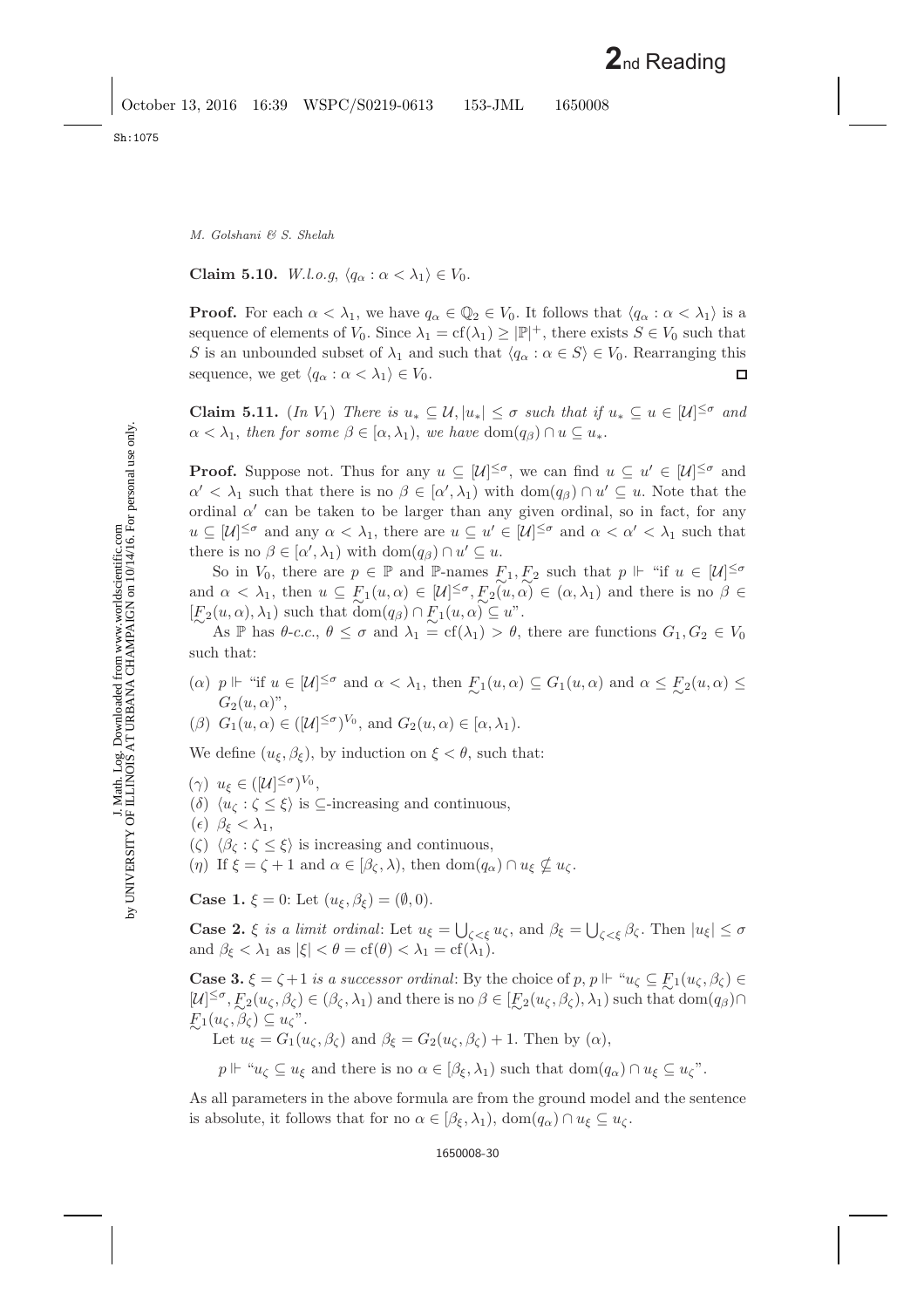J. Math. Log. Downloaded from www.worldscientific.com by UNIVERSITY OF ILLINOIS AT URBANA CHAMPAIGN on 10/14/16. For personal use only.

J. Math. Log. Downloaded from www.worldscientific.com<br>by UNIVERSITY OF ILLINOIS AT URBANA CHAMPAIGN on 10/14/16. For personal use only.

Now set  $\beta = \bigcup_{\xi < \theta} \beta_{\xi}$ . Then  $\beta < \lambda_1$  as  $\lambda_1 = \text{cf}(\lambda_1) > \theta$  and for all  $\xi < \theta, \beta_{\xi} < \lambda_1$ . Also  $\xi < \theta \Rightarrow \text{dom}(q_{\beta}) \cap u_{\xi+1} \nsubseteq u_{\xi}$ . As  $\langle u_{\xi} : \xi < \theta \rangle$  is  $\subseteq$ -increasing, it follows that  $|\text{dom}(q_\beta)| \geq \theta$ , which is a contradiction. □

The next claim is the same as Claim [5.5.](#page-7-1)

**Claim 5.12.** (*In*  $V_1$ ) *There are*  $p_*, S, A_*$  *such that:* 

- ( $\alpha$ )  $p_* \in \mathbb{Q}_2, p_* \leq q_*,$
- $(\beta)$  dom $(p_*)\dom(q_*) \subseteq u_*$ ,
- ( $\gamma$ )  $S \subseteq \lambda_1$  *is unbounded in*  $\lambda_1$ ,
- (δ) If  $\alpha \in S$ , then  $A_{\alpha} = A_{*}$  and  $q_{\alpha} \restriction (\text{dom}(q_{*}) \cup u_{*}) = p_{*}$ ,
- (e) If  $u \subseteq \mathcal{U}$ ,  $|u| \leq \sigma$  and  $\alpha < \lambda_1$ , then there is  $\beta$  such that  $\alpha < \beta \in S$  and  $dom(q_\beta)$ *is disjoint from*  $u\dom(p_*)$ .

Fix  $p_*, S$  and  $A_*$  as above. For  $i < \kappa$  let  $J_i$  be the set of all  $t \in I$  such that if  $u \subseteq \mathcal{U}, |u| \leq \sigma$  and  $\alpha < \lambda_1$ , then there is  $\beta$  such that:

$$
(**): (a) \t t \leq_I f_{\beta}^1(i),
$$
  
(b)  $\alpha < \beta \in S$ ,  
(c) dom $(q_{\beta})$  is disjoint from  $u \setminus \text{dom}(p_*)$ .

<span id="page-30-0"></span>**Claim 5.13.**  $\langle J_i : i \langle \kappa \rangle \in V_1$ .

**Proof.** For each  $i < \kappa, J_i \in V_1$ , so as the forcing  $\mathbb{Q}_2$  is  $\theta$ -closed and  $\theta > \kappa, \langle J_i : i <$  $\kappa \rangle \in V_1$ .

We also assume w.l.o.g. that I is of cardinality  $>\lambda_1$  and we define  $g \in I^{\kappa}$  by

 $g(i)$  = the  $\lt_I$ -least upper bound of  $J_i$ .

As g is defined using the sequence  $\langle J_i : i < \kappa \rangle$ , it follows from Claim [5.13](#page-30-0) that:

**Claim 5.14.**  $g \in V_1$ .

The next claim can be proved as in Claim [5.6.](#page-8-1)

**Claim 5.15.** *If*  $\alpha < \lambda_1$ , *then*  $f^1_\alpha \leq_D g$ .

**Claim 5.16.** *If*  $\alpha < \lambda_2$ , *then*  $g \leq_D f_{\alpha}^2$ .

**Proof.** The proof is the same as the proof of Claim [5.7.](#page-8-2) We just need to choose  $\beta_i$ to be minimal so that the condition q defined there is in  $V_0$  and hence  $q \in \mathbb{Q}_2$ .  $\Box$ 

It follows that.

**Claim 5.17.** *If*  $\alpha_1 < \lambda_1$  *and*  $\alpha_2 < \lambda_2$ *, then*  $f_{\alpha_1}^1 <_{D} g <_{D} f_{\alpha_2}^2$ *.* 

Thus  $g \in V_1$  is such that for all  $\alpha_1 < \lambda_1$  and  $\alpha_2 < \lambda_2$ ,  $f_{\alpha_1}^1 <_{D} g <_{D} f_{\alpha_2}^2$  and we get a contradiction. Lemma [5.2](#page-17-0) follows.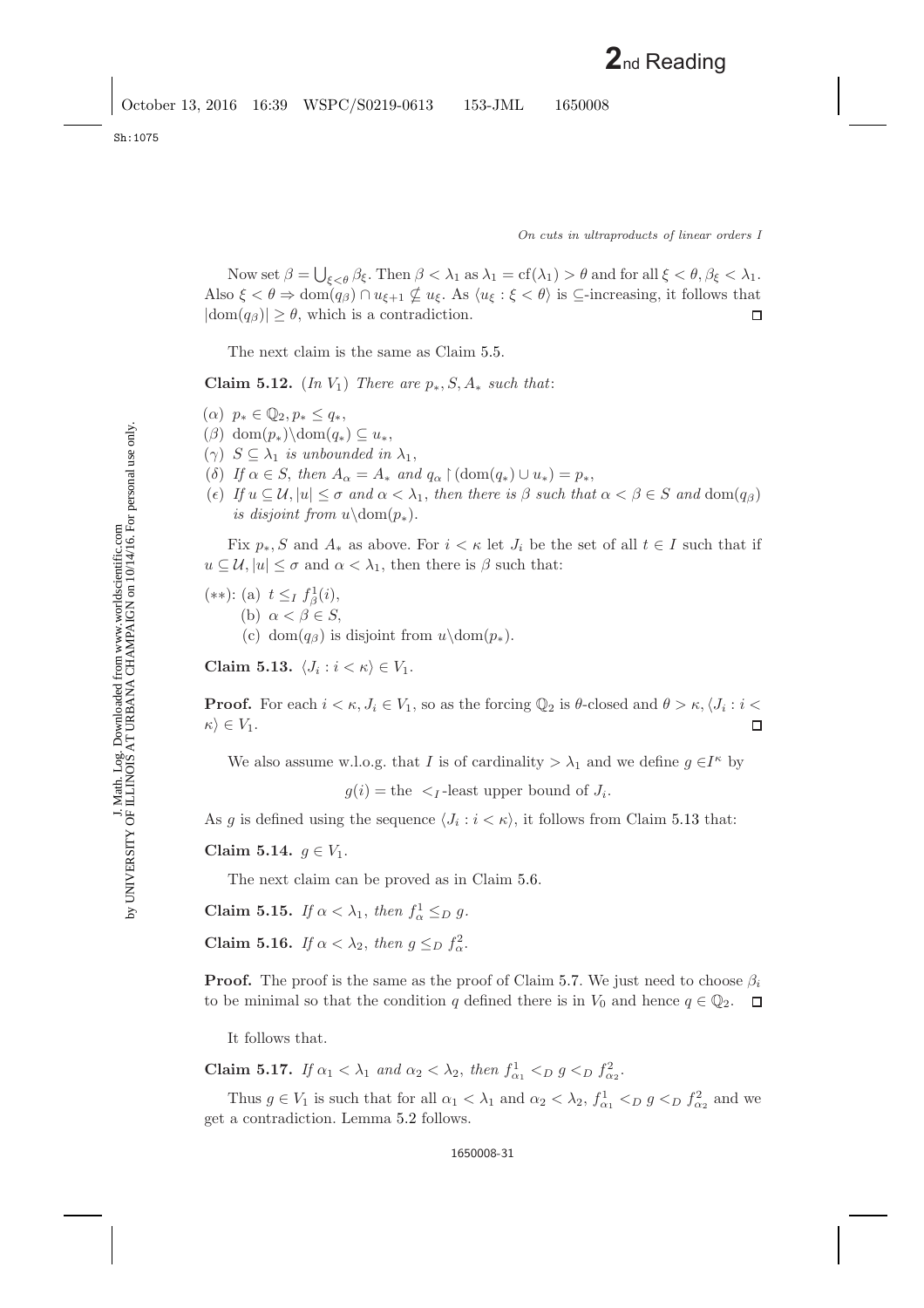<span id="page-31-0"></span>**Theorem 5.2.** *If in* V, *there is a class of supercompact cardinals*, *then for some class forcing*  $\mathbb{P}$ , *in*  $V^{\mathbb{P}}$  *we have: for any infinite cardinal*  $\kappa$ , *and any ultrafilter*  $D$  *on*  $\kappa$ , *if*  $(\lambda_1, \lambda_2) \in \mathscr{C}(D)$ , *then*  $\lambda_1 + \lambda_2 < 2^{2^{\kappa}}$ .

**Proof.** By a preliminary forcing (see [\[7\]](#page-33-13)), we can assume that the following hold in  $V$ , for some proper class  $C$  of cardinals:

- ( $\alpha$ ) Each  $\kappa \in C$  is a supercompact cardinal,
- $(\beta)$  No limit point of C is an inaccessible cardinal,
- (γ) κ ∈ C ⇒ κ is Laver indestructible,
- (δ)  $\kappa \in C \Rightarrow 2^{\kappa} = \kappa^+$ .

We choose cardinals  $\kappa_i, i \in \text{Ord}$ , by induction on i as follows:

**Case 1.**  $i = 0$ : Let  $\kappa_0 = \aleph_0$ ,

**Case 2.** *i is a limit ordinal*: Let  $\kappa_i = \bigcup_{j < i} \kappa_j$ ,

**Case 3.**  $i = j + 1$  *is a successor ordinal*,  $\kappa_j$  *is*  $\aleph_0$  *or a supercompact cardinal*: Let  $\kappa_i = \kappa_j^+,$ 

**Case 4.**  $i = j + 1$  *is a successor ordinal and case* 3 *does not hold*: Let  $\kappa_i$  be the minimal element of C above  $\kappa_i$ .

Note that by  $(\beta)$ ,  $\kappa_i$  is a singular cardinal iff i is a limit ordinal.

Let  $\mathbb{Q}_i$  be Add $(\kappa_i, \kappa_{i+1}),$  if  $\kappa_i$  is regular, and the trivial forcing otherwise. Let Q be the Easton support product of  $\langle \mathbb{Q}_i : i \in \text{Ord} \rangle$ , and let  $\mathbb{Q}_{\le j}$  and  $\mathbb{Q}_{>j}$  be defined similarly for  $\langle \mathbb{Q}_i : i < j \rangle$  and  $\langle \mathbb{Q}_i : i > j \rangle$ , respectively. By standard forcing arguments we have.

**Claim 5.18.** *Let* G *be* Q-generic over V, and for each ordinal i set  $G_{\leq i} = G \cap \mathbb{Q}_{\leq i}$ *and*  $G_{>i} = G \cap \mathbb{Q}_{>i}$ . *Then*:

(a)  $V$  *and*  $V[G]$  *have the same cardinals,* 

(b) If  $\lambda < \kappa_i$ , then  $P(\lambda)^{V[G]} = P(\lambda)^{V[G \lt i]}$ ,

(c) If  $\kappa_i$  is regular in V, then  $|\mathbb{Q}_{< i}| \leq \kappa_i$ , and in  $V[G], \kappa_i^{\leq \kappa_i} = \kappa_i$  and  $2^{\kappa_i} = \kappa_{i+1}$ .

In  $V[G]$ , let  $\kappa$  be an infinite cardinal and let D be an ultrafilter on  $\kappa$ . Let i be the least ordinal such that  $\kappa < \kappa_i$ . Then  $i = j + 1$  is a successor ordinal, and we have  $2^{2^{\kappa}} = 2^{2^{\kappa_j}} = 2^{\kappa_i} = \kappa_{i+1}$ , so it suffices to prove the following:

<span id="page-31-1"></span>**Claim 5.19.**  $(In\ V[G]) (\lambda_1, \lambda_2) \in \mathcal{C}(D) \Rightarrow \lambda_1 + \lambda_2 < \kappa_{i+1}$ .

**Proof.** Write  $\mathbb{Q} = \mathbb{Q}_{\leq i+1} \times \mathbb{Q}_{>i}$ . The forcing  $\mathbb{Q}_{>i}$  is  $\kappa_{i+1}$ -directed closed, so by  $(\gamma)$ ,  $\kappa_{i+1}$  remains supercompact in  $V[G_{>i}]$ . Let  $V_0 = V[G_{>i}]$ . Note that:

(d)  $\mathbb{Q}_i = \mathbb{Q}_{V_0}$  and  $\mathbb{Q}_{< i} = (\mathbb{Q}_{< i})_{V_0}$ ,

(e)  $V_0 \models \mathbb{Q}_{< i}$  is  $\kappa_i$ -c.c. of size  $\leq \kappa_i$ .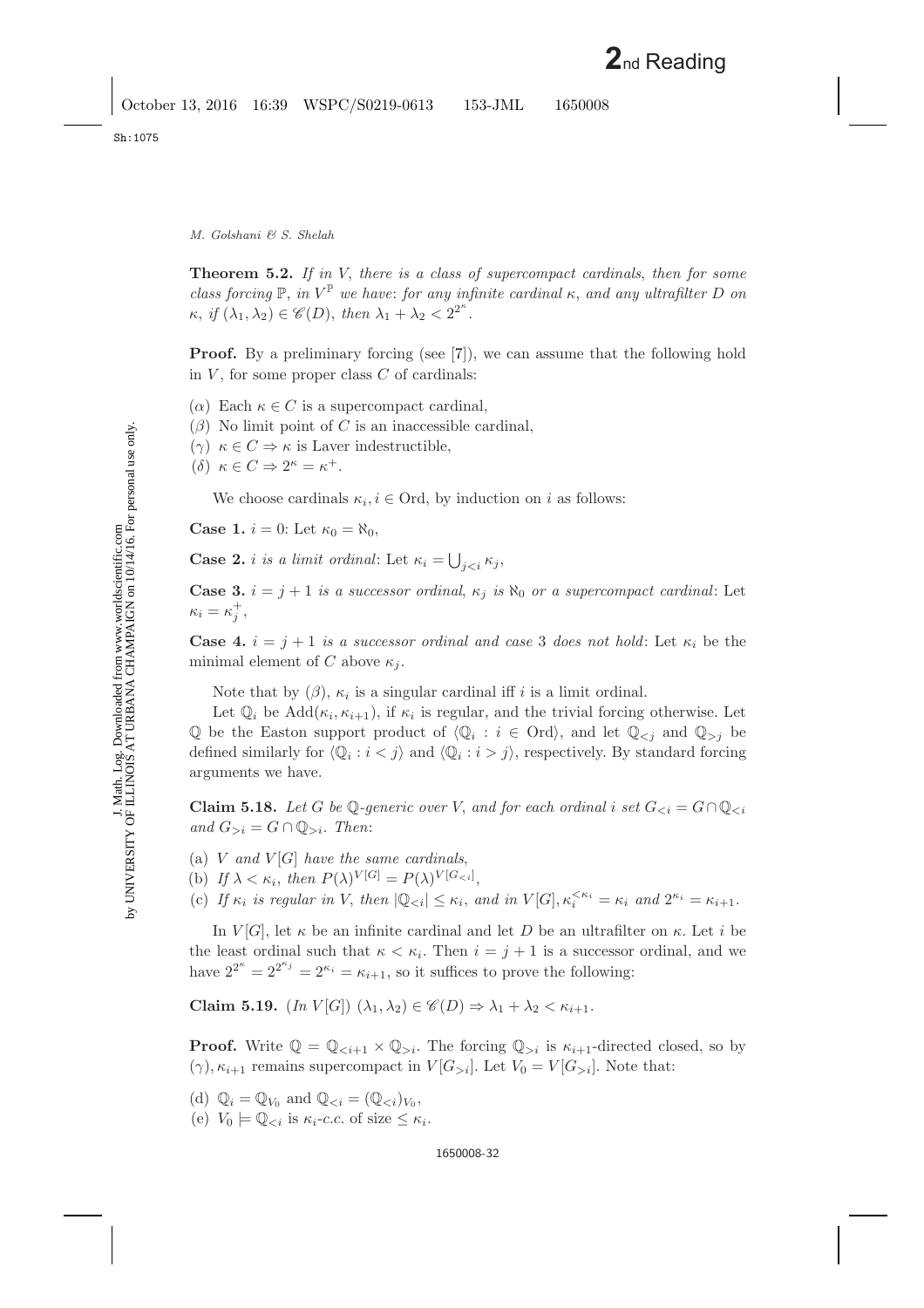Sh:1075

The rest of the argument is essentially the same as the proof of Theorem [5.1,](#page-27-0) using Lemma [5.2](#page-17-0) instead of Lemma [5.1.](#page-3-2) So toward contradiction assume that in  $V[G], (\lambda_1, \lambda_2) \in \mathscr{C}(D)$  is such that  $\lambda_1 + \lambda_2 \geq \kappa_{i+1}$ . Let I be a  $(\lambda_1 + \lambda_2)^+$ -saturated dense linear order and let  $(\bar{f}^1/D, \bar{f}^2)/D$  witness a pre-cut of  $I^{\kappa}/D$  of cofinality  $(\lambda_1, \lambda_2)$ , where  $\bar{f}^l/D = \langle f^l_{\alpha}/D : \alpha < \lambda_l \rangle, l = 1, 2$ . We may assume that the set of elements of I is in V. From now on, we work in  $V_0$ . Set  $\mathbb{P} = \mathbb{Q}_{\le i}$  and  $\mu = \kappa_{i+1}$ .

We also suppose that  $\Vdash_{\mathbb{P}\times\mathbb{Q}_i}^{\mathcal{V}_0}$  " $\mathbf{H}$ ", where

( $\mathbf{F}$ ):  $\mathcal{L}$  is a linear order,  $\mathcal{D}$  is an ultrafilter on  $\kappa$  and  $(\bar{f}^1/\mathcal{D}, \bar{f}^2/\mathcal{D})$  represents a  $(\lambda_1, \lambda_2)$ -pre-cut in  $\frac{1}{2} \sim \frac{N}{2}$  which is also a pre-cut in  $J^{\kappa}/\frac{D}{\infty}$  for each linear order  $J \supseteq J''$ 

and  $\overline{L}, \overline{f}^l \in V_0, l = 1, 2$  represent  $\mathbb{P} \times \mathbb{Q}_i$ -names for  $I, \overline{f}^l, l = 1, 2$  respectively (over  $V_0$ ).

Let  $\lambda = \lambda_1 + \lambda_2$  so that  $\lambda \geq \mu$  is regular. Let  $j: V_0 \to M_0$  be an elementary embedding witnessing the  $\lambda$ -supercompactness of  $\mu$ ; so that crit $(j) = \mu$ ,  $j(\mu) > \lambda$ and  $M_0^{\lambda} \subseteq M_0$ .

Since

$$
V_0 \models \Vdash_{\mathbb{P} \times \mathbb{Q}_i} \text{``}\mathbf{F}"
$$

and since j is an elementary embedding and  $j(\mathbb{P}) = \mathbb{P}$ , we have

$$
M_0 \models \Vdash_{\mathbb{P} \times j(\mathbb{Q}_i)} \text{``}j(\maltese) \text{''}, \tag{*}
$$

where

(j( $\mathbf{F}^{(1)}$ ): j(I) is a linear order, D is an ultrafilter on  $\kappa$  and  $(j(\bar{f}^1)/D, j(\bar{f}^2)/D)$ <br>represents a  $(i(\lambda))$  i( $(\lambda)$ ) pro cut in  $i(I)^{\kappa}/D$  which is also a pro cut in represents a  $(j(\lambda_1), j(\lambda_2))$ -pre-cut in  $j(I)^{\kappa}/D_{\infty}$  which is also a pre-cut in  $I^{\kappa}/D$  for each linear order  $I \supset i(I)^{\kappa} \sim$  $J^{\kappa}/D_{\!\!\sim}$  for each linear order  $J \supseteq j(I)^{v}$ .

On the other hand, it follows from Lemma [5.2](#page-17-0) that  $\Vdash_{\mathbb{P}\times j(\mathbb{Q}_i)}$  " $\mathbf{\Psi}$ ", and hence

$$
M_0 \models \Vdash_{\mathbb{P} \times j(\mathbb{Q}_i)} \text{``}\mathbf{H}\text{''}.
$$
\n
$$
(**)
$$

From (∗) and (∗∗), we can get the required contradiction as in the proof of Theorem [5.1.](#page-27-0) The claim follows. □

Theorem [5.2](#page-31-0) follows.

# **Acknowledgments**

The first author's research was in part supported by a Grant from IPM (No. 91030417). The second author's research has been partially supported by the European Research Council Grant 338821. The authors thank the referee of the paper for many helpful comments and corrections. This is publication 1075 of the second author.